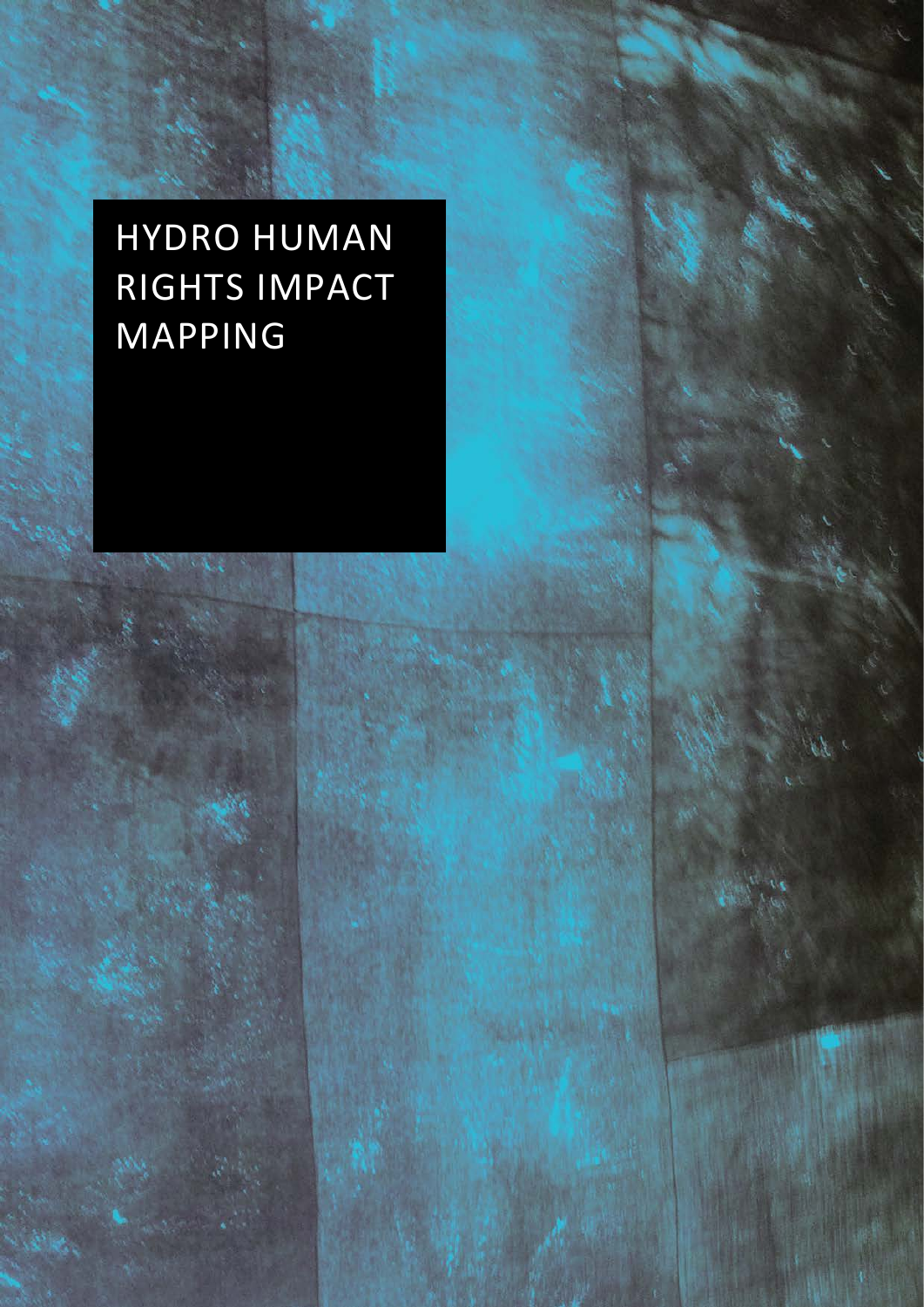#### **HUMAN RIGHTS IMPACT MAPPING NORSK HYDRO ASA (HYDRO)**

Authors: Danish Institute for Human Rights, Human Rights and Development Department, Corporate Engagement Programme.

The Danish Institute for Human Rights (DIHR) is Denmark's National Human Rights Institution. As part of its legal mandate DIHR can engage directly with private actors. The purpose of this engagement is to address the positive and negative human rights impacts of business operations around the world. DIHR strives to publicly disseminate knowledge based on experiences gained in corporate engagement projects in order to advance human rights in the wider corporate sector. Being an impartial, independent National Human Rights Institution DIHR does not offer public endorsements of specific corporate actors.

This report and the information contained therein are intended as a general guide to the issues addressed. They must not be considered a substitute for legal advice and questions regarding the legal interpretation and application of the information should be directed to appropriate legal counsel. Any actions taken or omissions or alterations made on the basis of this information are done at the user's risk. The Danish Institute for Human Rights is not responsible nor liable for any direct, indirect, consequential, special, exemplary, punitive or other damages arising out of or in any way related to the application or use of this report and its information.

© 2017 The Danish Institute for Human Rights Denmark's National Human Rights Institution Wilders Plads 8K DK-1403 Copenhagen K Phone +45 3269 8888 www.humanrights.dk

At DIHR we aim to make our publications as accessible as possible. We use large font size, short (hyphenfree) lines, left-aligned text and strong contrast for maximum legibility. For further information about accessibility please clic[k www.humanrights.dk/accessibility.](http://www.humanrights.dk/accessibility)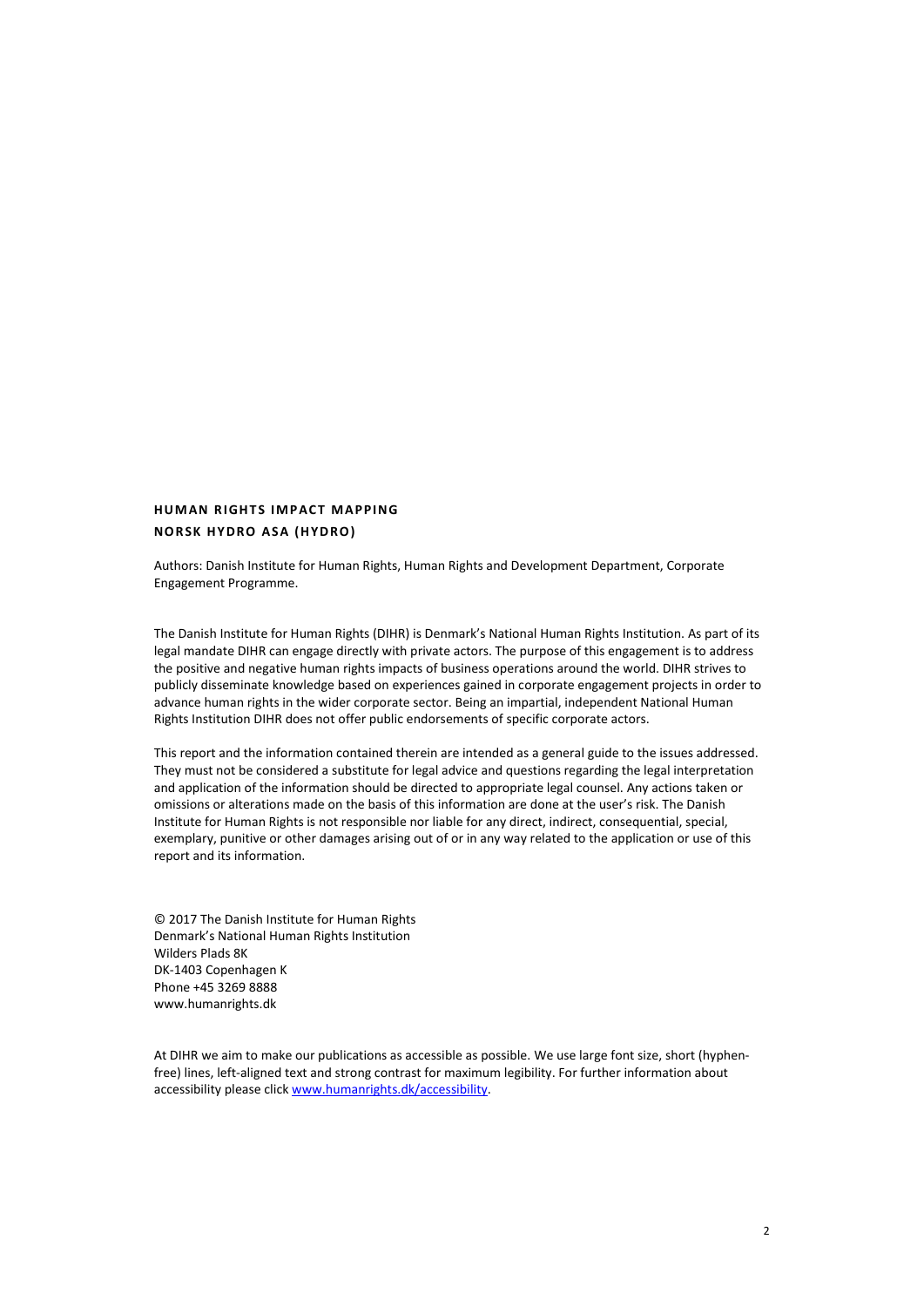## **CONTENT**

|     | <b>EXECUTIVE SUMMARY</b>                       |                         |
|-----|------------------------------------------------|-------------------------|
|     | 1. INTRODUCTION & METHODOLOGY                  | $\overline{7}$          |
| 1.1 | <b>BACKGROUND</b>                              | $\overline{7}$          |
|     | 1.2 WHY CONDUCT THIS MAPPING                   | $\overline{\mathbf{z}}$ |
|     | 1.3 METHODOLOGY                                | 8                       |
|     | <b>SCOPE</b>                                   | 8                       |
|     | <b>DESKTOP ANALYSIS</b>                        | 8                       |
|     | <b>WORKSHOP AND INTERVIEWS</b>                 | 9                       |
|     | <b>LIMITATIONS</b>                             | 9                       |
|     | 2. IMPACT MAPPING                              | 10                      |
|     | <b>INTRODUCTION</b>                            | 10                      |
|     | <b>2.1 BAUXITE AND ALUMINA</b>                 | 11                      |
|     | 2.1.1 HYDRO ACTIVITIES (ABOVE 50% OWNERSHIP)   | 11                      |
|     | 2.1.2 JOINT VENTURES (50% OR BELOW OWNERSHIP)  | 14                      |
|     | 2.1.3 SUPPLIERS AND CONTRACTORS                | 15                      |
|     | 2.1.4 SALES                                    | 16                      |
|     | <b>2.2 PRIMARY METALS</b>                      | 17                      |
|     | 2.2.1 HYDRO ACTIVITIES (ABOVE 50% OWNERSHIP)   | 17                      |
|     | 2.2.2 JOINT VENTURES (50% AND BELOW OWNERSHIP) | 18                      |
|     | 2.2.3 SUPPLIERS AND CONTRACTORS                | 19                      |
|     | 2.2.4 SALES                                    | 21                      |
|     | <b>2.3 ROLLED PRODUCTS</b>                     | 22                      |
|     | 2.3.1 HYDRO ACTIVITIES (ABOVE 50% OWNERSHIP)   | 22                      |
|     | 2.3.2 JOINT VENTURES (50% AND BELOW OWNERSHIP) | 23                      |
|     | 2.3.3 SUPPLIERS AND CONTRACTORS                | 23                      |
|     | 2.3.4 SALES                                    | 24                      |
|     | <b>2.4 ENERGY</b>                              | 25                      |
|     | 2.4.1 HYDRO ACTIVITIES (ABOVE 50% OWNERSHIP)   | 25                      |
|     | 2.4.2 JOINT VENTURES (50% AND BELOW OWNERSHIP) | 25                      |
|     | 2.4.3 SUPPLIERS AND CONTRACTORS                | 26                      |
|     | <b>2.4.4 SALES</b>                             | 26                      |
|     | <b>3. SUMMARY AND RECOMMENDATIONS</b>          | 28                      |
|     | <b>CROSS-CUTTING OBSERVATIONS</b>              | 28                      |
|     | <b>HYDRO ACTIVITIES</b>                        | 29                      |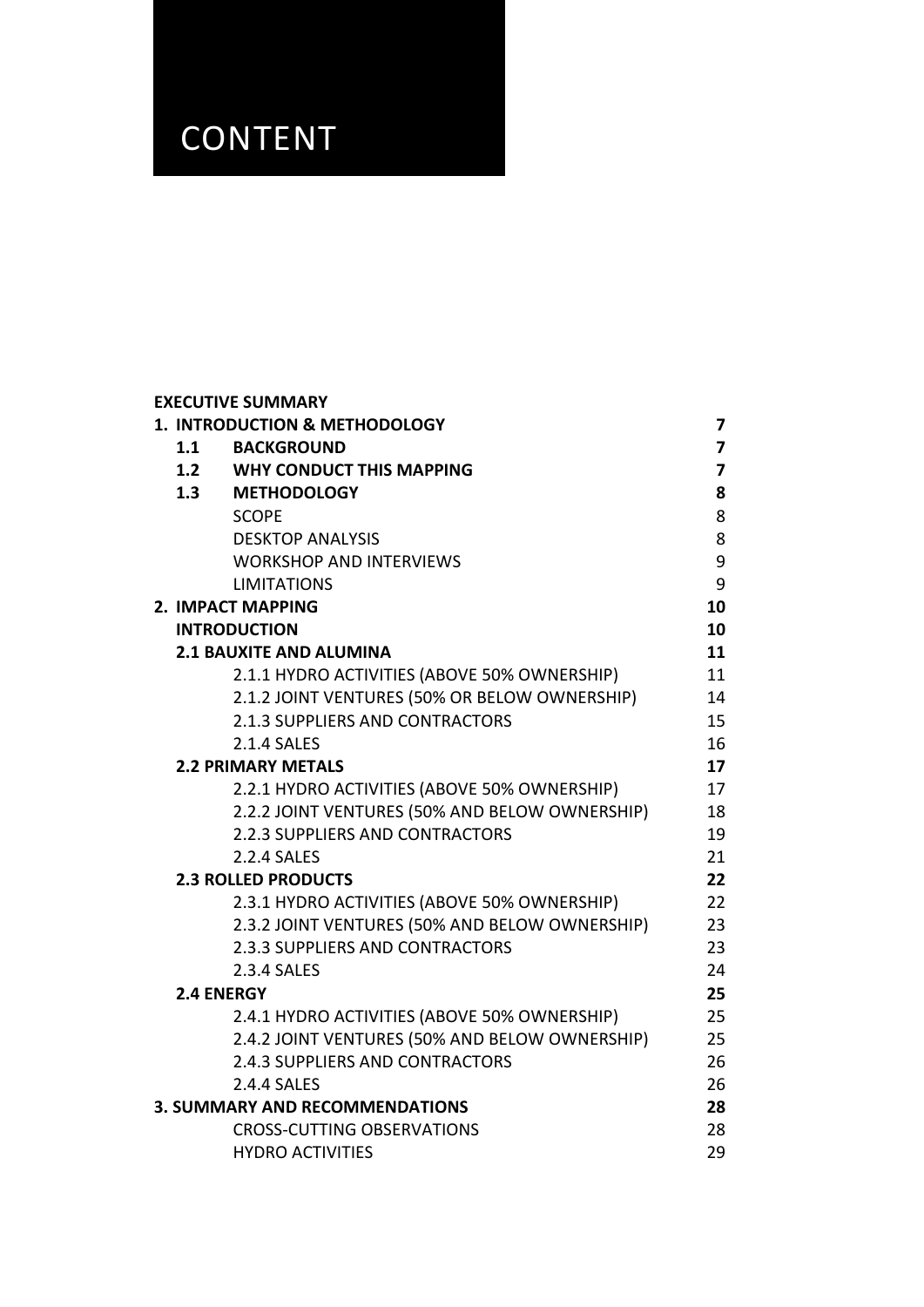| <b>JOINT VENTURES</b>                                        | 31  |  |
|--------------------------------------------------------------|-----|--|
| SUPPLIERS AND CONTRACTORS                                    | 32  |  |
| <b>SALFS</b>                                                 | 33  |  |
| <b>ANNEXES</b>                                               | 34  |  |
| <b>ANNEX I: HYDRO POLICIES AND DOCUMENTS REVIEWED</b>        |     |  |
| <b>ANNEX II: OVERVIEW OF SCOPE</b>                           | 35. |  |
| ANNEX IV: OVERVIEW OF THIRD-PARTY SOURCES ON COUNTRY RISK 37 |     |  |
| <b>END NOTES</b>                                             |     |  |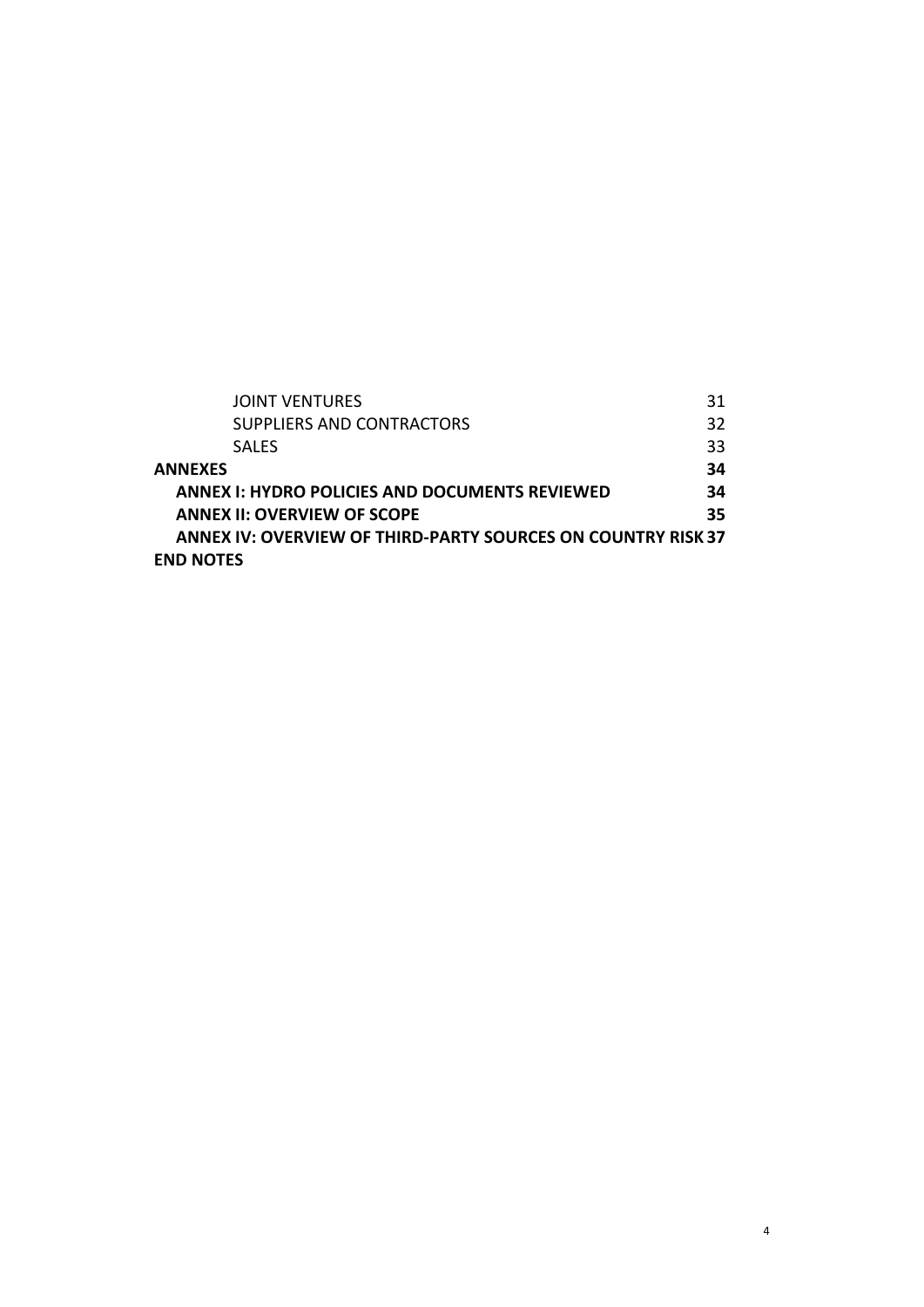## EXECUTIVE SUMMARY

In 2016, the Danish Institute for Human Rights and Hydro entered into a two year Partnership Agreement. As a follow-up to past activities and to support the Partnership, the parties agreed to conduct an enterprise-wide impact mapping on human rights, with a focus on the upstream and downstream value chain of Hydro Business Areas. This report provides a summary of impacts identified as well a plan of action for addressing these impacts.

Hydro has a policy commitment to respect human rights, and the aim of this impact mapping is to support Hydro in the process of identifying, assessing and addressing human rights impacts which the company may be causing, contributing to, or be linked to. The mapping is based on a full-day workshop, one-on-one interviews with Hydro staff and third-party sources.

The impact mapping is organised according to Hydro's Business Areas and considers all actual and potential impacts of Hydro's own activities (operated sites), as well as activities taking place in Joint Ventures (defined as the Joint Ventures where Hydro is not the operating party), and in the up- and down-stream value chains – amongst suppliers, contractors and in sales.

#### **Summary of recommendations**

As outlined in the summary and recommendations section of this report, Hydro has a number of measures in place to exercise human rights due diligence across the company and business relationships. Recommendations are given on how Hydro's human rights work could be further strengthened through the CSR network and by developing more human rights training and impact assessment guidance.

Hydro has a diverse portfolio of activities, and the actual and potential impacts to human rights differ according to the business area. However, a number of impacts identified are of a cross-cutting nature and relate to land, communities, working conditions and the environment Recommendations are provided on addressing these impacts in full recognition of already existing good practice.

In a number of itsjoint ventures , Hydro is not the operating party. Sometimes these activities are based in countries where the protection of human rights is weak and the general enjoyment of rights is low. This report provides recommendations on how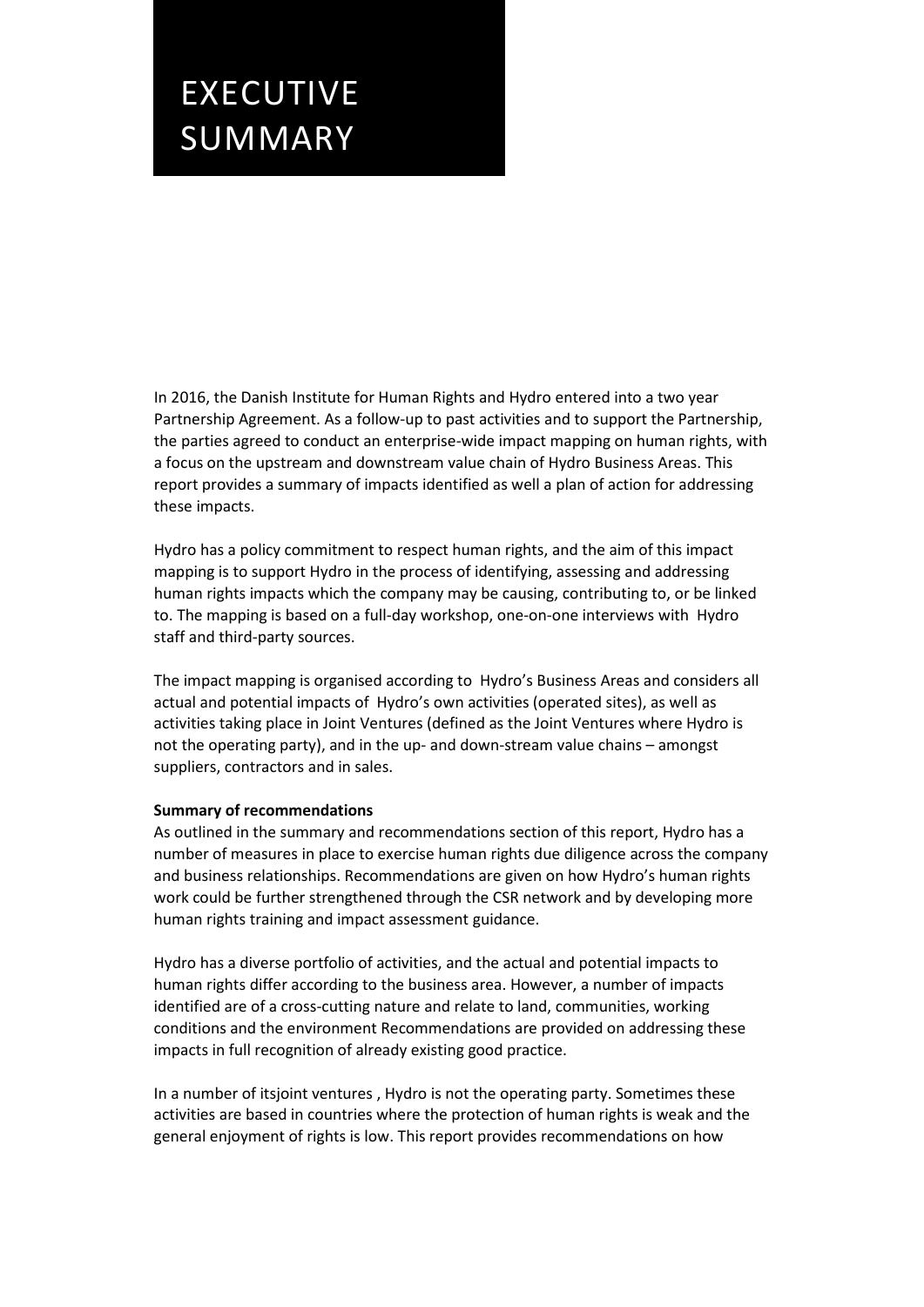Hydro should work to take an active role in these relationships. These include building on the capacity-building work being done on the Hydro guideline for board members in subsidiaries and affiliated companies, to support Hydro board members in exercising influence and using their leverage to promote Hydro values as they relate to human rights.

Hydro has a diverse set of suppliers from across the world representing several different sectors. Each business area has its own procurement function and there is no central procurement lead. This allows flexibility in the procurement function, but makes coordination on crosscutting impacts and challenges difficult. Further, the mapping identified some areas of improvement in the Supplier Code of Conduct and Self-Assessment in terms of coverage. Recommendations are provided on how to address these organisational issues and bridge the content gaps.

Finally, on sales, the organisational knowledge on the corporate level approach to the customer issues varies across the organization. Not all units and staffs seem to be aware of how Hydro promotes the responsible use of Hydro products and services. Recommendations are made on how to strengthen the Hydro approach to this area.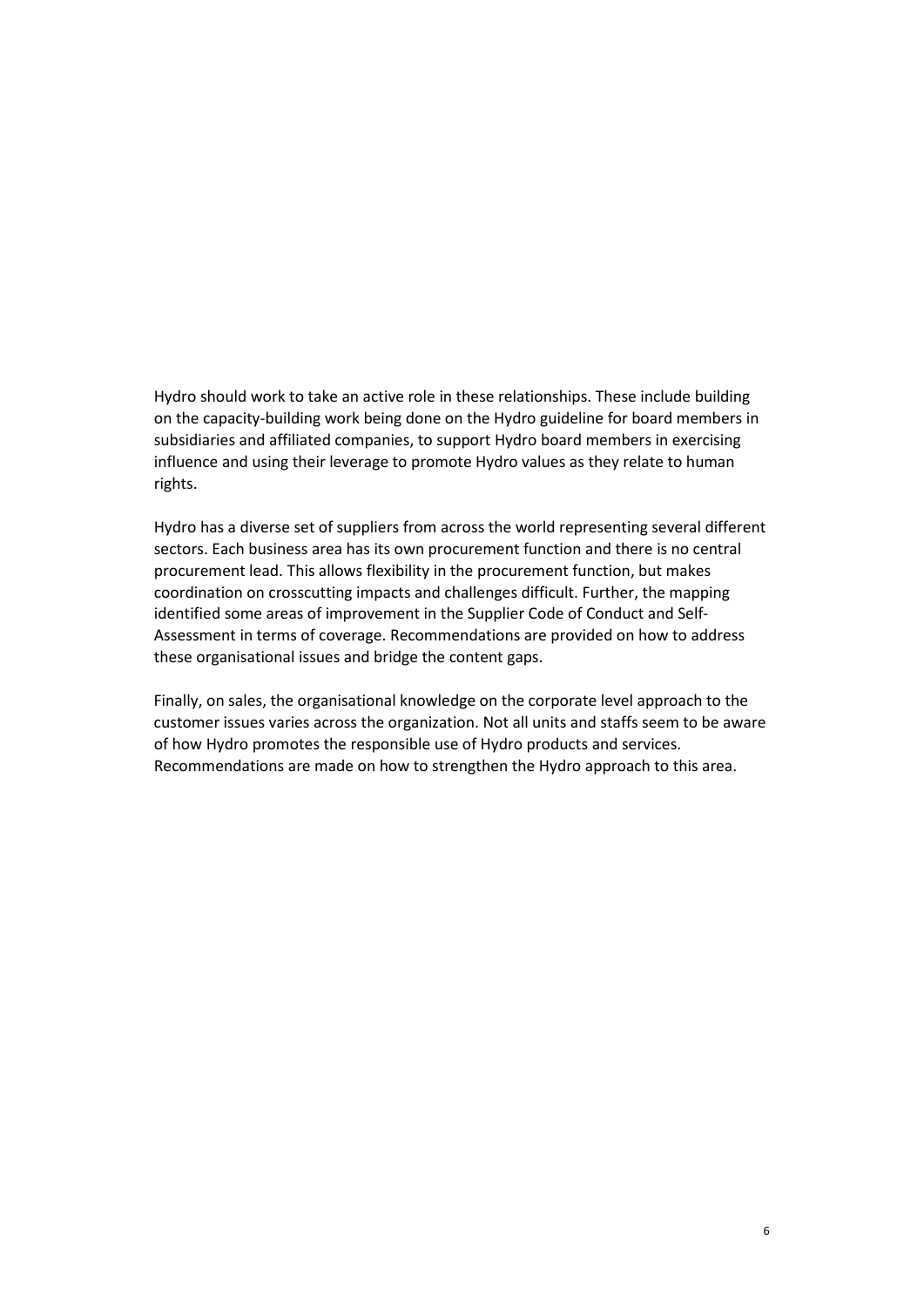## <span id="page-6-0"></span>1. INTRODUCTION & METHODOLOGY

#### <span id="page-6-1"></span>**1.1 BACKGROUND**

Headquartered in Oslo, Hydro is one of the world's largest aluminium companies with 12,000 employees, mostly in Norway, Germany and Brazil.. From extracting bauxite and refining alumina in Brazil to metal smelting and hydroelectric energy production in Germany and Norway, Hydro is integrated along the entire aluminium value chain. Together with its joint venture partners, it also manufactures aluminium products in Qatar, Canada, Australia and Slovakia

In 2011, Hydro invited the Danish Institute for Human Rights (DIHR) to develop a human rights implementation plan. A human rights risk assessment and policy gap analysis were performed, resulting in the development of a human rights action plan. In 2013-2014, DIHR worked with Hydro on a follow-up to this action-plan and a deep dive assessment of Hydro activities in Brazil and in 2016 entered into a two year Partnership Agreement.

As a follow-up to past activities and to support the Partnership, Hydro and DIHR agreed to conduct an enterprise-wide human rights impact mapping, focussing on the upstream and downstream value chain of Hydro's business areas. This report provides a summary of impacts identified as well as an action plan outlining how these impacts can be addressed.

#### <span id="page-6-2"></span>**1.2 WHY CONDUCT THIS MAPPING**

Since the UN unanimously endorsed the Guiding Principles on Business and Human Rights (UNGPs) in 2011, companies have faced increased pressure to identify, assess and address their human rights impacts. Governments are taking a leading role in this process by developing National Action Plans on Business and Human Rights.

In 2015, the Norwegian government published its National Action Plan which stated explicitly that the companies it invests in are expected to respect human rights. Since 2013, the government has requested companies to publish reports on CSR and human rights. EU reporting requirements are also changing fast, with a 2014 Directive on nonfinancial reporting demanding companies to provide further details on their material human rights impacts.

Further, there is a trend towards hardening of soft-law measures, with new laws and regulations demanding companies respect human rights. In February 2017, France passed a law requiring French-based companies directly or indirectly employing 5000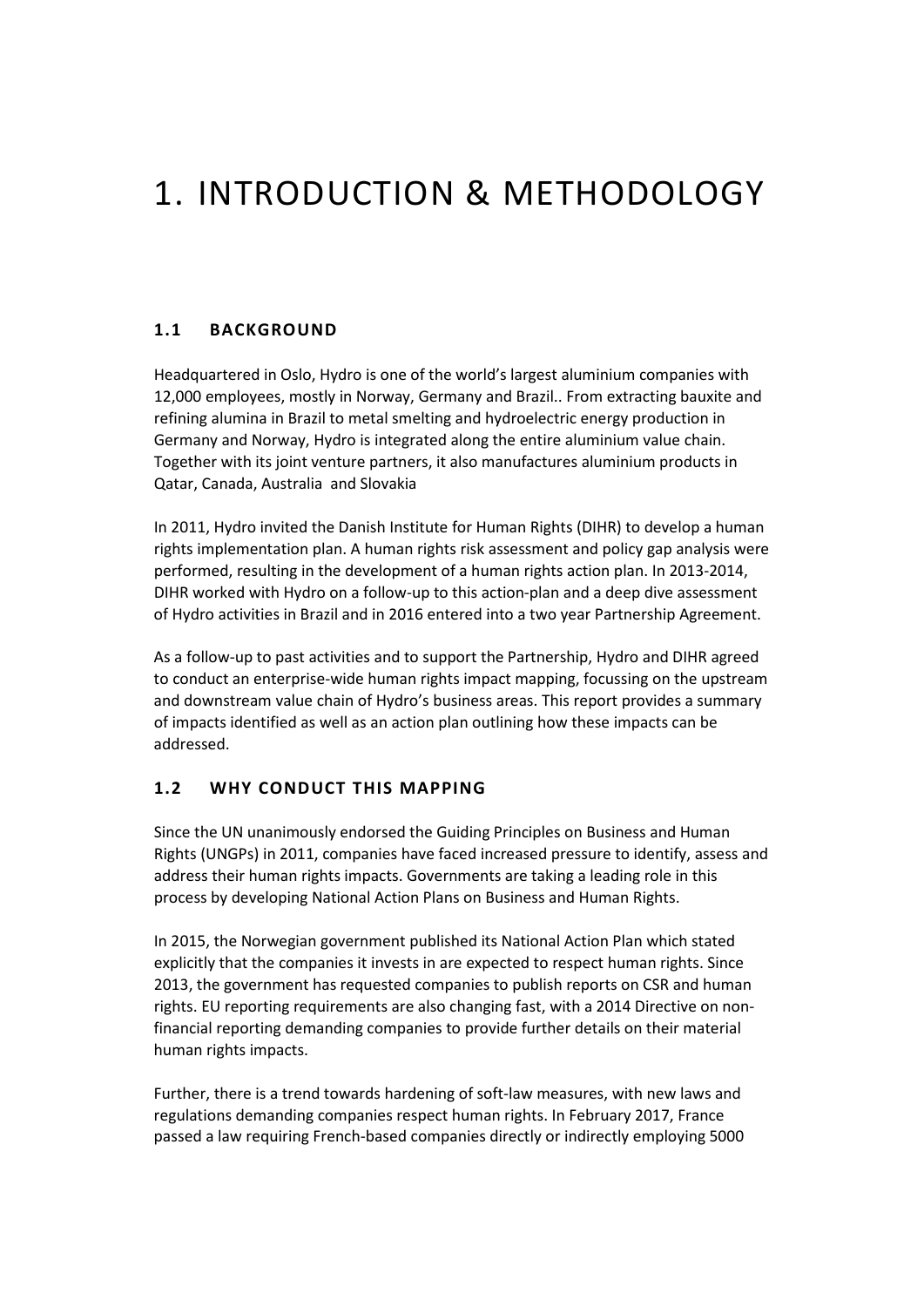workers in the country, or 10, 000 employees worldwide, to publish "a plan of vigilance" to identify potential human rights, health, security and environmental violations<sup>[1](#page-26-0)</sup>.

Similarly, the Transparency in Supply Chains section of the UK's Modern Slavery Act ([2](#page-26-1)015) aims to eliminate forced labour and slavery globally.<sup>2</sup> In addition, the Joint Committee on Human Rights is calling for legislative action to promote corporate responsibility and ensure accountability for businesses<sup>[3](#page-26-2)</sup>. Legislation requiring companies to help eliminate human rights abuses from the global supply chain is currently being considered in Holland<sup>[4](#page-26-3)</sup> and Australia.<sup>[5](#page-26-4)</sup>

Respecting human rights is an integral part of Hydro policies, with the company committed to respecting the rights of all individuals or groups, actually or potentially affected by its operations. However, human rights risks evolve quickly in Hydro's dynamic and diverse operating environment so to ensure the company was fully aware of the current challenges, it decided to conduct this impact mapping.

#### <span id="page-7-1"></span><span id="page-7-0"></span>**1.3 METHODOLOGY**

#### **SCOPE**

A high-level mapping was conducted between February and April 2017 to identify human rights impacts throughout Hydro's business.<sup>[1](#page-7-3)</sup> Starting with the extraction of bauxite, the mapping considers impacts at every stage of the production process, including electricity generation and recycling of Hydro products.

In accordance with the UNGPs, this analysis includes impacts on all rights included in the International Bill of Human Rights<sup>[6](#page-26-5)</sup>, the ILO Core Labour Conventions<sup>[7](#page-26-6)</sup>, and other relevant human rights instruments and frameworks. More specifically, it includes impacts on labour rights, security issues, community impacts and indigenous people's rights. The table in Annex II contains an overview of the issues and frameworks considered.

#### <span id="page-7-2"></span>**DESKTOP ANALYSIS**

Desktop analysis and document review have been the main sources of information for this mapping. DIHR has reviewed policies, procedures and other documents from Hydro with the aim of identifying risks and gaps at this level  $^2$  $^2$ .

In addition, DIHR has consulted credible sources on prevalent human rights issues in countries and regions relevant to Hydro´s operations. These sources include reports and news articles from actors such as the U.S. State Department, Human Rights Watch and Amnesty International. An overview of third-party sources used can be found in Annex IV.

 $\overline{a}$ 

<span id="page-7-3"></span><sup>1</sup> In October 2017 Hydro acquired Orkla's 50 % share of SAPA, creating the new Business Area Extruded Solutions. Post acquisition Hydro has 35.000 employees at 150 locations in 40 different countries world-wide. Due to the timing of the acquisition Extruded Solutions is not part of the scope of this impact mapping.

<span id="page-7-4"></span><sup>2</sup> See Annex I for the full list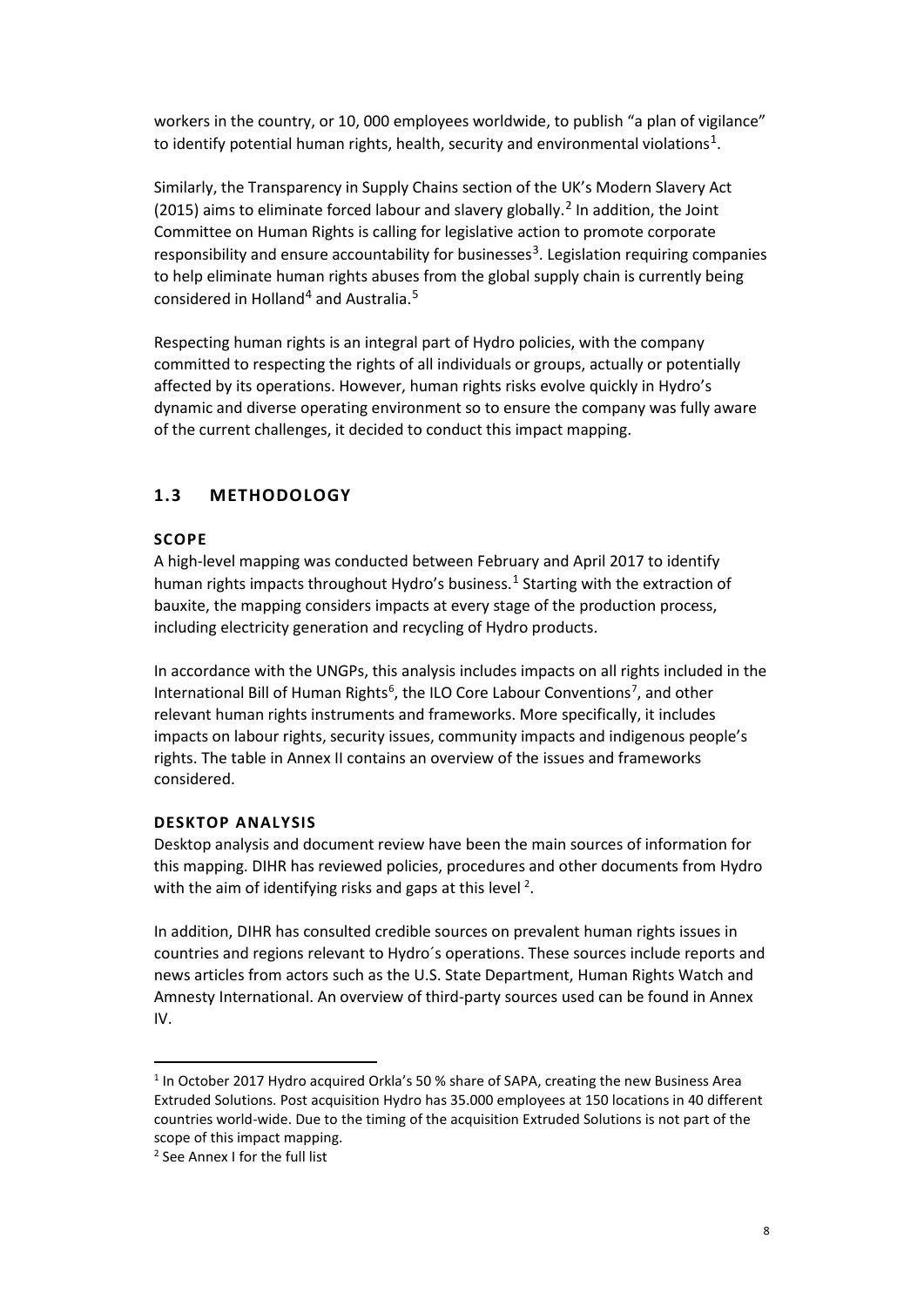#### <span id="page-8-0"></span>**WORKSHOP AND INTERVIEWS**

In April 2017, DIHR conducted a workshop with representatives from Hydro´s different business areas and group functions to identify key actual and potential human rights impacts associated with each area.

Following this workshop, one-hour interviews were conducted with representatives from different business functions to discuss these impacts in more detail. The Corporate, CSR, Compliance, Legal, Health, Safety and Environment, Business Development, Procurement, Global and Public Affairs functions participated in these interviews and provided valuable information for this report.

#### <span id="page-8-1"></span>**LIMITATIONS**

This analysis is not a Human Rights Impact Assessment (HRIA) $8$  and does not include any direct engagement with the communities, supply chain workers or contractors who may have been affected by Hydro's operations.

As this mapping relies on information shared by Hydro, it does not constitute an independent assessment of the company's human rights performance. Consequently, the analysis is not exhaustive and there may be risks and gaps not included in this report. Human rights risks evolve quickly and it is critical that Hydro continuously monitors these risks at global and local levels.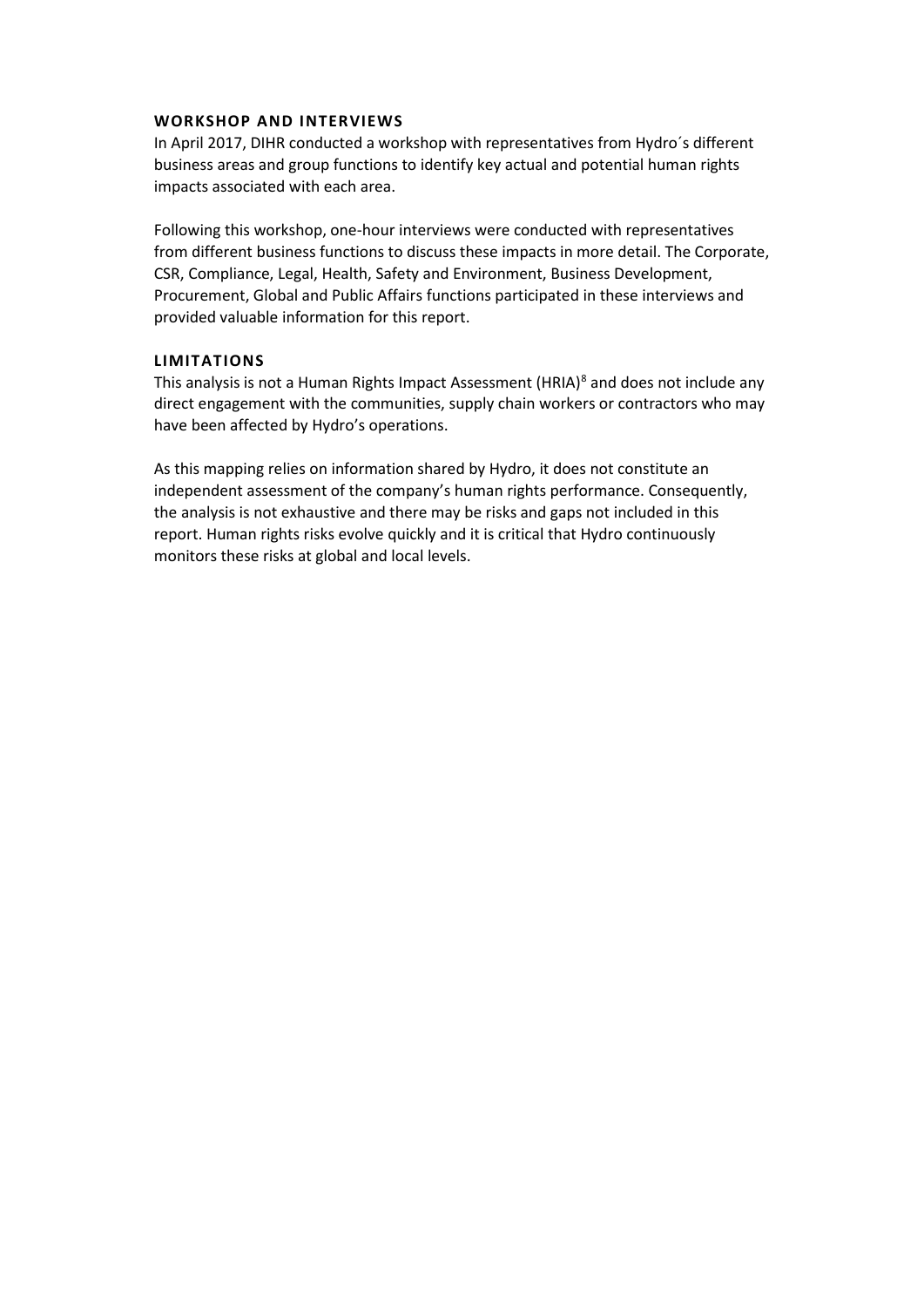## <span id="page-9-0"></span>2. IMPACT MAPPING

#### <span id="page-9-1"></span>**INTRODUCTION**

The following five sub-sections provide an overview of the human rights impact mapping for Hydro operations organised by Hydro's business areas (Bauxite and Alumina, Primary Metals, Rolled Products, Energy).

Each sub-section divides the results of the impact mapping into four categories, which align with the Hydro commitment to respect and promote the internationally recognized human rights of individuals and groups. These categories are:

- **Hydro activities:** Hydro is the operating party and owns more than a 50% share. Impacts on local communities, indigenous peoples and Hydro employees are assessed, including third party in premise-staff and contractors.
- **Joint Ventures:** Hydro owns 50 % or less and is a non-operating party. Impacts on communities, indigenous peoples, the environment and all types of employees are considered.
- **Suppliers and contractors:** Business partners providing goods and services including construction, cleaning and security for Hydro activities. Impacts on communities, environment and indigenous peoples are analysed.
- **Sales:** Assesses potential impacts of Hydro´s products and services, including how products could be used to negatively affect human rights e.g. by producing materials that could be used to harm others.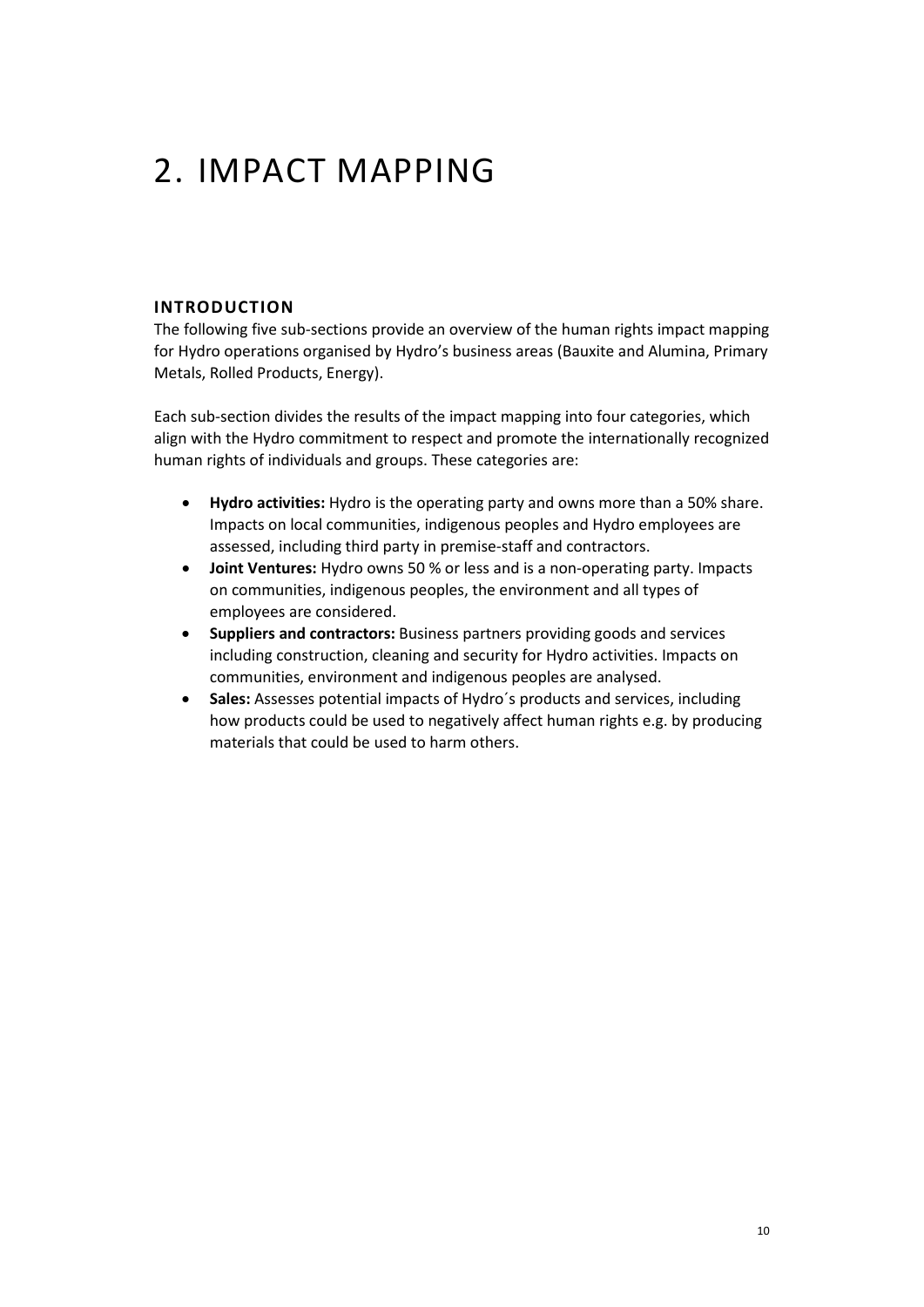#### <span id="page-10-0"></span>**2.1 BAUXITE AND ALUMINA**

Hydro's bauxite mining and refining activities are primarily based in Brazil; the company has more employees here than in any other country. Around 1300 permanent workers and 350 long-term contractors work in the Paragominas mine, operated by Mineração Paragominas and owned by Hydro.

Hydro also extract bauxite through their 5% share in Mineração Rio do Norte (MRN). Based in Trombetas, this mine has an annual production capacity of 18 million metric tons and employs nearly 1300 permanent workers. Through a commercial deal with Vale, Hydro takes a total of 45% of the Trombetas production.

After extraction, the bauxite is transported to the world's largest alumina refinery in Bacarena, which is operated and 91% owned by Hydro. The Alunorte Refinery has nearly 1600 permanent employees and about 800 long-term contractors. In addition, it generates direct and indirect jobs, mostly for the citizens of the state of Para.

On average, 14% of the alumina production goes to the domestic market and the remaining 86% is exported. Currently, Hydro Alunorte exports its products to countries in the Middle East, North America and Europe

#### <span id="page-10-1"></span>**2.1.1 HYDRO ACTIVITIES (ABOVE 50% OWNERSHIP)**

Based on the workshop, interviews and document review, a number of impacts have been identified, and sorted according to the severity of their human rights impacts.

#### **Illegal settlements and relocations**

*Human rights impacts on the right to own land or property and the right to an adequate standard of living.*

Land occupation is a key concern in Pará. Until recently, illegal settlements were present on Hydro owned land in Vila dos Cabanos and Agua Verde. Illegal logging was also taking place at a third location (PA483), but no settlements had been built. According to surveys conducted by Hydro and the authorities the occupation is often well organized and with profit seeking motives. However, the people living there are not all directly profiting, and may have bought or rented the land and housing from profiteers of the illegal settlements.

On 24-26 April 2017, the government mobilised a special state (Para) police battalion to remove the settlement. According to external lawyers advising Hydro, these police are trained in conflict management related to repossession, have a long history of peaceful land reclaim operations and have assisted in 41 large operations and 140 smaller ones in 2016 alone.

Hydro reported supporting the state-led resettlement process by helping to transport the belongings of evicted tenants to a location of their choice, up to 30km away. Three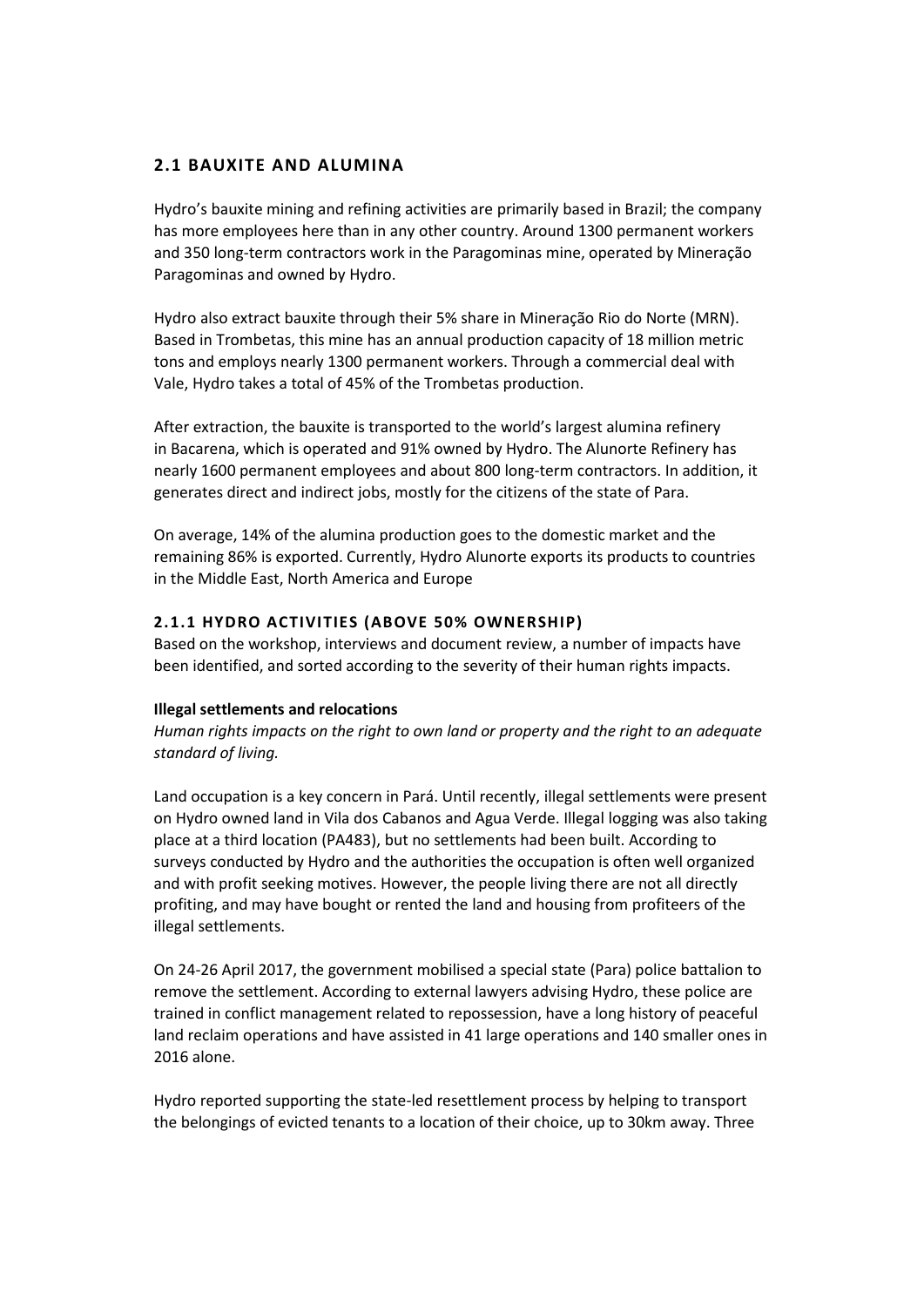families were identified as being particularly vulnerable so Hydro provided them with additional support by delivering their belongings to addresses further than 30km away. The company hired the local NGO Instituto Peabiru to act as a third party observer during the operation and to report any human rights violations. Hydro described the process as peaceful, with the vast majority of people removing their belongings voluntarily.

Hydro are now focussing on securing the area and developing a plan together with local stakeholders to handle land management and complaints. Staff highlighted the importance of open communication and documentation during the interviews and emphasised the importance of engaging all relevant functions early in the planning process to ensure a cohesive and clear approach.

#### **Land rights issues & indigenous peoples**

#### *Human rights impacts on the right to free, prior and informed consent*

Although the Brazilian government has recognised the Quilombolas<sup>[3](#page-11-0)</sup> as "indigenous peoples" under Convention 16[9](#page-26-8) on Indigenous Peoples<sup>9</sup>, these communities and rural activists still face threats, land conflicts and even violence.<sup>[10](#page-26-9)</sup> Amnesty International reported that Brazil's indigenous peoples continue to face challenges linked to the regulation and demarcation of their lands, despite the fact that the federal government had both legal authority and the financial means to progress the implementation<sup>[11](#page-26-10)</sup>. This situation has been exacerbated by the ongoing debate over the Proposed Amendment to the Constitution, the implementation of Brazil´s Growth Acceleration Plan and concerns related to mining activities on indigenous lands $^{12}$  $^{12}$  $^{12}$ .

Some Quilombola families have objected to the construction of a pipeline and transmission lines from Paragominas to Bacarena. Vale, the previous operator faced the same concerns before Hydro acquired the assets in 2011.

Hydro is currently liaising with Vale's legal team to manage community concerns and deal with the legal and reputational issues involved. Hydro also has a number of community investment projects along the pipeline as part of its licencing agreement and has involved FCP to assist in a constructive dialogue with these stakeholders. Further issues concern the MRN mine, which will be dealt with in section in 2.1.2.

#### **Environmental impacts**

*Human rights impacts on the rights to water, right to own land and property, right to health and life.*

Mining and alumina refining result in several environmental impacts including water consumption, leakage, noise from heavy vehicles and air emissions. Bauxite extraction also changes the natural landscape, requires the removal and re-establishment of vegetation and can disrupt hydrology. Waste must be disposed of safely and erosion and run off from the mine carefully controlled.<sup>13</sup>.

 $\overline{a}$ 

<span id="page-11-0"></span><sup>3</sup> Defined as descendants of slaves.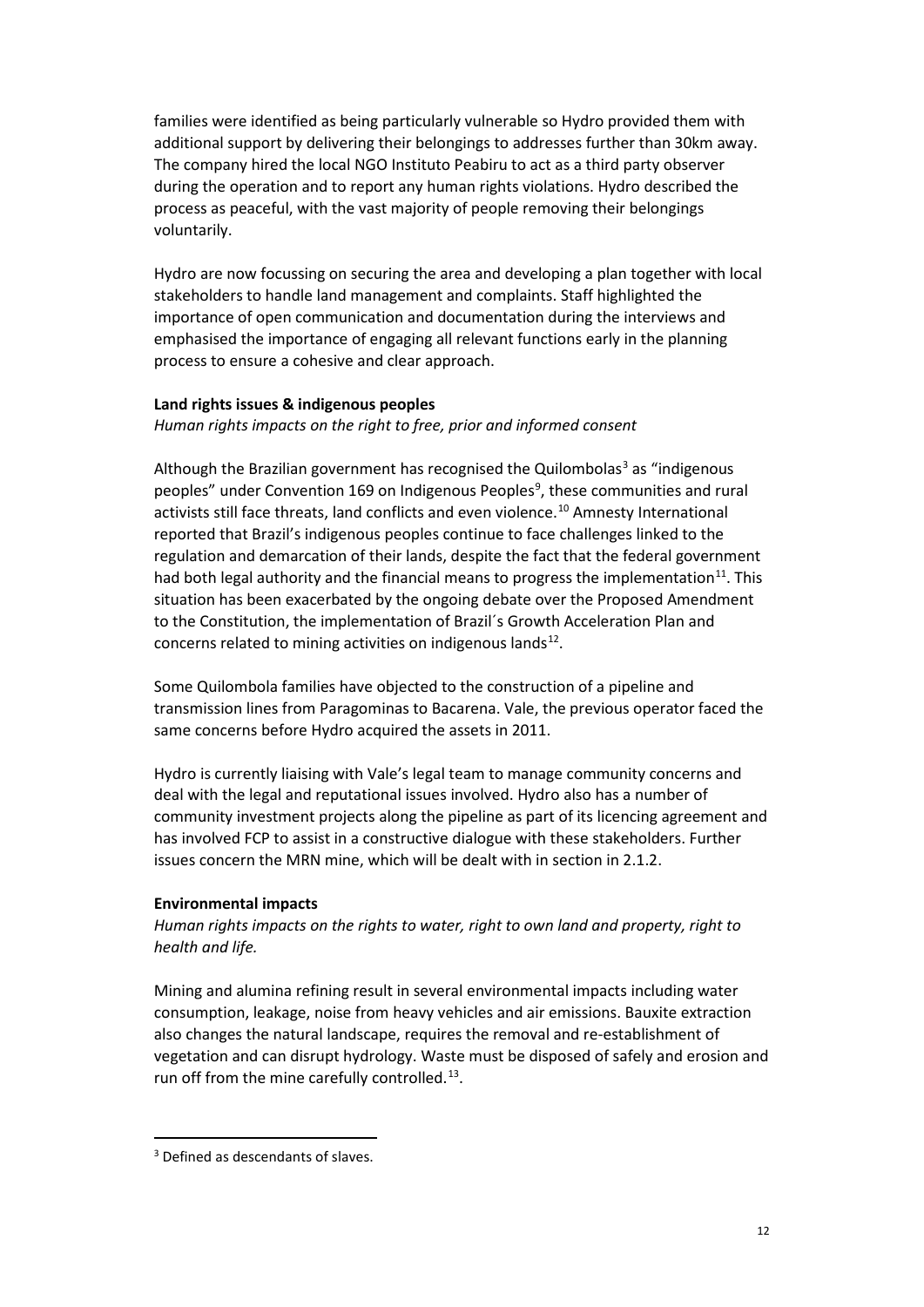Workshop participants highlighted that these impacts may have an effect on the livelihoods and health of communities. However, accurately quantifying Hydro's contribution is challenging as there are many other similar companies operating in the area which are also responsible for environmental degradation.

As the only private company member of an Inter-sectorial Forum in the Barcarena area, Hydro has struggled to work with other companies to address these environmental challenges.

#### **Security issues of own staff**

*Human rights impacts on the right to life, liberty and security of person.*

Concerns regarding theft and violent robbery were raised during the workshop and in the interviews. As the crime rate is high throughout Brazil<sup>[14](#page-26-13)</sup>, there is a considerable risk of theft or other criminal acts towards Hydro´s operations and personnel, whether it is administrative offices, mining-operations or individuals. Hydro is well aware of this issue and includes this risk in the security risk assessment for Brazil.

#### **Gender equality in operations**

*Human rights impacts on the right to freedom from discrimination (gender equality).*

Gender equality is a challenge for Bauxite Alumina, where, due to the sector and skills required, women are underrepresented in the workforce. Hydro is currently in the process of implementing new systems to promote gender equality and is working with Brazilian schools to inform young people, including women, about the benefits of working in the sector.

#### **Working conditions for third-party in-premise staff**

*Human rights impacts on the right to work and to just and favourable conditions at work.*

A considerable number of third-party staff work in both Paragominas and Bacarena. Although Hydro has implemented several systems to closely integrate these staff into the general workplace, a number of workshop participants were concerned about the wages and development opportunities of these workers. These integration systems include close daily engagement with staff, ongoing dialogue and access to the company's Alert Line.

In its 2012 assessment, DIHR highlighted that it was contract managers and first tier contractors who were principally responsible for monitoring compliance with the human rights and labour standards written into Hydro contracts. However, it remains unclear whether these staff have received sufficient training to enable them to identify and address non-compliance effectively.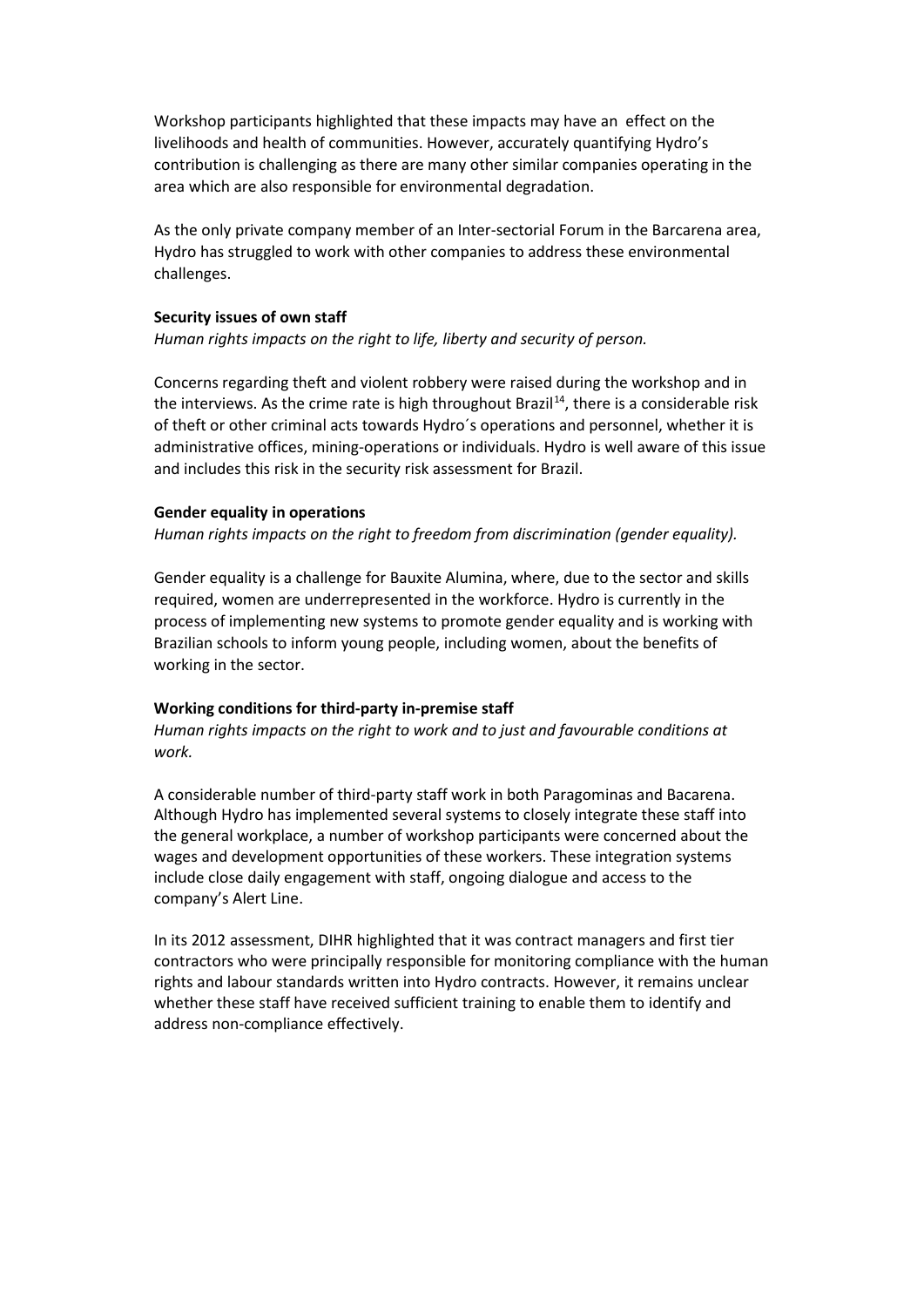#### <span id="page-13-0"></span>**2.1.2 JOINT VENTURES (50% OR BELOW OWNERSHIP)**

Hydro owns a 5% share in the mining company Mineração Rio do Norte (MRN) in Trombetas, Brazil. Due to its 40 percent offtake agreement with MRN, Hydro is an important business partner to the company despite its limited ownership. Workshop participants raised concerns over Hydro's ability to control and govern MRN's impacts on local communities, land rights, indigenous peoples and working conditions.

#### **Community impacts**

*Human rights impacts on the right to own land or property and the right to an adequate standard of living.*

Bauxite extraction has significant impacts on local communities and the environment. Mining requires purchasing large areas of land and can often result in disputes with local land owners. Dust from the mines can affect the health of local communities, while bauxite residue can potentially contaminate local water supplies if it is not properly stored.<sup>15</sup>.

Numerous policies exist to regulate Hydro's operations and prevent these problems including the HSE Handbook and NHC-GD03 Health, Safety, Security, Environment (HSE). However, since Hydro only owns a 5% percent share in MRN, these regulations might be difficult to enforce in MRN operations. Analysing MRN's policies and procedures was beyond the scope of this mapping, but staff mentioned that Hydro is working closely with MRN to address these impacts.

#### **Land rights issues & indigenous peoples**

*Human rights impacts on the right to free, prior and informed consent.*

MRN are planning to expand the bauxite mine, but a group of Quilombolas are currently seeking government recognition of their ownership of parts of this land. Hydro does not oppose this process and is currently awaiting the decision of the local government.

By adhering to its Guidelines for Board Members in Subsidiaries and Affiliating Companies, and using its position on the board, Hydro tries to influence MRNs decisions. Hydro also submits specific requests for documentation e.g. summaries of stakeholder dialogues and other sustainability work.

#### **Working conditions**

*Human rights impacts on the right to work and to just and favourable conditions at work.*

Workers' rights are stringently protected by Brazilian law; however, these laws are not always effectively implemented in practice. Workshop participants raised concerns over potential lack of overtime payments and the risk that contractors may not be paid the minimum wage. According to a 2017 US State Department Report, workplace discrimination is prevalent in Brazil; Afro-Brazilians, women, persons with disabilities, indigenous peoples and transgender individuals are especially vulnerable<sup>16</sup>.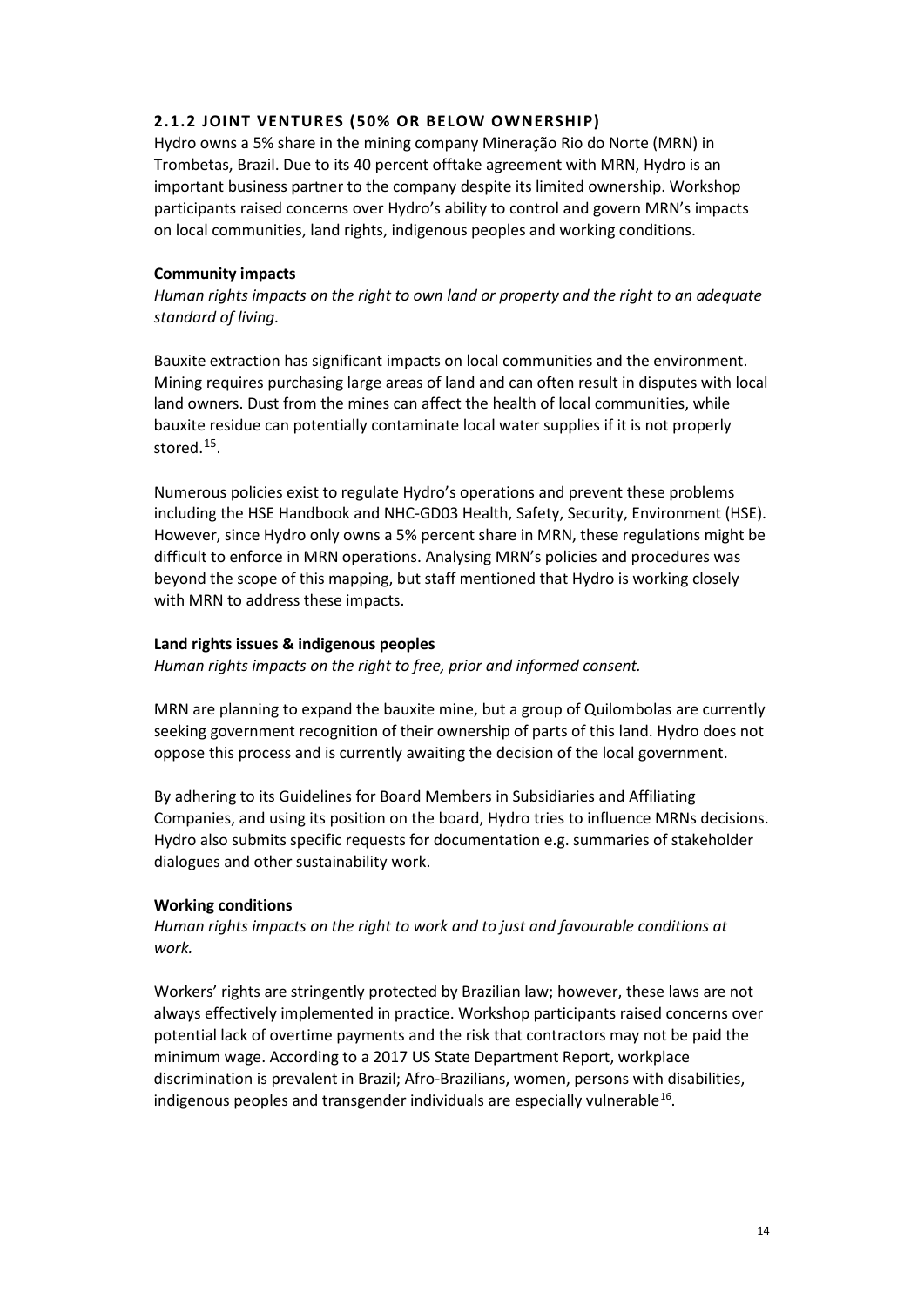#### <span id="page-14-0"></span>**2.1.3 SUPPLIERS AND CONTRACTORS**

In its mining and refining operations, Hydro predominantly works with suppliers in the chemicals, machinery and electronics, catering and garment sectors. The majority of these goods and services are procured from Brazilian suppliers, but coal is sourced from Columbia and caustic soda is provided by large international suppliers often based in the US. These impacts many also be relevant to MRN's suppliers.

#### **Legacy and indigenous issues in coal procurement from Colombia**

The Cerrejón mine in Colombia supplies coal to Hydro's mining and refining operations. In 2013, the Guardian reported forced evictions and environmental destruction around the mine, with its owners accused of political collusion.<sup>[17](#page-26-16)</sup>In 2015, following further complaints of air and water pollution, a Colombian judge ruled that an environmental action plan should be implemented  $18$ .

Cerrejón deny generating toxic waste or harmful chemicals and insists it has not polluted local rivers. The company states that it respects human rights and that it has already taken steps to comply with Columbian legislation on air quality.<sup>[19](#page-26-18)</sup> Hydro is aware of these accusations and has an ongoing dialogue with Cerrejón.

#### **Poor working conditions amongst suppliers**

*Human rights impacts on the right to work and to just and favourable working conditions, freedom from forced labour and servitude, freedom from discrimination, rights of the child, freedom of Association and Collective bargaining, right to a fair hearing.* 

Working conditions are covered by Hydro's policy CSR in the Supply-chain Policy and managed through the Supplier Code of Conduct and procurement process. [20](#page-26-19) These procedures impose due diligence requirements on suppliers and include audits and visits for critical suppliers. There are a number of potential impacts associated with the countries and sectors from which Hydro procures.

- **Child labour**: In 2015, The UN Committee on the Rights of the Child noted that child labour is prevalent in the Brazilian agriculture and informal sectors. Potentially footwear, food and other goods procured by Hydro could have been produced using child labour, but there is no direct evidence of this.<sup>[21](#page-26-20)</sup>
- **Freedom of association:** Although the Supplier Code of Conduct demands suppliers support employees' rights to unionise and negotiate working conditions, these rights are sometimes restricted. In the US, for example, not all workplaces are unionised. Further research would be required to establish whether US based Hydro suppliers restrict trade union rights.
- **Leave and Privacy:** These issues are not explicitly mentioned in the Supplier Self-Assessment Questionnaires or Code of Conduct and could prove problematic in areas where freedom of speech is restricted or workers are monitored e.g. China<sup>[22](#page-26-21)</sup> and Russia.<sup>[23](#page-26-22)</sup> No privacy violations of Hydro staff in these countries were identified during the mapping, further analysis would be required to ascertain whether this is a key concern.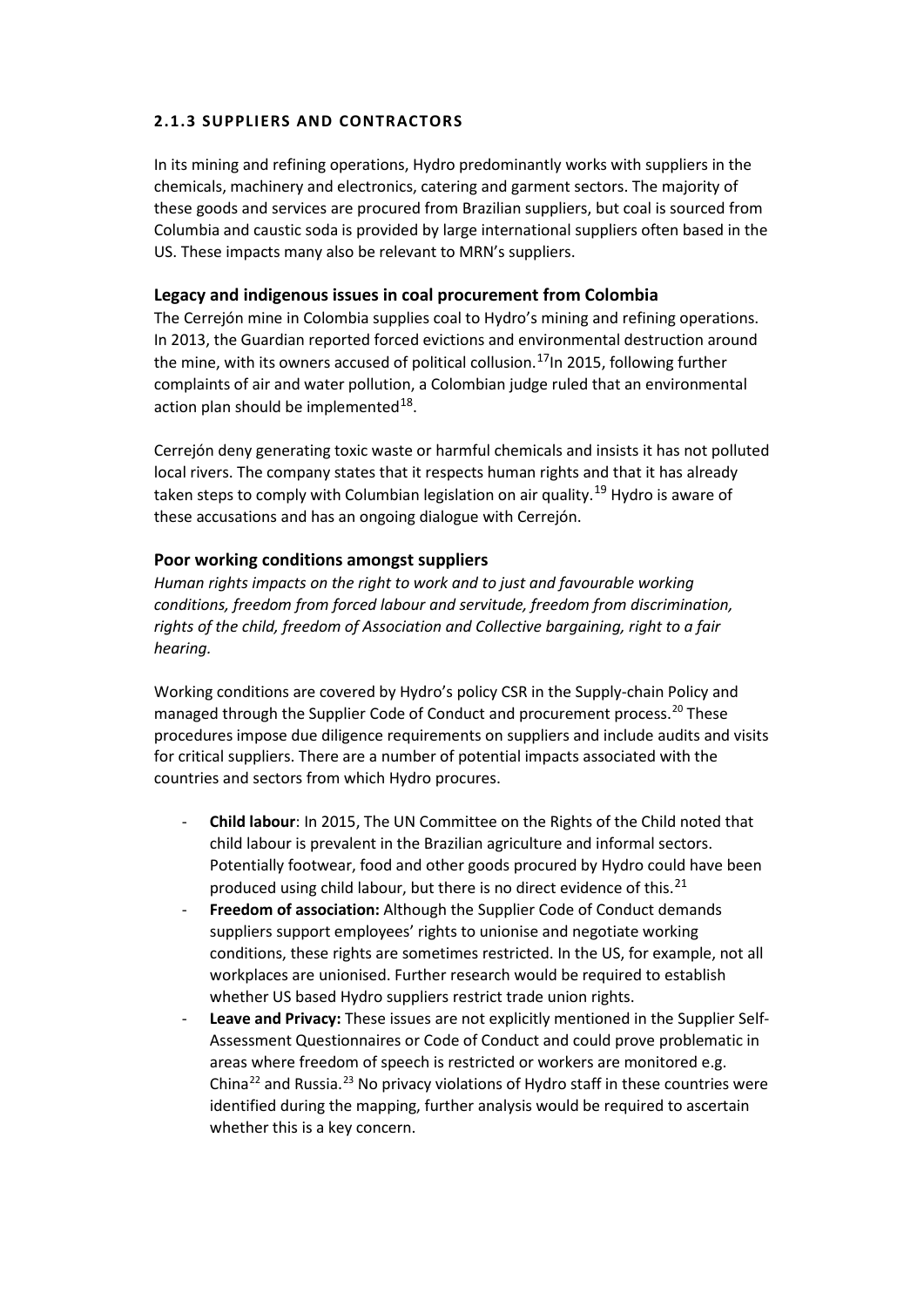#### **Discrimination and equal treatment**

*Human rights impacts on the right to freedom from discrimination.*

Workshop participants raised concerns about potential discrimination amongst suppliers in the US and Brazil. Despite Brazilian legislation prohibiting discrimination, persons with disabilities, women and indigenous peoples often face discrimination in practice.<sup>[24](#page-26-0)</sup>. In the US, there are no federal laws banning discrimination on the grounds of sexual orientation and gender identity in the workplace; the vast majority of states provide no legal protections for LGBTI<sup>[4](#page-15-1)</sup> rights<sup>25</sup>. Potentially, these are concerns that could affect Hydro's operations in these countries.

Although Hydro has implemented a programme on gender equality for employees, it does not extend to contractors. Its Supplier Code of Conduct covers minority rights but contains no reference to non-discrimination and harassment in the workplace.

#### <span id="page-15-0"></span>**2.1.4 SALES**

 $\overline{a}$ 

No specific concerns were identified in the mining and refining operations as the majority of products are supplied to other areas of Hydro's own business. For external customers, Hydro has a risk mapping system to evaluate CSR and compliance risks.

<span id="page-15-1"></span><sup>4</sup> Abbreviation for Lesbian, Gay, Bisexual, Transgender/Transsexual and Intersexed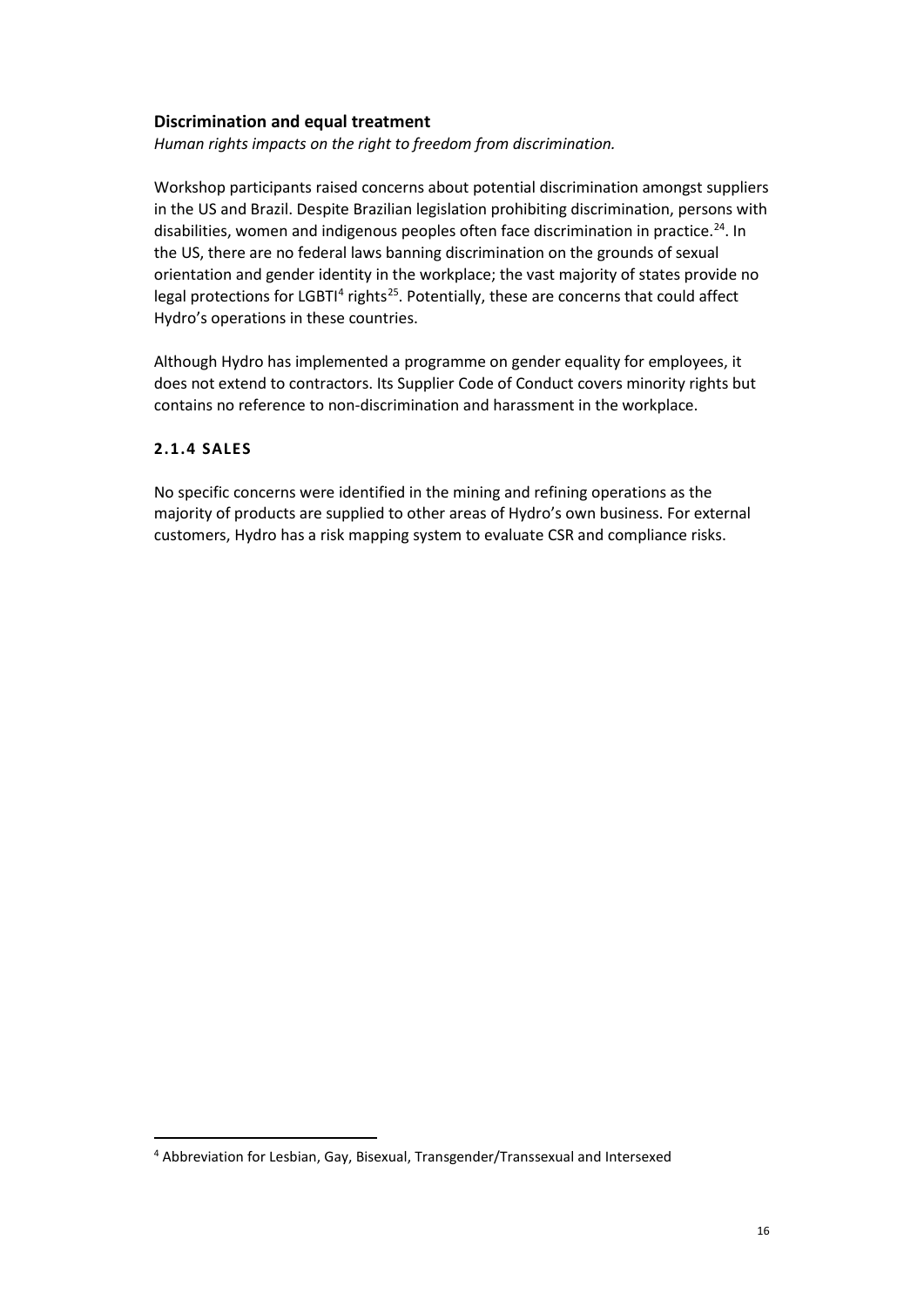#### <span id="page-16-0"></span>**2.2 PRIMARY METALS**

Hydro's Primary Metals operations focus on metal smelting and the production of aluminium ingots and foundry alloys. Hydro currently employs almost 5000 people in this area including over 700 temporary employees including trainees; its operations are primarily based in Norway where it fully owns five smelters.

Hydro also has joint-ventures in Brazil, Australia, Canada and Slovakia. In Qatar, Hydro is a part owner of the Qatalum aluminium production plant together with government owned Qatar Petroleum. <sup>[26](#page-26-2)</sup> The majority of employees here are migrant workers. <sup>[27](#page-26-23)</sup> In addition, Hydro owns remelters in the United Kingdom, Germany, Luxembourg, France, Spain and the United States. [28](#page-26-24) Located in Norway, Hydro Hycast, produces technical equipment for aluminium production.<sup>[29](#page-26-4)</sup>

#### <span id="page-16-1"></span>**2.2.1 HYDRO ACTIVITIES (ABOVE 50% OWNERSHIP)**

The following section provides an overview of the impacts identified through the workshop, interviews and document review focusing specifically on activities in Brazil, Slovakia and Norway.

#### **Illegal settlements and relocations**

*Human rights impacts on the right to own land or property and the right to an adequate standard of living.*

As discussed in the Bauxite and Alumina section, illegal settlements were located in the area around the Albras site. In spring 2017, the government removed these residents, with Hydro describing the relocation process as "peaceful". See section 2.1.1 for further details.

#### **Forced labour amongst third-party workers**

*Human rights impacts on the right to freedom from forced labour and servitude.* 

Although no specific incidences of modern slavery were identified as part of this research, workshop participants raised it as a potential concern amongst contractors in European operations. At the beginning of 2016 there were around 150 000 people from Eastern-Europe<sup>[30](#page-26-25)</sup> working in Norway. According to the Council of Europe's Group of Experts on Action against Trafficking in Human Beings (GRETA), there is a high risk of forced labour in construction, agriculture, cleaning, hotels, catering and entertainment $31$ .

Further, in Slovakia, there were reports of Ukrainian, Moldovan, Bulgarian, Romanian and Vietnamese men and women who were forced to work in the country in various sectors<sup>32</sup>. In both Norway and Slovakia, these are sectors that may provide in-house, maintenance or construction process services to Hydro operations

Hydro has developed a transparency statement in accordance with the UK Modern Slavery Act. According to Hydro's 2016 Annual Report, this statement covers all fully owned operations; other operations will provide individual statements echoing Hydro's commitments.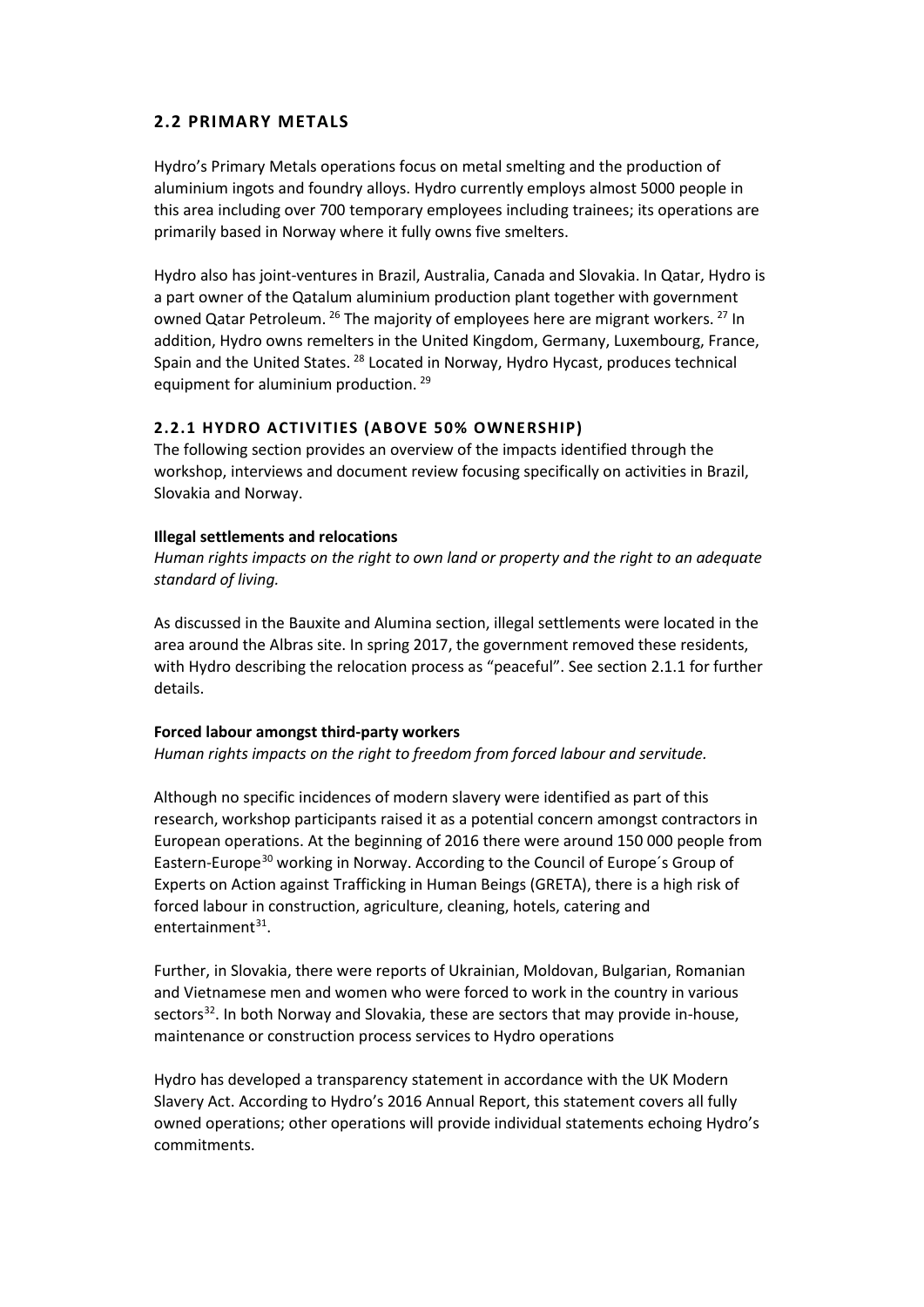#### **Environmental impacts**

*Human rights impacts on the rights to water, right to health and life.*

Aluminium production results in numerous environmental impacts, with workshop participants highlighting the destructive effects of chemical spills or discharges on the local environment, community health and livelihoods. To minimize waste, Hydro is working to reduce the use of chemicals or to sell off residue chemicals to other industries.<sup>[33](#page-26-27)</sup> The residue chemicals in spent pot lining (SPL) can be used in the cement industry as either fuel or raw material. In Brazil, Albras is selling this waste, however in Norway it is still partly dumped in landfills.

Smelters and remelters require high amounts of energy, which is primarily produced through hydro-power (see under the Energy business area for more detail on potential impacts), and natural-gas for Qatalum. A concern was expressed during the workshop, that even though emissions are decreasing, expectations on companies to reduce emissions and combat climate change are increasing.

#### **Discrimination and equal treatment**

*Human rights impacts on the right to freedom from discrimination.*

Although Slovakian law prohibits discrimination related to, sex, gender, disability, language, sexual orientation, social status, or "other status", discrimination against Roma and non-Europeans is reportedly commonplace<sup>[34](#page-26-28)</sup>. Some employers have reportedly discriminated against members of the Romani minority, while others are reluctant to employ Muslim women with headscarves in customer facing roles.<sup>[35](#page-26-9)</sup>

Norway too has faced problems with discrimination, with reports of discrimination against women, ethnic minorities and migrant workers. <sup>[36](#page-26-11)</sup> Since 2011, there has been an increase in reported cases of discrimination against pregnant women and employees on leave. Pregnant women complain that they have lost job offers while workers on leave are assigned different tasks once they return.<sup>[37](#page-26-12)</sup>

No specific cases of discrimination against Hydro staff were identified in this study and the Hydro Peoples Policy emphasises that its employees and leaders should represent a broad and diverse spectrum. However, this can prove challenging in these contexts. To address these problems Hydro is implementing new systems to promote gender equality in the workforce. These initiatives include site level operations to identify barriers to gender equality and efforts to integrate women into auditing teams in Slovakia and Brazil. However, the focus of these efforts is on gender and do not cover all grounds of discrimination cited above.

#### <span id="page-17-0"></span>**2.2.2 JOINT VENTURES (50% AND BELOW OWNERSHIP)**

Hydro has a number of joint-ventures in Canada, Australia and Qatar where it owns less than a 50% share. This section focusses on the potential human rights impacts associated with its Qatalum joint venture.

Although Qatalum is not operated by Hydro and has its own management, Hydro has board representation and engages in dialogue with various functions in accordance with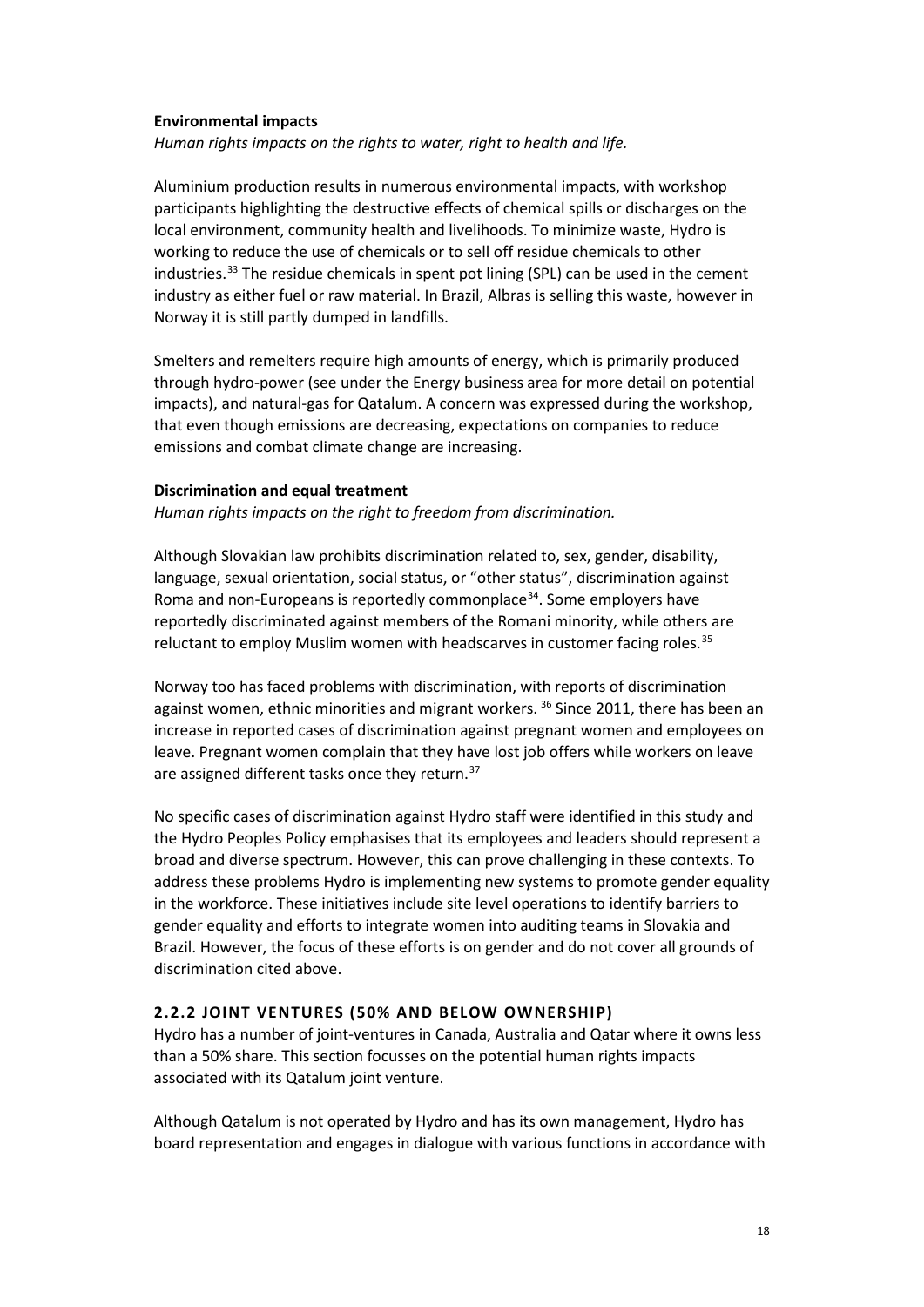the Hydro Guideline for Board Members in Subsidiaries and Affiliated Companies. DIHR observed that Hydro closely engage with Qatalum on applying Hydro principles to their operations.

#### **Limitations to the right to freedom of association and collective bargaining for migrant workers**

*Human rights impacts on the right to freedom of association and collective bargaining.*

Concerns over Qatar's limitations on freedom of association and collective bargaining were discussed during the workshop. In 2017, Human Rights Watch reported that Qatar´s labour law prohibited migrant workers from unionizing or engaging in strikes, although they make up 99 percent of the private sector workforce<sup>[38](#page-26-13)</sup>.

Hydro has a clear statement on the issue of freedom of association, and states that it engages with Qatalum on fulfilling this right through the establishment of work-councils. However, this could still be a specific concern for third-party workers on site.

#### <span id="page-18-0"></span>**2.2.3 SUPPLIERS AND CONTRACTORS**

Many of the potential impacts relevant to Bauxite and Alumina also apply to Primary Metals, because food, apparel, electronics and chemicals are procured by both business areas. The following sections therefore focus more specifically on the potential impacts relevant to Primary Metals.

#### **Poor working conditions amongst suppliers from China**

*Human rights impacts on the right to work and to just and favourable working conditions, freedom from forced labour and servitude, freedom from discrimination, rights of the child, freedom of Association and Collective bargaining, right to a fair hearing.* 

In addition to the issues raised under Bauxite and Alumina, Primary Metals procures alloying materials, refractory materials, anodes and carbon products from China. The US Department of State reports that employers have withheld wages and demanded high deposits from low skilled workers to prevent them from terminating their contracts early. <sup>[39](#page-26-14)</sup> Consequently, these workers are particularly vulnerable to forced labour; a problem often faced by migrant workers.[40](#page-26-29)

Generally labour standards are unenforced, with workers sometimes encouraged to work longer hours than prescribed by the regulatory requirements to compensate for their low wages. <sup>[41](#page-26-16)</sup> Further research would be required to ascertain whether Chinese workers supplying products to Hydro's operations were subject to these poor working conditions.

The different sourcing and procurement units within Primary Metals have separate processes governing the human rights risks associated with suppliers. PM Strategic Sourcing carries out assessments of suppliers based on facility visits. In 2016, three Chinese suppliers were audited by a third party; more CSR issues were identified than during previous assessments conducted by Hydro personnel.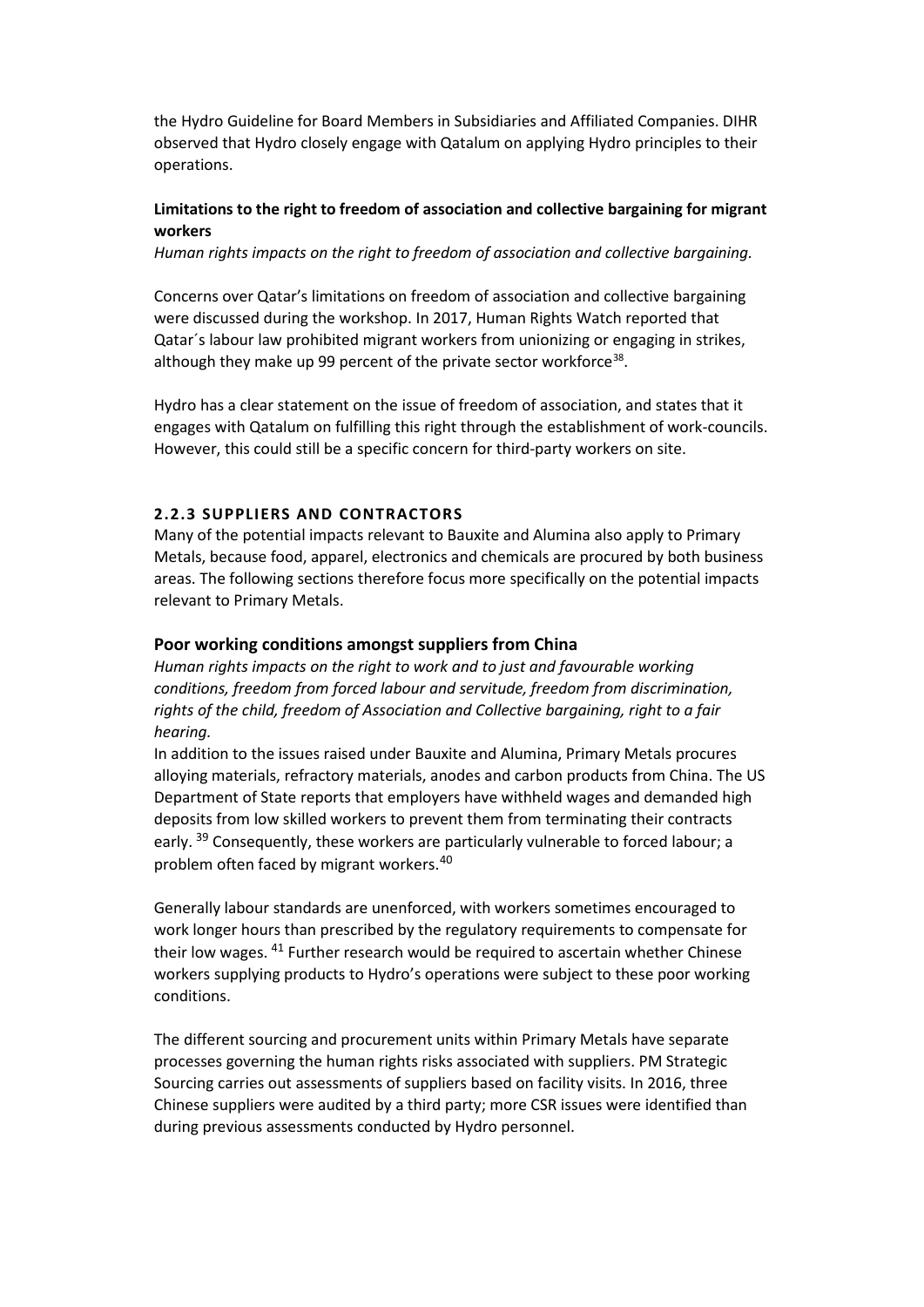#### **Working conditions and environmental impacts of aluminium scrap-metal providers**

*Human rights impacts on the right to work and to just and favourable working conditions, freedom from forced labour and servitude, freedom from discrimination, rights of the child, freedom of Association and Collective bargaining, right to a fair hearing.* 

Primary Metals predominantly procure scrap-metal from Europe, although in some cases it is sourced from the Gulf and other regions. As Hydro intends to increase the reuse of aluminium scrap metal, workshop participants highlighted the importance of assessing impacts associated with its procurement. Not only could working conditions in the scrap metal supply chain be relevant, but also environmental concerns, transportation and potentially corruption.

Hydro staff reported that a dedicated process has been established to monitor and engage with the main scrap suppliers. Currently however, this only applies to larger suppliers and it is unclear how sub-suppliers will be effectively monitored although the impacts may be more severe here. See the "Rolled Products" section of this report for further details.

#### **Working conditions for migrant workers in Qatar**

*Human rights impacts on the right to work and to just and favourable working conditions, freedom from forced labour and servitude, freedom from discrimination, rights of the child, freedom of Association and Collective bargaining, right to a fair hearing.* 

Migrant labour issues have been identified as a key concern in Qatar's supply chain. Due to continued dialogue between Hydro and Qatalum and additional protection systems, workshop participants did not perceive this to be a problem for Qatalum employees. However migrant workers providing goods are services to Qatalum could face problems with:

- **Wages**: Low paid migrant workers from Africa and Asia often risk abuse and exploitation. In 2017, Human Rights Watch reported that many workers pay exorbitant recruitment fees, receive their wages late and are sometimes never paid at all. [42.](#page-26-30)
- **Living conditions**: In 2016 Amnesty International reported that thousands of workers in construction and related industries continued to live in dirty, overcrowded and dangerous conditions<sup>[43](#page-26-18)</sup>.
- **Grievance mechanisms**: Foreign workers in Qatar face legal obstacles and lengthy legal processes that prevent them from seeking redress for violations and exploitative conditions. Non-citizen community leaders also highlight migrant workers' continued reluctance to report poor conditions due to fear of reprisals<sup>44</sup>.

#### **Worker privacy in Qatar**

*Human rights impacts on the right to privacy.*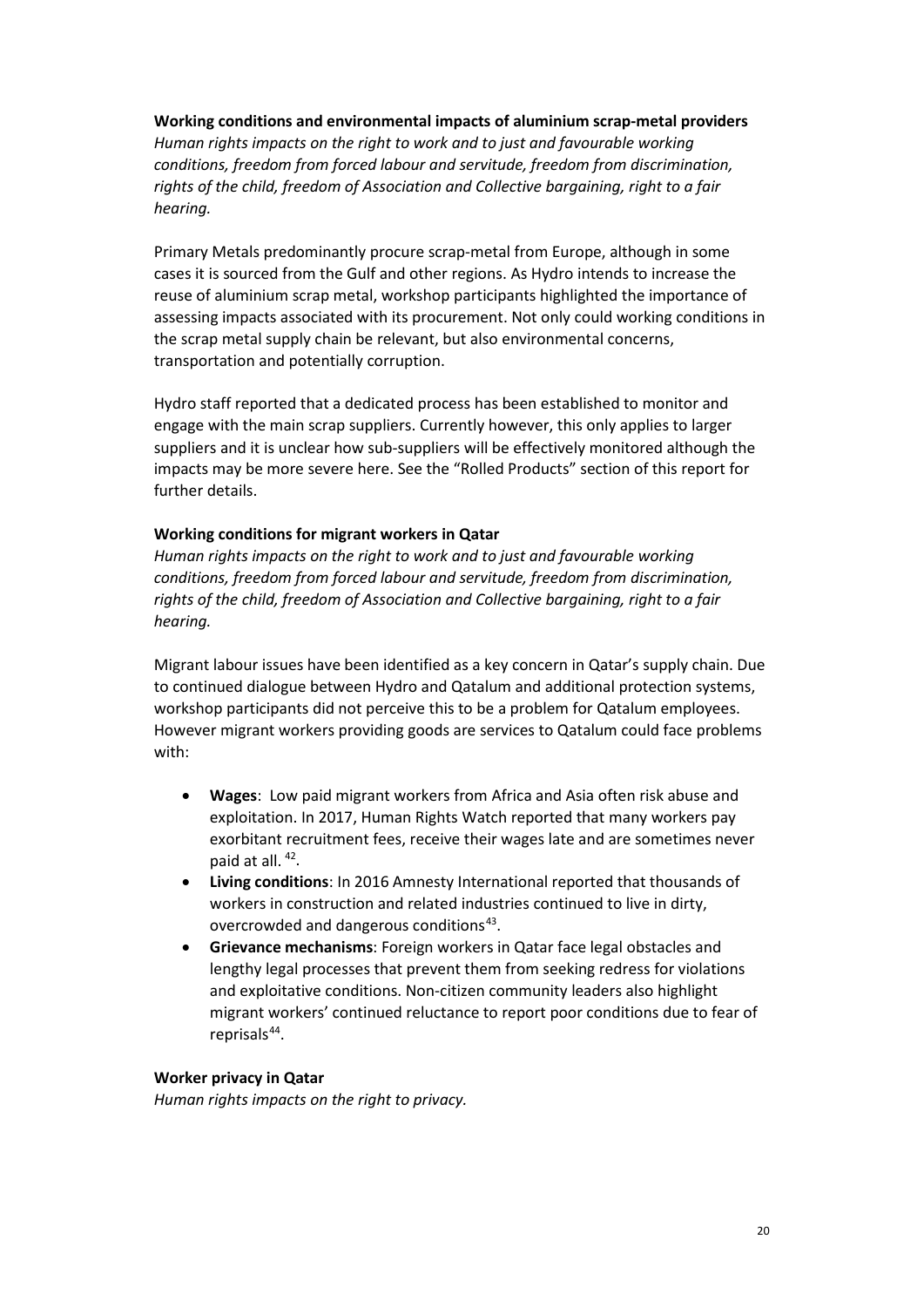The lack of employee privacy and freedom of expression in Qatar has also sparked criticism. In 2015, the Ministry of Interior (MOI) demanded that all businesses nationwide install and maintain closed-circuit camera surveillance on all structures<sup>45</sup>.

Although Qatar´s Emir introduced a new data privacy law in 2016 requiring companies to protect personal data gathered from residents, it contains several important exceptions. Government authorities are permitted to use this data in a wide range of circumstances including to protect the financial state of the country, to prevent a crime or in the interests of national security<sup>46</sup>.

Workers employed by Qatalum or its suppliers could be negatively impacted if they use their freedom of expression to criticise the government or otherwise violate national rules. However, according to Hydro, there is no such surveillance in Qatalum or the accommodation used by its employees.

#### <span id="page-20-0"></span>**2.2.4 SALES**

No specific concerns were identified for Primary Metals as the majority of production goes to Rolled Products.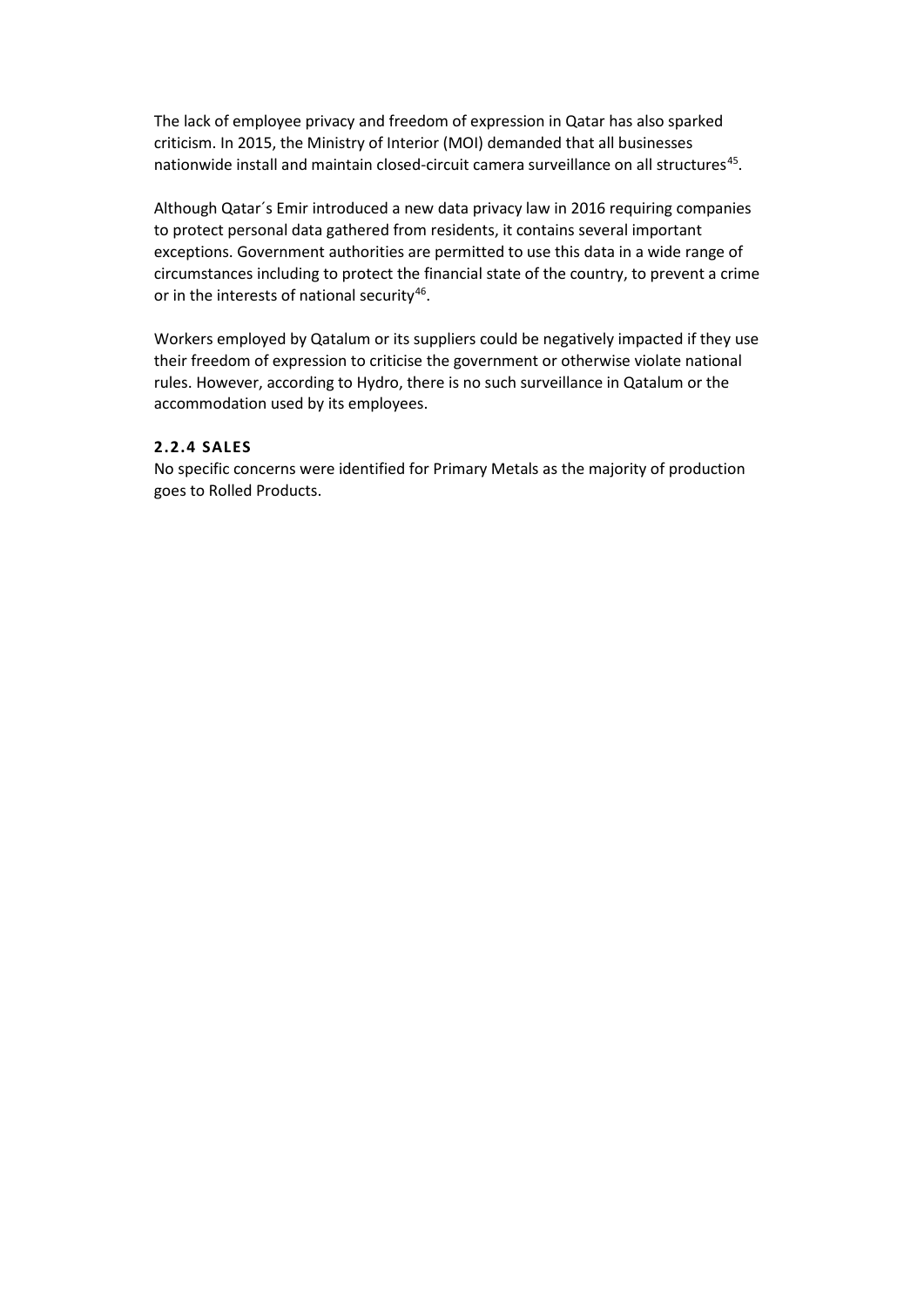#### <span id="page-21-0"></span>**2.3 ROLLED PRODUCTS**

Hydro produces 1 million metric tons of rolled products annually, including foil sheets and lithographic strips.<sup>[47](#page-26-34)</sup> In 2016, over four thousand permanent employees and almost 300 temporary workers were employed in this area. <sup>[48](#page-26-35)</sup>

In addition to rolling mills in Grevenbroich and Hamburg, Hydro has sales offices, research and development facilities and manufacturing sites throughout Germany. [49I](#page-26-36)n conjunction with its Joint Venture partners, Hydro own a mill in Neuss, which is operated by AluNorf and employs over 2000 people. [50](#page-26-37) Rolled products are also produced in Norway at Holmestrand and Karmov where Hydro operates a rolling mill with an annual capacity of 95 000 metric tons $51$ .

#### <span id="page-21-1"></span>**2.3.1 HYDRO ACTIVITIES (ABOVE 50% OWNERSHIP)**

The following section provides an overview of the impacts identified through the workshop, interviews and document review focussing specifically on activities in Germany and Norway.

#### **Discrimination and equal treatment**

*Human rights impacts on the right to freedom from discrimination.*

According to the US Department of State, discrimination based on ethnicity remains problematic in Germany. One 2015 study concluded that job applicants with foreign sounding names were 24% less likely to be invited for interviews than equally qualified applicants with German names. German law demands equal treatment for foreign workers, however in practice, seasonal workers on temporary work permit from Eastern Europe are often paid lower wages. [52](#page-26-38).

As described in the preceding sections, Hydro has implemented policies and activities to promote workplace diversity and avoid potential problems with discrimination, however this can prove challenging. Workshop participants mentioned that some German plants have trained refugees in production processes in response to social demand.

#### **Environmental impacts**

*Human rights impacts on the rights to an adequate standard of living, right to water, right to health and life.*

Hydro's production of rolled products results in a number of environmental impacts. Small quantities of oil added to the metal during the rolling processes are released as air emissions. Workshop participants acknowledged this concern but noted that even though emissions are decreasing, demands on companies to combat pollution and climate change are increasing.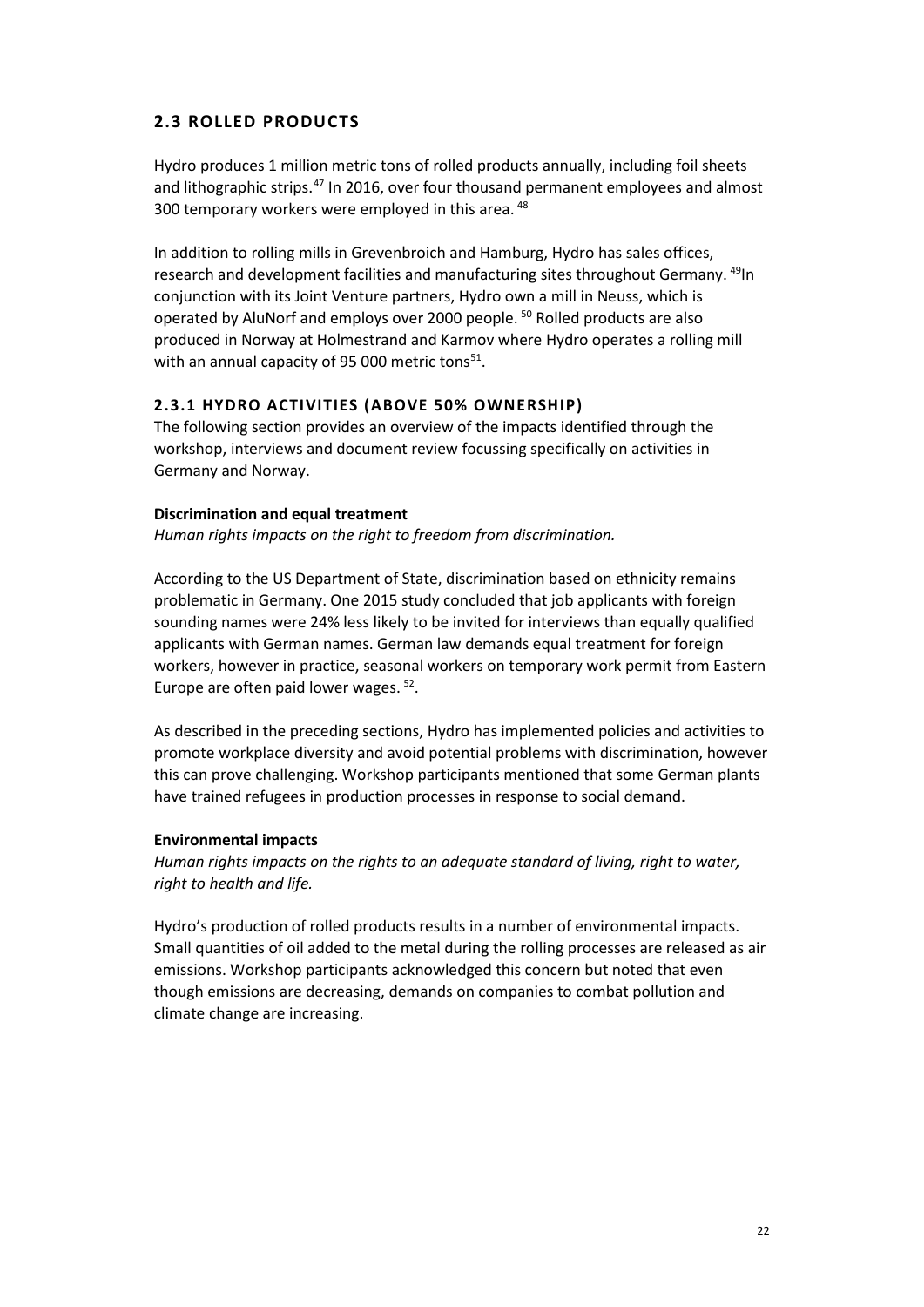#### <span id="page-22-0"></span>**2.3.2 JOINT VENTURES (50% AND BELOW OWNERSHIP)**

Concerns over discrimination and environmental pollution may also be relevant to AluNorf. Workshop participants stressed the importance of ensuring all Hydro's supplier requirements are respected by AluNorf. This may indicate a need to further analyse how AluNorf addresses human rights impacts and identify any gaps in protection; this process should take place in dialogue with Hindalco, AluNorf's other owner.

#### <span id="page-22-1"></span>**2.3.3 SUPPLIERS AND CONTRACTORS**

The following section contains an overview of potential impacts related to Rolled Product suppliers and contactors.

**Working conditions and environmental impacts of aluminium scrap-metal providers** Rolled Products also procure scrap metal, mainly from Europe. See section 2.2.3 on Primary Metals for further details.

#### **Poor working conditions and road safety in transportation services**

*Human rights impact on the right to work and just and favourable conditions at work, right to health and life.* 

Workshop participants raised concerns about the limited oversight of Hydro's transportation of goods and agreed that further investigation was required, especially as poor working conditions could prove detrimental to road safety. According to media reports, a number of drivers employed by large companies have not only been paid low wages, but also had to sleep at the side of the road or in the cargo section of their vehicles.<sup>[53](#page-26-39)</sup>

#### **Poor working conditions and environmental impacts in the Aluminium supply-chain**

*Human rights impacts on the right to work and to just and favourable working conditions, safe and healthy working conditions, freedom from discrimination, freedom of Association and Collective bargaining.*

To produce certain kinds of rolled products, Hydro imports aluminium from Mozambique, a country which has been associated with issues including:

- **Discrimination and equal treatment**: Men are reportedly subjected to forced labour in mines and on farms, whilst women and girls are vulnerable to prostitution due to the increasing extractives industry<sup>[54](#page-26-3)</sup>. There are also reports of workers suffering from harassment, intimidation, isolation and humiliation in the workplace due to their sexual identity. Women are vulnerable to sexual harassment<sup>[55](#page-26-4)</sup>.
- **Freedom of association**: Only 2,5% of the workforce is unionized, including members from affiliated trade unions in the informal sector. The LO/FTF Council reported in 2014 that only 1,8% of the labour force was covered by collective bargaining agreements<sup>56</sup>.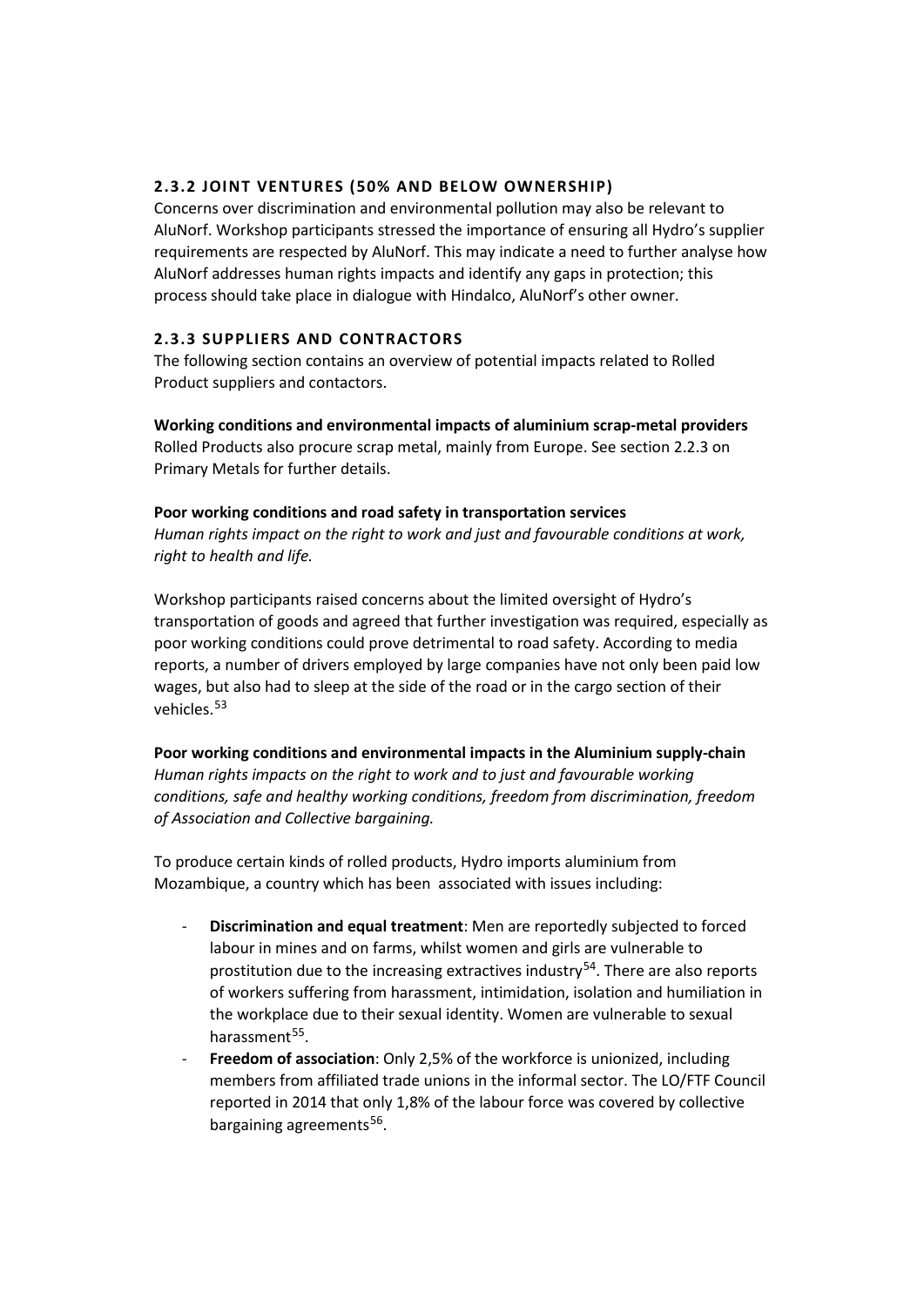- **Poor health and safety performance:** Reports have shown that the government does not enforce occupational health or safety regulations<sup>[57](#page-26-26)</sup>, with air pollution in Maputo's suburbs linked to Mozal's aluminium smelter<sup>[58](#page-26-27)</sup>.
- **Child labour**: In 2013, the UN Human Rights Committee expressed concern about the high rate of child labour, particularly in agriculture.<sup>[59](#page-26-28)</sup> This could potentially be relevant to Hydro's metal sub-suppliers.

Working conditions are covered by Hydro's policy on CSR in the supply-chain, and managed through the Supplier Code of Conduct and procurement processes<sup>[60](#page-26-9)</sup>. Hydro reported that it only works with two suppliers in Mozambique: South 32 and Mitsubishi. Both companies completed checks by the Hydro compliance team and South 32 returned a self-assessment questionnaire too. No further visits or audits have been conducted and consequently Hydro currently has limited assurance that these two companies are managing their risks and impacts.

#### **Forced labour**

*Human rights impacts on the right to freedom from forced labour or servitude.* 

Workshop participants considered social dumping and modern slavery to be problematic. Forced labour is a potential concern in certain sectors of the Norwegian economy. (see Primary Metals for more details). Similarly, in Germany there have been reports of forced labour in construction, agriculture, restaurants, hotels, meat-processing plants and seasonal industries.<sup>[61](#page-26-40)</sup> Although no specific cases of modern slavery were identified in this study, there is a risk that these sectors may provide services to Hydro operations and staff.

#### <span id="page-23-0"></span>**2.3.4 SALES**

Hydro supplies Rolled Products to businesses all over the world. According to interviews, Hydro customers for Rolled Products generally have a good reputation. Hydro has a policy on Integrity Risk Management of Hydro's Business Partners including Agents and Intermediaries that includes clear procedures on assessing risk amongst customers. However, not all workshop participants agreed there was a clear corporate level approach to these customer issues.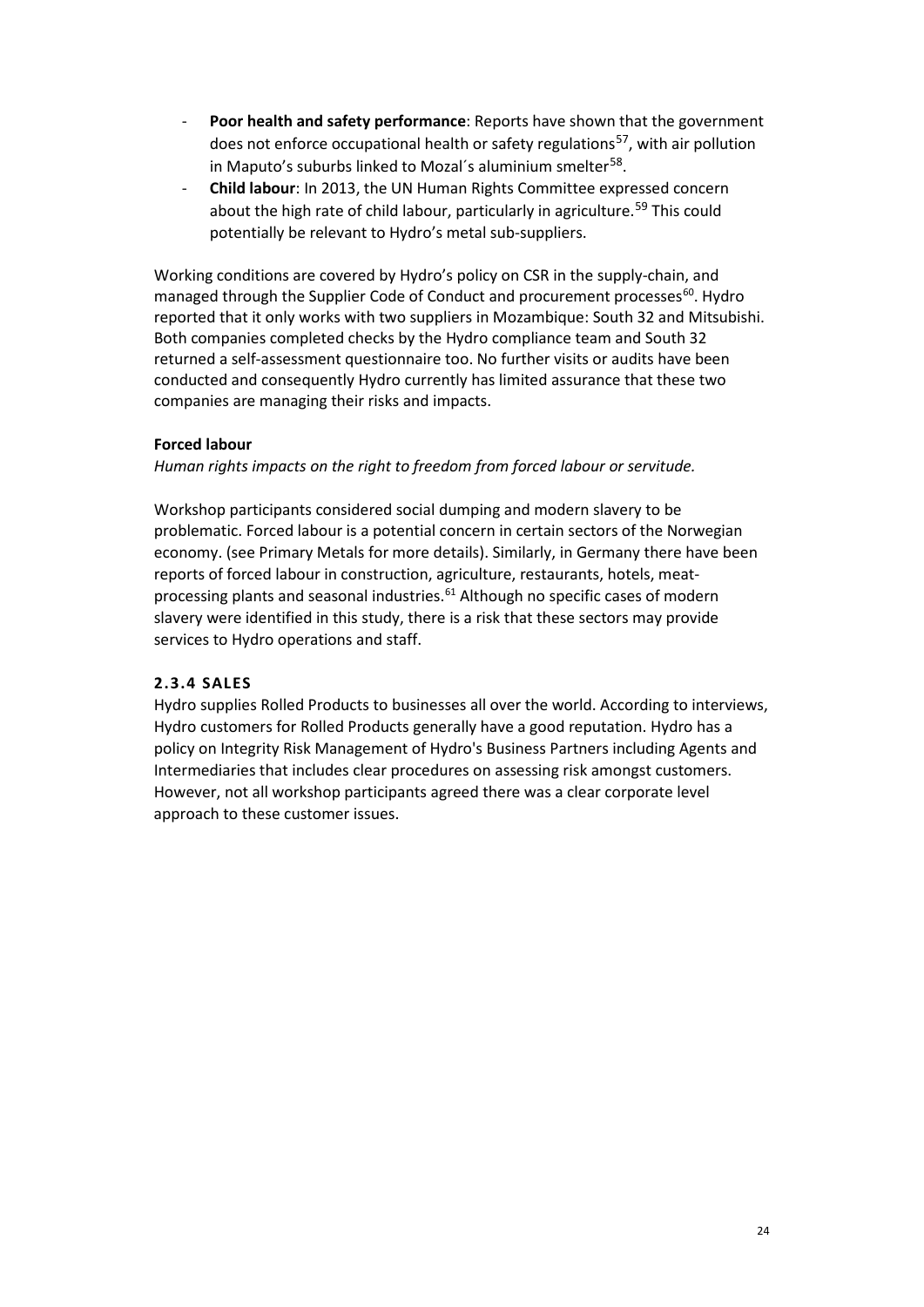#### <span id="page-24-0"></span>**2.4 ENERGY**

Hydro is Norway's second largest producer of hydroelectric power<sup>62</sup>, with the energy generated used to produce aluminium in Hydro's many facilities<sup>63</sup>. Almost 200 permanent employees and 14 temporary employees including apprentices work in Hydro Energy[64](#page-26-14). Together with Statkraft, Hydro owns a 91.3% share in Røldal-Suldal Kraft and is the sole owner of the plants in Rjukan and Tyin-Fortun. Business partners include Statkraft, Statnett and the Norwegian government<sup>65</sup>.

Hydro Energy focusses primarily on power generation, but also provides advisory services to other business areas to help them achieve a steady energy supply.

#### <span id="page-24-1"></span>**2.4.1 HYDRO ACTIVITIES (ABOVE 50% OWNERSHIP)**

The following section provides an overview of the impacts identified through the workshop, interviews and document review, focussing specifically on power generation activities in Norway as well energy advisory services in Brazil, Germany and Slovakia.

#### **Environmental impacts of energy production**

*Human rights impacts on the rights to an adequate standard of living, right to water, right to health and life.*

Hydroelectric energy production results in changes to aquatic and terrestrial habitats, methane emissions and the loss of arable land. <sup>[66](#page-26-42)</sup> It can also have an impact on recreation and tourism. Workshop participants emphasised that Hydro is very aware of these challenges and is working together with its Joint Venture partners to address them.

Hydro Energy provides advisory services to energy providers in Brazil and Slovakia, which includes natural-gas. Energy from natural gas emits carbon dioxide, which contributes to global warming and climate change. Hydro has a commitment to reduce emissions and identify alternative energy supplies, however, it was not clear from policy documents, nor from the interviews, how this applies to the energy advisory services.

#### **Land Rights & Biodiversity issues**

*Human Rights impact on the right to own land or property, right to adequate standard of living.* 

Some workshop participants raised concerns about land rights in Norway. In this context Hydro is responsible for ensuring the adequate use and environmental protections of land that is part of the Hydro-dam area.

#### <span id="page-24-2"></span>**2.4.2 JOINT VENTURES (50% AND BELOW OWNERSHIP)**

Energy has a 33% ownership in Skafså in Norway and is a non-operator. The preceding impacts may also be relevant to Skafså operations. Energy also provides support for some of the JVs in other business areas. This was not clear from the materials reviewed nor from the workshop or interviews.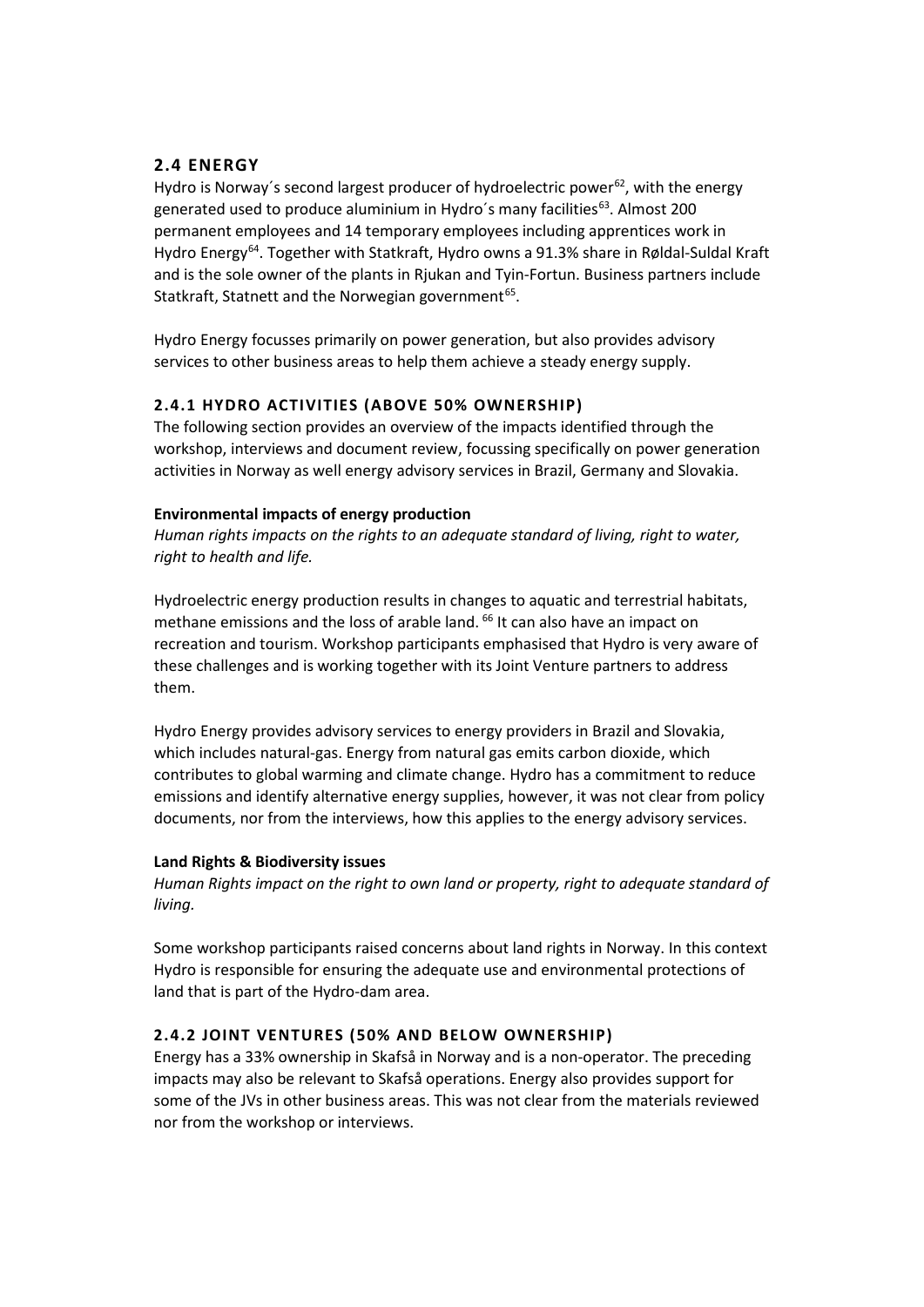#### <span id="page-25-0"></span>**2.4.3 SUPPLIERS AND CONTRACTORS**

Hydro uses suppliers from the machinery, electronics and construction sectors for its Energy operations. According to an overview provided to DIHR, suppliers come from Norway, Europe, China and India. The following section summarises the potential impacts relevant to these suppliers:

#### **Environmental impacts of power suppliers**

*Human rights impacts on the rights to an adequate standard of living, right to health and life.*

Hydro Energy provides advisory services to other business areas including energy sourcing services. Workshop participants highlighted that power to Hydro's aluminium refinery at Albras is primarily provided by the Tucurui Dam; a project linked with environmental concerns and violations of indigenous peoples' rights. <sup>[67](#page-26-17)</sup> Participants also discussed that in the future other hydropower sources and biofuels may provide an alternative option, however there are environmental impacts, land use issues and concerns over the loss of livelihoods associated with both technologies. [68](#page-26-30)

#### **Working conditions amongst suppliers**

*Human rights impacts on the right to work and to just and favourable working conditions, safe and healthy working conditions, freedom from discrimination, freedom of Association and Collective bargaining.*

Hydro procures machinery and IT equipment from China and India, where working conditions remain a key concern. Although Chinese labour laws and health and safety regulations conform to international standards, implementation and enforcement are often inadequate. In China's electronics industry, excessive overwork has not only jeopardised employee health, but also cost some workers their lives. [69](#page-26-31)

Working conditions are covered by Hydro's policy on CSR in the supply-chain, and managed through the Supplier Code of Conduct and procurement process<sup>70</sup>. As discussed previously the Supplier Code covers some, but not all working conditions related issues, for example, privacy and leave are not explicitly mentioned. Privacy concerns are particularly relevant in China and other countries where freedom of speech is limited and workers may be monitored. More research would be required to ascertain whether this is a concern amongst Hydro's suppliers.

For further details on working conditions in China, please see section 3.1.3 under Bauxite and Alumina.

#### <span id="page-25-1"></span>**2.4.4 SALES**

Securing energy supply is a key concern for Hydro, which has contracts with the Norwegian Government and public institutions to secure a stable supply of energy to hospitals, schools and other public buildings. According to interviews, this is well managed and performed in close cooperation with the Norwegian authorities.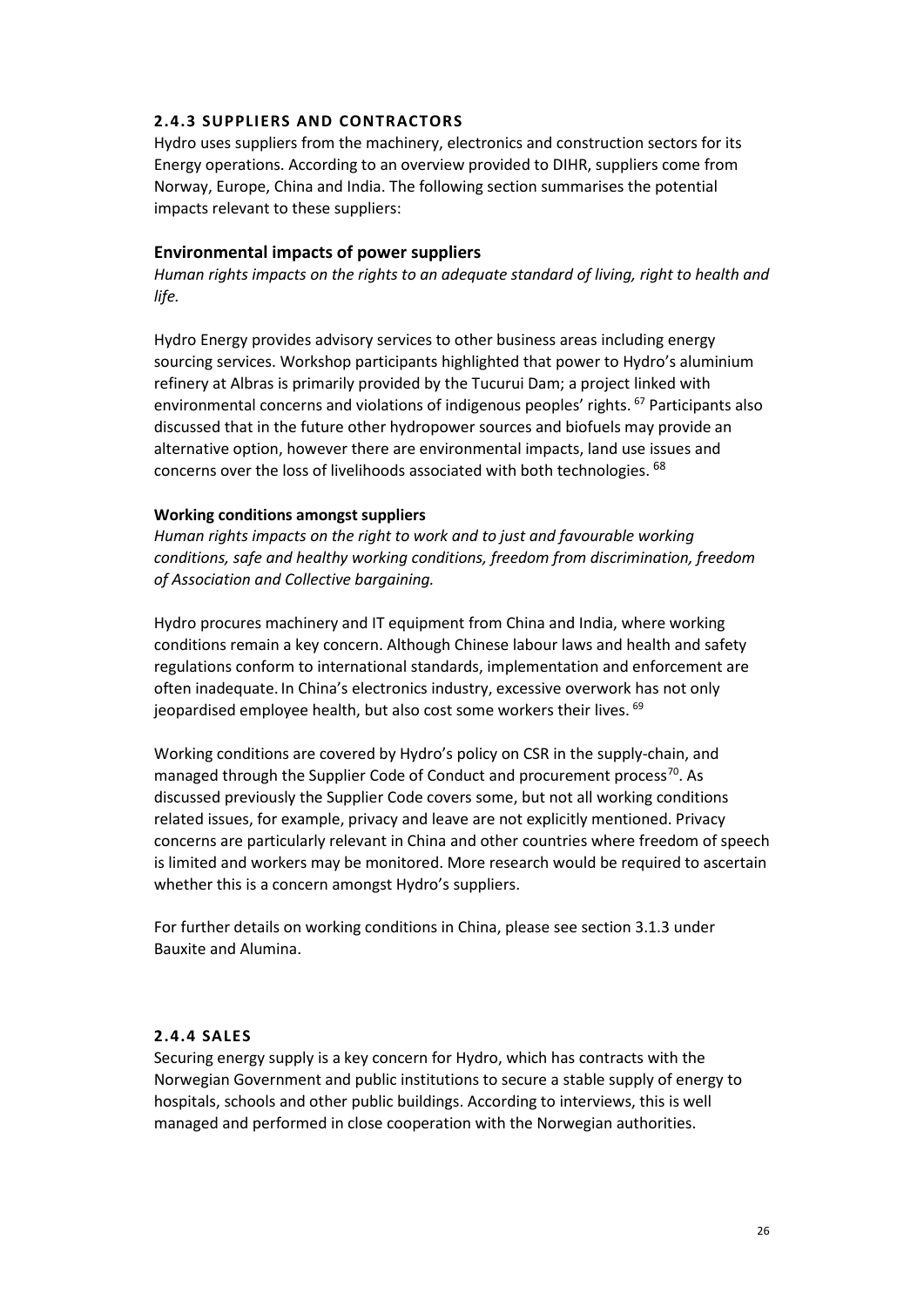<span id="page-26-42"></span><span id="page-26-41"></span><span id="page-26-40"></span><span id="page-26-39"></span><span id="page-26-38"></span><span id="page-26-37"></span><span id="page-26-36"></span><span id="page-26-35"></span><span id="page-26-34"></span><span id="page-26-33"></span><span id="page-26-32"></span><span id="page-26-31"></span><span id="page-26-30"></span><span id="page-26-29"></span><span id="page-26-28"></span><span id="page-26-27"></span><span id="page-26-26"></span><span id="page-26-25"></span><span id="page-26-24"></span><span id="page-26-23"></span><span id="page-26-22"></span><span id="page-26-21"></span><span id="page-26-20"></span><span id="page-26-19"></span><span id="page-26-18"></span><span id="page-26-17"></span><span id="page-26-16"></span><span id="page-26-15"></span><span id="page-26-14"></span><span id="page-26-13"></span><span id="page-26-12"></span><span id="page-26-11"></span><span id="page-26-10"></span><span id="page-26-9"></span><span id="page-26-8"></span><span id="page-26-7"></span><span id="page-26-6"></span><span id="page-26-5"></span><span id="page-26-4"></span><span id="page-26-3"></span><span id="page-26-2"></span><span id="page-26-1"></span><span id="page-26-0"></span>As discussed previously, Hydro Energy provides services to other business areas, including energy sourcing services. To ensure Hydro only source energy that has been generated with due respect for workers' rights and has not resulted in power shortages to hospitals or schools in local communities, Hydro Energy adhere to the Hydro Human Rights Policy, the Hydro Way and environmental goals and objectives.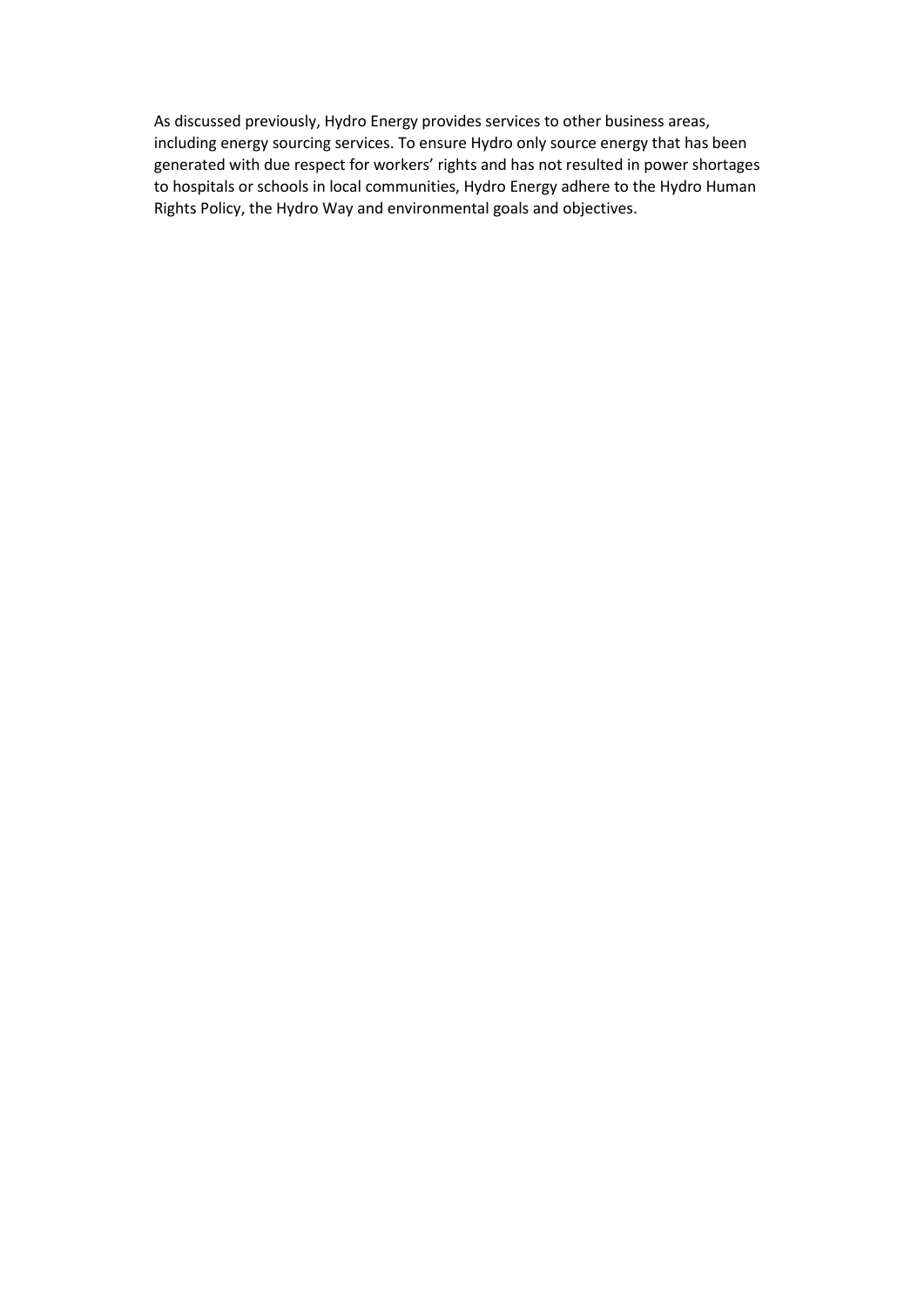### <span id="page-27-0"></span>3. SUMMARY AND RECOMMENDATIONS

This section consolidates the observations from the impact mapping, and provides recommendations on follow-up actions. It consists of:

- Hydro activities
- Joint Ventures
- Suppliers and contractors
- Sales

#### <span id="page-27-1"></span>**CROSS-CUTTING OBSERVATIONS**

This section explains how Hydro meets its corporate responsibility to respect human rights by exercising human rights due diligence (i.e. identifying, assessing and addressing human rights impacts), as well as providing access to remedy for those who may be negatively impacted by Hydro.

Hydro has a Human Rights Policy detailing how human rights should be considered in risk assessments, compliance management and reporting systems. This comprehensive policy was developed in conjunction with external stakeholders including civil society organisations representing indigenous peoples' rights. It was updated in 2016 and is aligned with current best practice.

Similarly, the Hydro Social Responsibility Policy stipulates how Hydro's Business planning and review systems should consider CSR related risks including human rights. It also contains requirements on staff training on integrity management, and the role of Corporate CSR in providing guidance for such trainings – including targeted training on topics such as human rights.

According to workshop participants, this training is currently done during the Hydro Fundamentals program , which is offered to all Hydro staff. The Hydro Integrity Handbook on Corruption and Human Rights provides guidance on topics including labour standards, child labour, minority rights and indigenous peoples. (The handbook will be replaced by a CSR-handbook by year end 2017). However, according to interviewees, an e-learning course may prove more effective in building internal capacity on the topic of human rights.

Hydro has a CSR Network with members from across business areas and corporate functions who meet twice a year to discuss topics including human rights risks.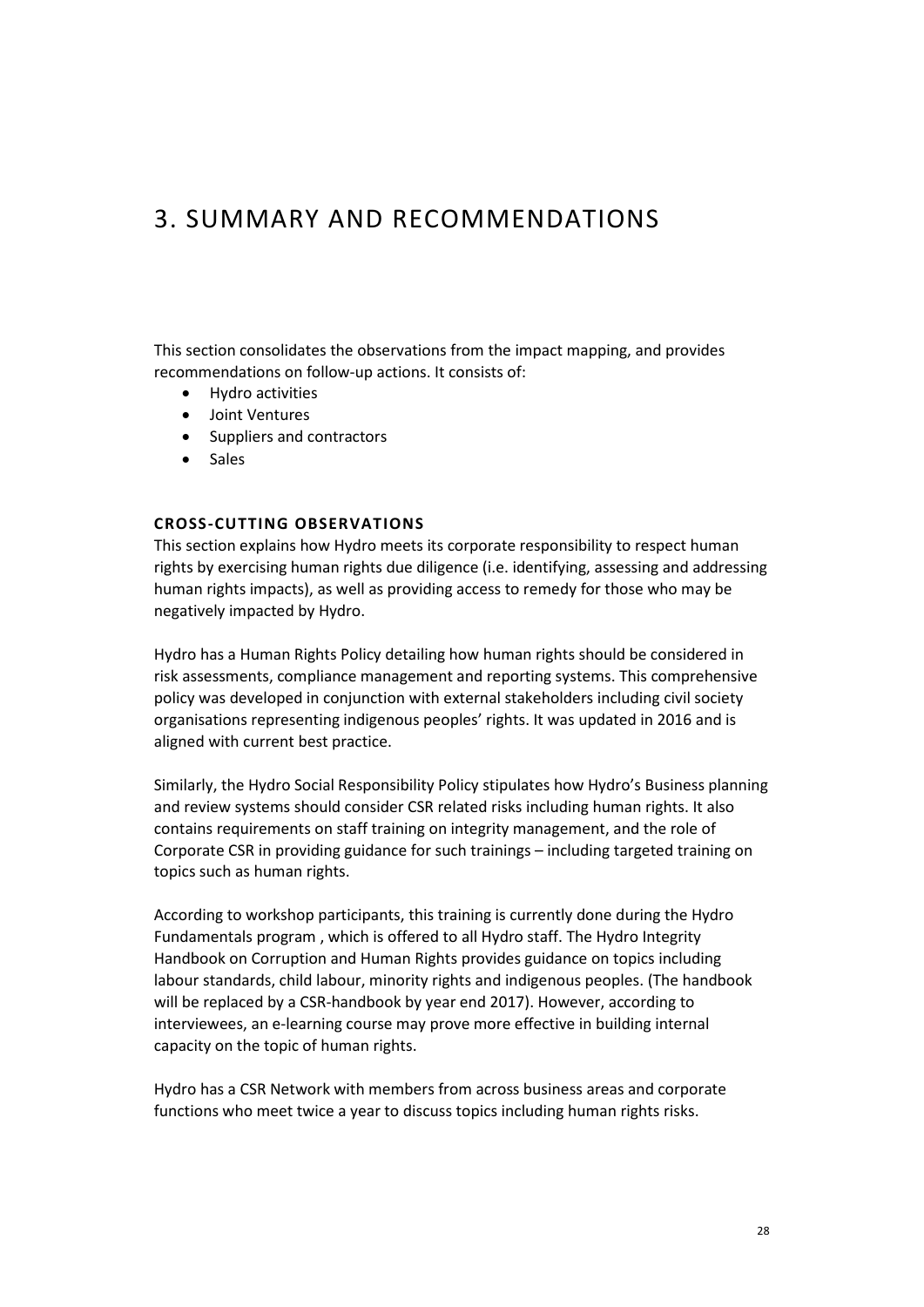To deal with concerns regarding working conditions, Hydro has implemented a companywide Alert-line which is run by a third party. Both Hydro employees and thirdparty staff working on premise can access this service via a link on the Hydro website.  $71$  In Brazil, Hydro also have a community grievance mechanism called Canal Direto that is supported by a third-party operator; it was introduced as a pilot but could potentially be used worldwide.

#### Based on these observations,

#### **DIHR recommends that Hydro:**

- Develop a human rights e-learning course to strengthen Hydro's staff's capacity in this area. Workshop participants seemed to lack sufficient knowledge on relating human right to day-to-day operations. Consequently, the e-learning should focus on the most salient human rights issues outlined in this report including:
	- o Land, resettlement and community impacts
	- o Working conditions and workplace discrimination
	- o Environmental impacts and sustainable supply-chain management,
	- o Case studies and examples of how such issues have been managed in the past should also be included, for example the resettlements in Pará.
- Develop specific guidance on integrating human rights into the project-cycle with examples from past activities. This should include examples from working with JV-partners e.g. in MRN on the mine expansion.
- Use the CSR network to discuss human rights challenges and solutions for addressing impacts.
- Use the results of the Canal Direto pilot to develop a global mechanism for both communities and others to raise concerns to Hydro on the impacts of operations. This should be communicated to all business partners, including suppliers and JV partners and be published on Hydro's website.

#### <span id="page-28-0"></span>**HYDRO ACTIVITIES**

Although human rights impacts evidently vary between business areas, a number of cross-cutting impacts were identified. These include land- and community related issues, environmental impacts and working conditions including workplace discrimination.

The table below summarises the actual and potential human rights impacts identified across each of the business areas.

| <b>BAUXITE AND ALUMINA</b>      | <b>PRIMARY METALS</b>            | <b>ROLLED PRODUCTS</b>             | <b>ENERGY</b>                          |
|---------------------------------|----------------------------------|------------------------------------|----------------------------------------|
| Illegal settlements and         | Illegal settlements and          | <b>Discrimination and equal</b>    | <b>Environmental impacts of energy</b> |
| relocations: Potential impacts  | relocations: Same as Bauxite and | treatment: Potential impacts on    | production: Emissions and              |
| on vulnerable individuals in    | Alumina.                         | female employees as well as        | energy use of the business area,       |
| future occupations of land.     |                                  | ethnic and religious minorities in | as well as the energy advisory         |
|                                 | Forced labour amongst third-     | Norway and Germany.                | services, resulting in impacts to      |
| Land Rights Issues & Indigenous | party workers: Potential impacts |                                    | the health and livelihoods of local    |
| Peoples: Ongoing compensation   | associated with social dumping   | <b>Environmental impacts:</b>      | communities as well as                 |
| case between Vale and families  | and modern slavery in Norway     | Emissions and energy use of the    | contributing the climate change.       |
| along the pipeline.             | and Slovakia.                    | business area impacting the        |                                        |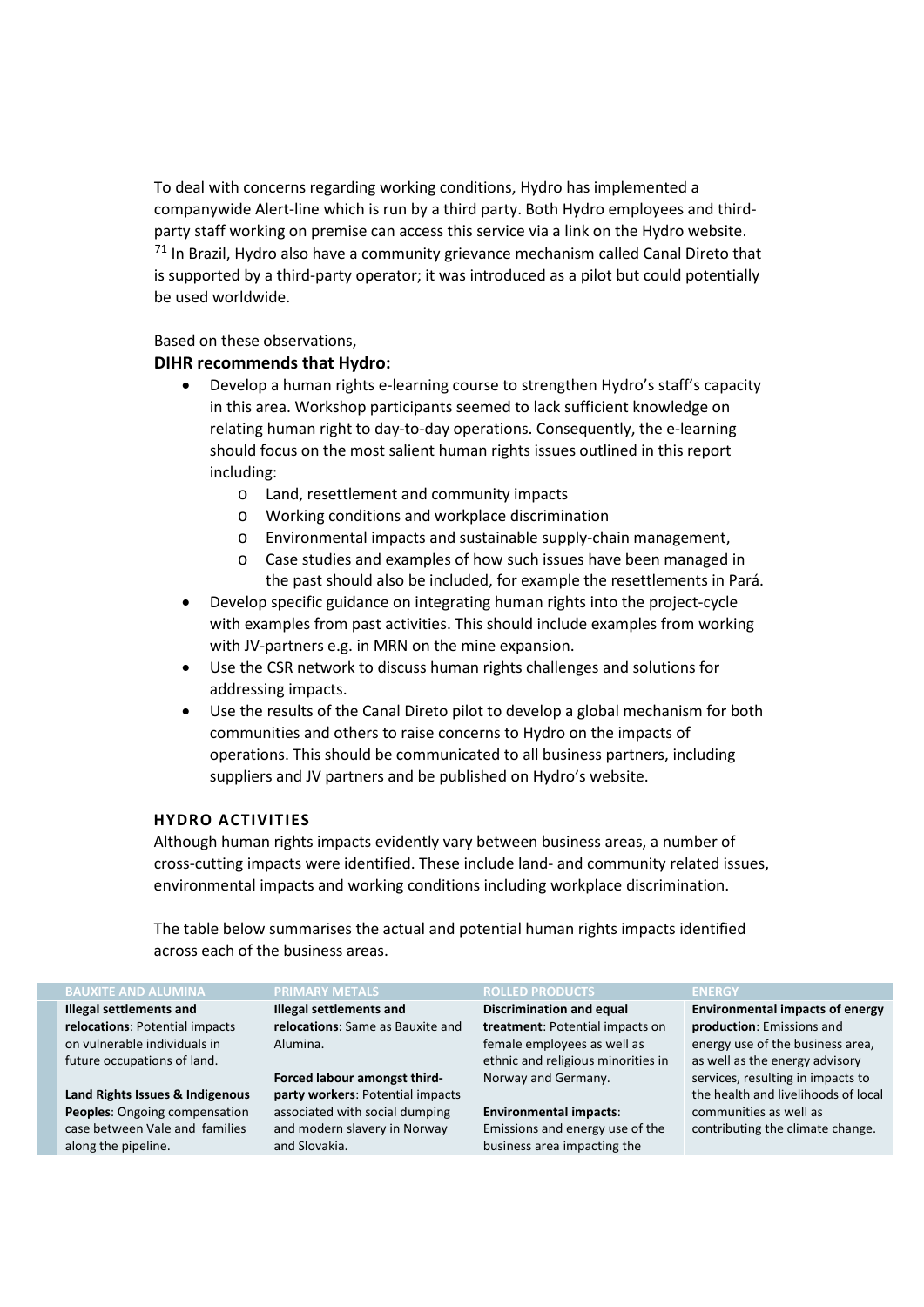**Environmental Impacts**: Dust, noise and emissions from activities impacting the health and livelihoods of local communities.

**Security issues of own staff:**  Potential impacts of theftrelated violence on the health and life of employees.

**Gender equality in operations**: Traditionally a male-dominated industry, potential impacts could be lack of equal-treatment and discrimination against women.

**Working Conditions For Third-Party Staff**: Potential impacts associated with working conditions (specifically working hours and wage) of third-party staff.

#### **Environmental impacts**:

Emissions and energy use of the business area impacting the health and livelihoods of local communities as well as contributing the climate change.

**Discrimination and equal treatment**: Potential impacts on female employees as well as ethnic and religious minorities in Norway and Slovakia.

health and livelihoods of local communities as well as contributing the climate change.

#### **Forced labour amongst thirdparty in-premise workers**: Potential impacts associated with modern day slavery amongst subcontracted workers in

construction activities.

**Land rights & biodiversity issues**: Potential impacts on the rights and livelihoods of individuals and communities when ensuring the adequate use and environmental protections of lands that are a part of the Hydro-dam areas.

Based on the observations above, **DIHR recommends that:** 

- *Illegal settlements and relocations*: Hydro ensures that learnings from the recent relocation process in Para are integrated into the project management cycle, including the importance of advance planning and engaging with internal functions and external experts.
- *Land rights issues & indigenous peoples*: Hydro should continue ongoing efforts to coordinate across functions, with the local authorities, and with third-party researchers and consultants on the legacy issues and the Trombetas mine expansion. This should include further assessment of the conditions and views of the Quilombola communities.
- *Gender equality in operations*: Hydro should continue activities to implement the Gender Equality Strategy within own activities, and use these experiences to promote the activity towards contractors working on site.
- *Security of Hydro staff and of community members*: Support the Security function to better address human rights related security concerns early, including by:
	- Ensuring Security involvement in the decision process
	- Develop examples of best practice from other companies on security risk management
	- Look holistically at security risk management as a part of addressing broader social challenges.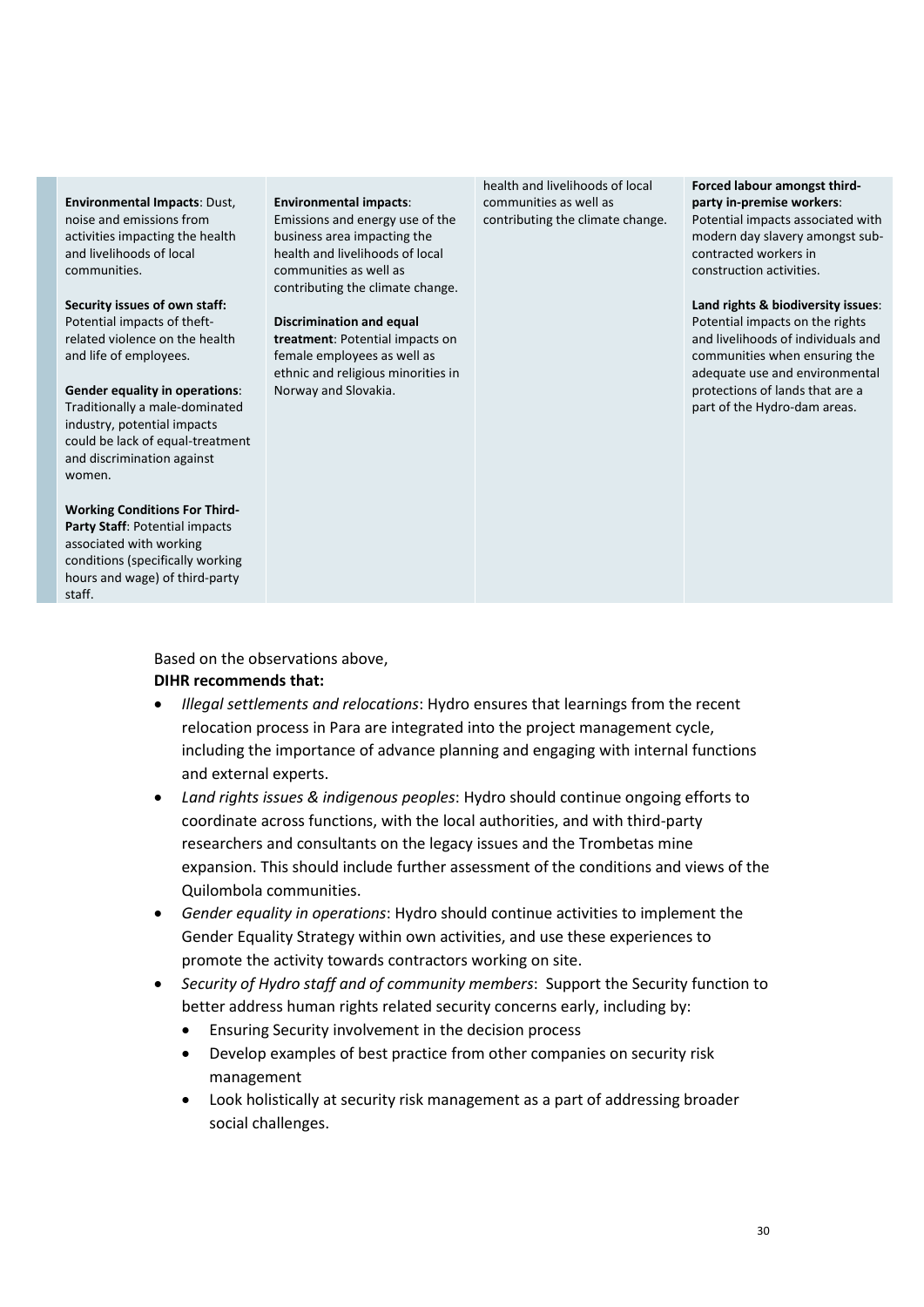• *Labour rights:* Hydro should update the Hydro People Policy to include more details on non-discrimination and equal treatment.

#### <span id="page-30-0"></span>**JOINT VENTURES**

Hydro is involved in a number of activities where it is not the operating party. Some of these JV operations are based in countries with limited human rights protections

Hydro's procedure on "Integrity Risk Management of Hydro's Business Partners incl. Agents and Intermediaries" includes specific provisions demanding an initial integrity due diligence procedure is always conducted on potential JV partners. Similarly, the Hydro Guidelines for Board Members in Subsidiaries and Affiliated Companies outlines how Hydro board members can use their leverage to influence the decisions of their partners.

DIHR noted that Hydro generally closely engages with non-operated sites to help apply Hydro principles to these operations.

The table below summarises the actual and potential human rights impacts identified across each of the business areas.

| <b>BAUXITE AND ALUMINA</b>                                                                                    | <b>PRIMARY METALS</b>                                                                                                                                            | <b>ROLLED PRODUCTS</b>                                                                             | <b>ENERGY</b>                                                                                                                               |
|---------------------------------------------------------------------------------------------------------------|------------------------------------------------------------------------------------------------------------------------------------------------------------------|----------------------------------------------------------------------------------------------------|---------------------------------------------------------------------------------------------------------------------------------------------|
| <b>Community impacts: Potential</b><br>impacts of MRN on communities<br>due to emissions (dust and<br>noise). | Limitations to the right to<br>freedom of association and<br>collective bargaining for migrant<br>workers: Potential impacts<br>specific to migrant workers that | <b>Potential impacts associated</b><br>with AluNorf not meeting Hydro<br>standards and principles. | Energy may be providing energy-<br>advise to some of the JVs in<br>other business areas and linked<br>to impacts in these<br>relationships. |
| Land rights issues & indigenous                                                                               | work as third-party-in-premise                                                                                                                                   |                                                                                                    |                                                                                                                                             |
| <b>peoples:</b> Potential impacts of the                                                                      | staff at Qatalum. Migrant                                                                                                                                        |                                                                                                    |                                                                                                                                             |
| MRN mine expansion on                                                                                         | workers have limitations to their                                                                                                                                |                                                                                                    |                                                                                                                                             |
| communities, including the                                                                                    | rights and freedoms in Qatar and                                                                                                                                 |                                                                                                    |                                                                                                                                             |
| current group seeking                                                                                         | risk exploitation.                                                                                                                                               |                                                                                                    |                                                                                                                                             |
| recognition for their access to                                                                               |                                                                                                                                                                  |                                                                                                    |                                                                                                                                             |
| land.                                                                                                         | Discrimination against women,                                                                                                                                    |                                                                                                    |                                                                                                                                             |
|                                                                                                               | noncitizens and foreign                                                                                                                                          |                                                                                                    |                                                                                                                                             |
| <b>Working conditions: Potential</b>                                                                          | employees in Qatar: Potential                                                                                                                                    |                                                                                                    |                                                                                                                                             |
| impacts on the right to freedom                                                                               | impacts on women, ethnic and                                                                                                                                     |                                                                                                    |                                                                                                                                             |
| of discrimination and the right to                                                                            | sexual minorities amongst staff at                                                                                                                               |                                                                                                    |                                                                                                                                             |
| just and favourable conditions at                                                                             | Qatalum.                                                                                                                                                         |                                                                                                    |                                                                                                                                             |
| work (specifically working-hours                                                                              |                                                                                                                                                                  |                                                                                                    |                                                                                                                                             |
| and overtime payment).                                                                                        |                                                                                                                                                                  |                                                                                                    |                                                                                                                                             |

Based on the observations above,

#### **DIHR recommends that:**

- Hydro representatives make an annual declaration of initiatives made in the respective boards, successes achieved and a general observation / recommendation to push own values and policies.
- Develop approach to support and monitor supply chain efforts by JVs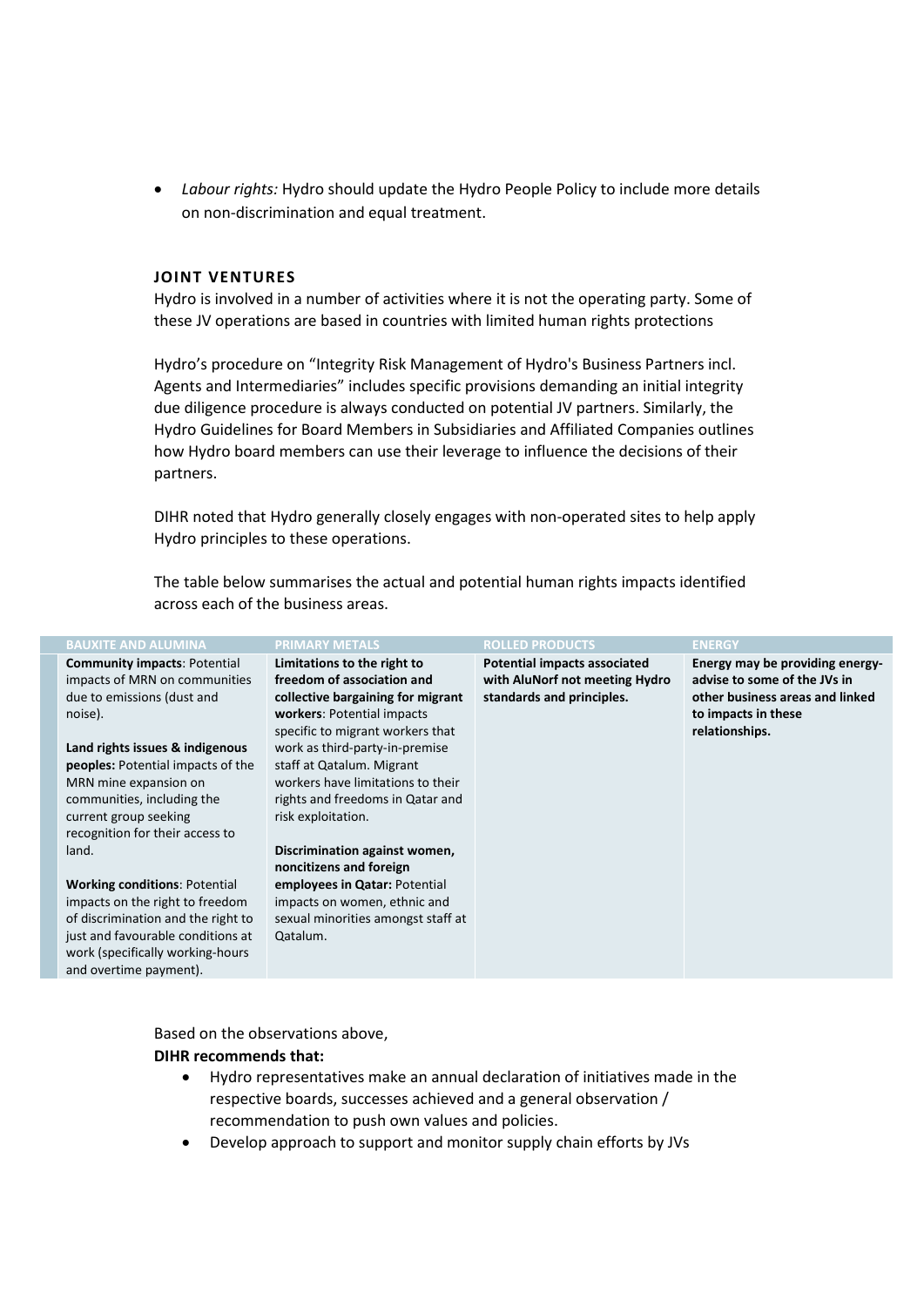• Develop human rights related case studies for the Hydro Board Members training on the Hydro "Guidelines for board members in subsidiaries and affiliated companies"

#### <span id="page-31-0"></span>**SUPPLIERS AND CONTRACTORS**

Hydro has a diverse set of suppliers from across the world representing several different sectors, each business unit has their own procurement function, and there is no central procurement lead. Hydro does however have a central owner of the procurement network and central steering documents. This allows flexibility in the procurement function, but can make it difficult to achieve a coordinated effort to address crosscutting impacts and challenges.

The table below summarises the actual and potential human rights impacts identified across each of the business areas.

#### **BAUXITE AND ALUMINA PRIMARY METALS ROLLED PRODUCTS ENERGY**

**Working conditions amongst suppliers**: potential impacts on working hours, wages, forced labour, child labour and freedom of association in the electronics, machinery, food and beverage and garment (e.g. Hydro uniforms) supply-chains in China, Brazil and the US.

#### **Discrimination and equal**

**treatment:** Potential for discrimination and lack of equaltreatment against women and sexual minorities in the supply chain in Brazil and the USA.

**Environmental impacts**: Potential impacts on health and livelihoods caused by accidents and emissions from the chemical supply-chain of Hydro.

#### **Working conditions and**

**environmental impacts of aluminium scrap-metal providers**: Potential impacts associated with the aluminium scrap supply-chain such as poor working conditions at the scrapyards and for scrap transportation, as well as impacts on communities caused by impacts to the environment.

#### **Working conditions for migrant workers in Qatar**: Potential impacts in the supply-chain of Qatalum on the rights and freedoms of migrant workers, including wages, leave, living conditions and access to remedy.

**Worker privacy in Qatar**: Potential impacts on the right to privacy and freedom of expression of workers in the supply-chain.

**Working conditions and environmental impacts of aluminium scrap-metal providers:** Same as for primary metals.

**Working conditions and road safety in transportation services:**  Potential impacts on the working conditions and safety of drivers driving goods to and from Hydro sites, as well as the implications this has on road-safety and the health and life of communities.

**Working conditions and environmental impacts in the Aluminium supply-chain**: Potential impacts in the aluminium supply-chain of Mozambique.

**Forced labour**: Potential impacts associated with modern day slavery in the supply-chain in Norway and Germany.

**Working conditions amongst suppliers**: Same as for Bauxite and Alumina.

**Environmental impacts of power suppliers**: Actual and potential impacts on the environment and local communities in procurement of power from hydro-dams and other energy resources.

Based on the observations above, **DIHR recommends that Hydro:** 

- Updates the Supplier Code of Conduct and Supplier Self-Assessment to:
	- o Include specific content on employee privacy and leave.
	- o Include a requirement on suppliers to conduct their own human rights due diligence, i.e. having in place processes through which to identify,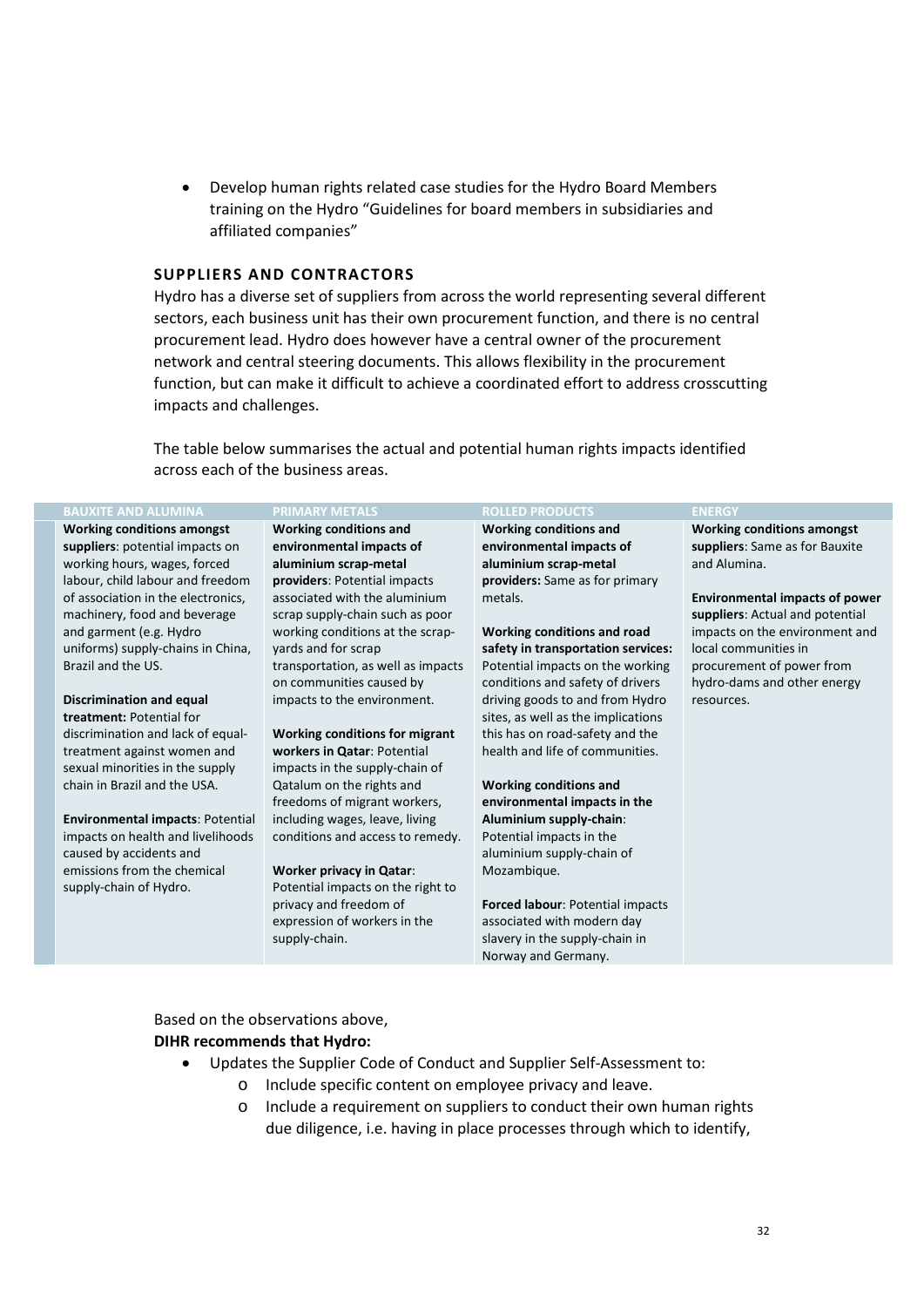assess and address human rights in their own operations and business relationships.

- Takes steps to address the issues associated with the split between technical and strategic procurement, and explore the potential for a more integrated approach to support better strategic coordination and knowledge transfer.
- Develops a central and structured approach to reporting on monitoring and follow-up with suppliers and contractors. This should include central reporting on supplier engagements, audits and the follow-up action plans and requirements developed on the basis of such monitoring.
- Conducts a detailed human rights assessment of the aluminium-scrap supplychain. Although this is currently in progress, there was a perceived need to clarify the key issues from a human rights perspective. This assessment should consider both the up- and downstream value chain of the industry, including transportation related activities.

#### <span id="page-32-0"></span>**SALES**

Hydro's "Integrity Risk Management of Business Partners incl. Agents and Intermediaries" Policy includes clear procedures on assessing customer risk. However, not all interviewees nor participants felt there was a clear corporate level approach to these issues.

| <b>BAUXITE AND ALUMINA</b>      | <b>PRIMARY METALS</b>           | <b>ROLLED PRODUCTS</b>                                                                                                                                    | <b>ENERGY</b>                                                                                                                                                                                                                                                                                                                                                                             |
|---------------------------------|---------------------------------|-----------------------------------------------------------------------------------------------------------------------------------------------------------|-------------------------------------------------------------------------------------------------------------------------------------------------------------------------------------------------------------------------------------------------------------------------------------------------------------------------------------------------------------------------------------------|
| See Rolled Products and Energy. | See Rolled Products and Energy. | Lack of clear company position:<br>Not all interviewees nor<br>participants felt there was a clear<br>corporate level approach to the<br>customer issues. | <b>Energy advisory services:</b> The<br>Energy business area provides<br>energy sourcing services to other<br>business areas. Potential impacts<br>could be that this energy is<br>generated in a way that<br>negatively impacts workers or<br>communities or limits the access<br>of energy in the local<br>communities to power essential<br>institutions (hospitals, schools<br>etc.). |

Based on the observations above,

#### **DIHR recommends that Hydro:**

Communicates better with sales teams on the integrity risk management procedures and applying them to the sale of Hydro products and services. This should include a specific focus on how Hydro avoids sale of products to industries that may use them in a way that causes adverse human rights impacts.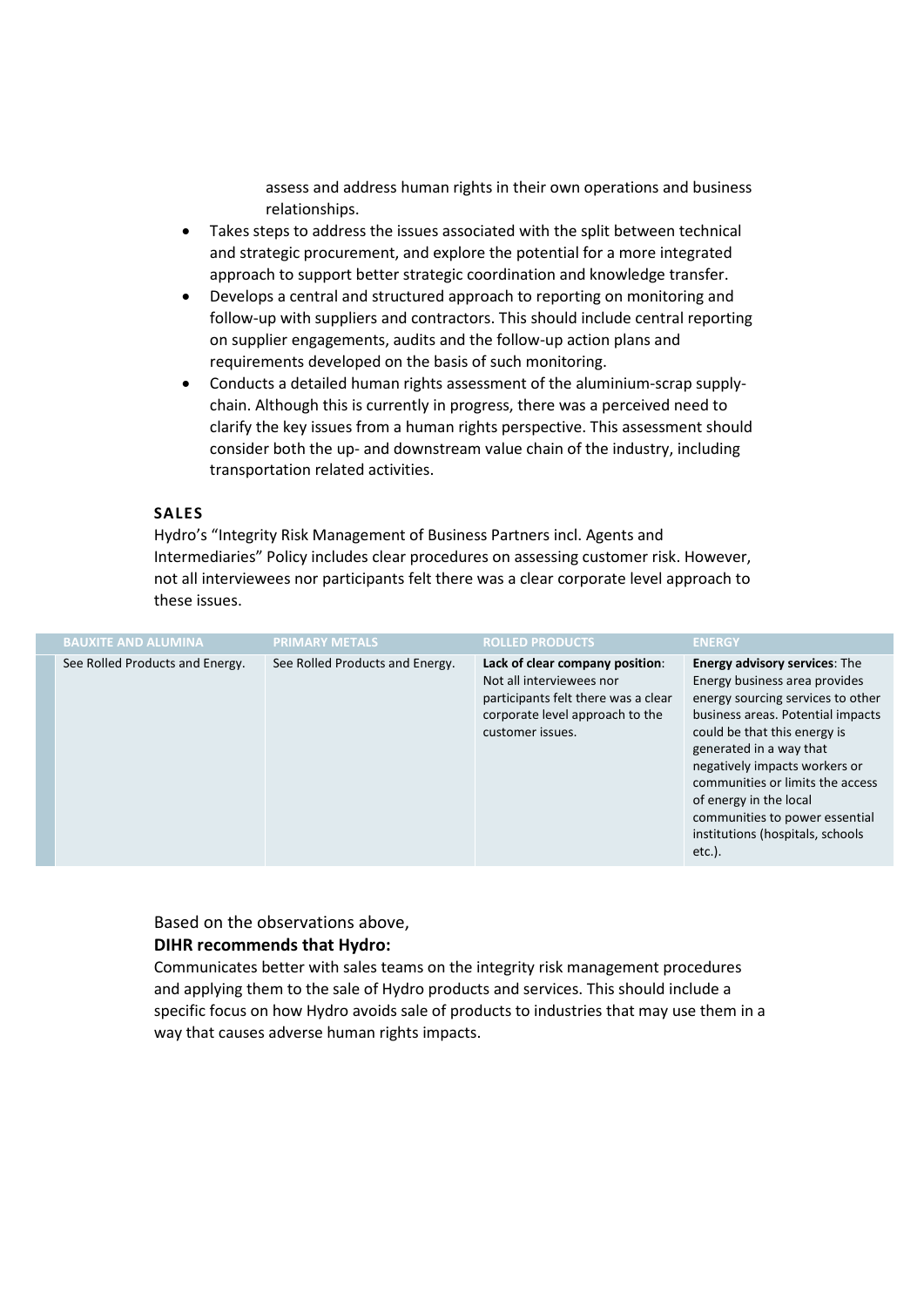## <span id="page-33-0"></span>ANNEXES

#### <span id="page-33-1"></span>**ANNEX I: HYDRO POLICIES AND DOCUMENTS REVIEWED**

- Hydro's Code of Conduct 2013
- **Corporate Social Responsibility in the supply chain**
- **Integrity Risk Management of Hydro's Business Partners incl. Agents and** Intermediaries
- **Hydro's Human Rights Policy**
- **Hydro's People Policy**
- **Health, Safety, Security, Environment (HSE)**
- **•** Deployment of Capital
- **Hydro's Social Responsibility**
- Hydro Guideline for board members in subsidiaries and affiliated companies
- **HSE The Hydro way The handbook**
- **The Hydro Integrity Program Handbook on corruption and human rights**

#### **Appendixes:**

- **Appendix 1: Supplier Code of Conduct**
- **Appendix 1: "Red flags"**
- **Appendix 2: Tender Bid Process**
- Appendix 3: Contracts with Supply Chain Business Partners
- Appendix 4: Self-assessment form (HSE/CSR/Integrity)

#### **Other:**

- Organisational Structure Hydro Business outline 2017
- **The Hydro Way**
- <span id="page-33-2"></span> Guidance note on biodiversity for use by Hydro when entering into new projects and activities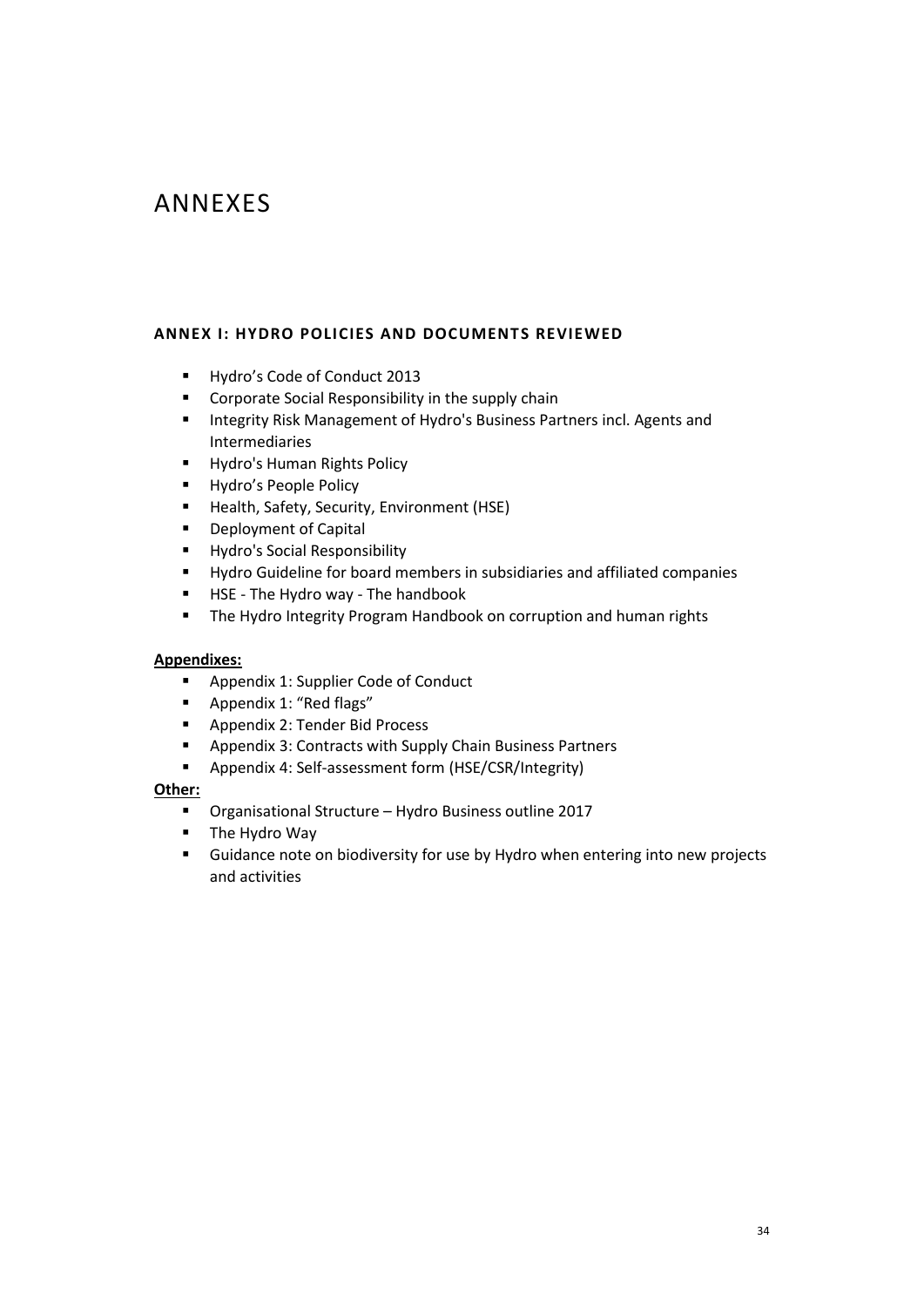#### **ANNEX II: OVERVIEW OF SCOPE**



<span id="page-34-0"></span>Links to documents and frameworks considered:

• UN Guiding Principles on Business and Human Rights: [http://www.ohchr.org/Documents/Publications/GuidingPrinciplesBusinessHR\\_EN.pdf](http://www.ohchr.org/Documents/Publications/GuidingPrinciplesBusinessHR_EN.pdf)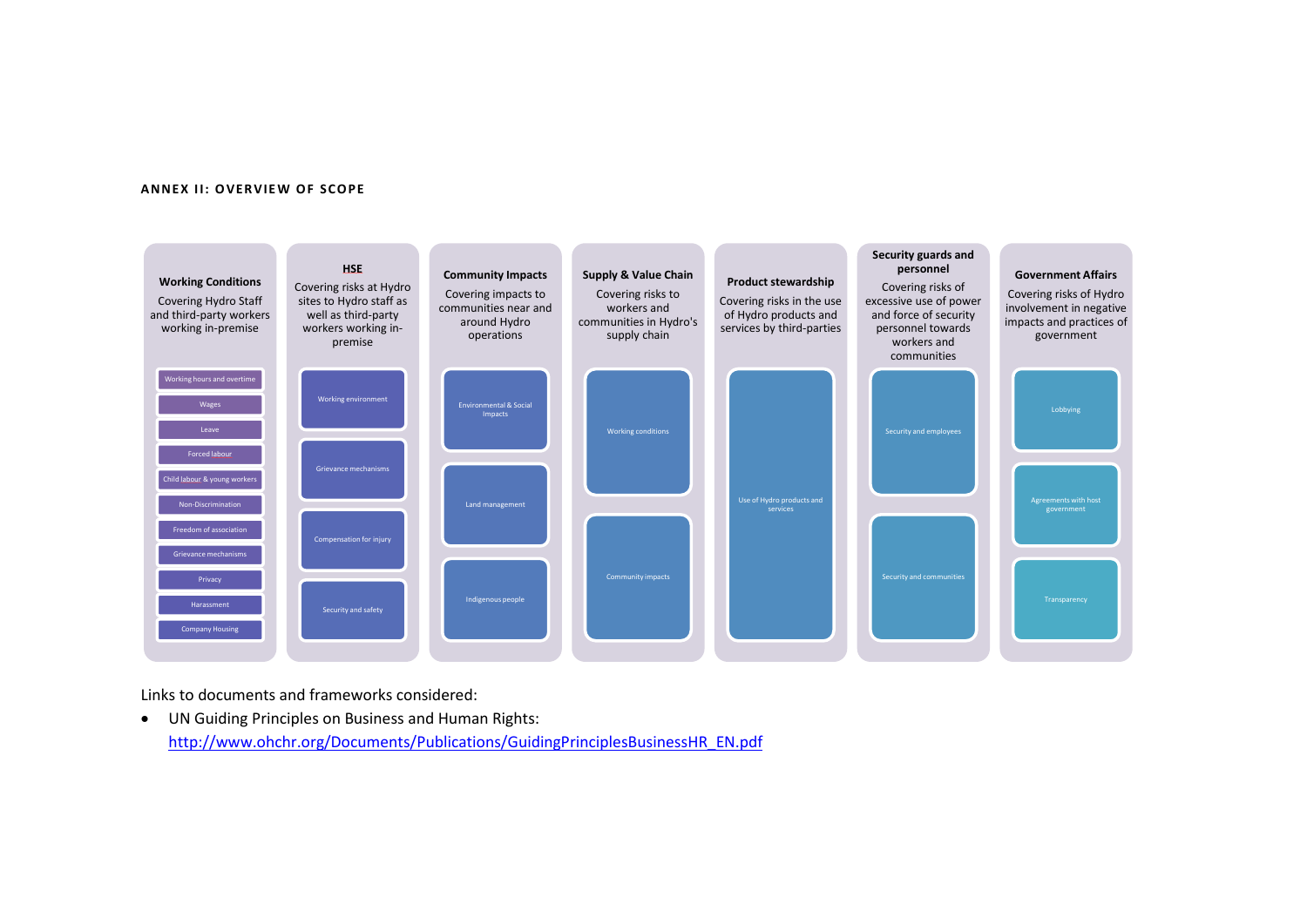- International Bill of Human Rights[: http://www.ohchr.org/Documents/Publications/Compilation1.1en.pdf](http://www.ohchr.org/Documents/Publications/Compilation1.1en.pdf)
- ILO labor Conventions[: http://www.ilo.org/global/standards/introduction-to-international-labour-standards/conventions-and](http://www.ilo.org/global/standards/introduction-to-international-labour-standards/conventions-and-recommendations/lang--en/index.htm)[recommendations/lang--en/index.htm](http://www.ilo.org/global/standards/introduction-to-international-labour-standards/conventions-and-recommendations/lang--en/index.htm)
- OECD Guidelines for Multinational Enterprises:<http://mneguidelines.oecd.org/guidelines/>
- Aluminum Stewardship Initiative Performance Standard:<https://aluminium-stewardship.org/asi-standards/asi-performance-standard/>
- International Finance Corporation Performance Standards: [https://www.ifc.org/wps/wcm/connect/c8f524004a73daeca09afdf998895a12/IFC\\_Performance\\_Standards.pdf?MOD=AJPERES](https://www.ifc.org/wps/wcm/connect/c8f524004a73daeca09afdf998895a12/IFC_Performance_Standards.pdf?MOD=AJPERES)
- International Council on Mining and Metals guidance materials:<http://www.icmm.com/en-gb>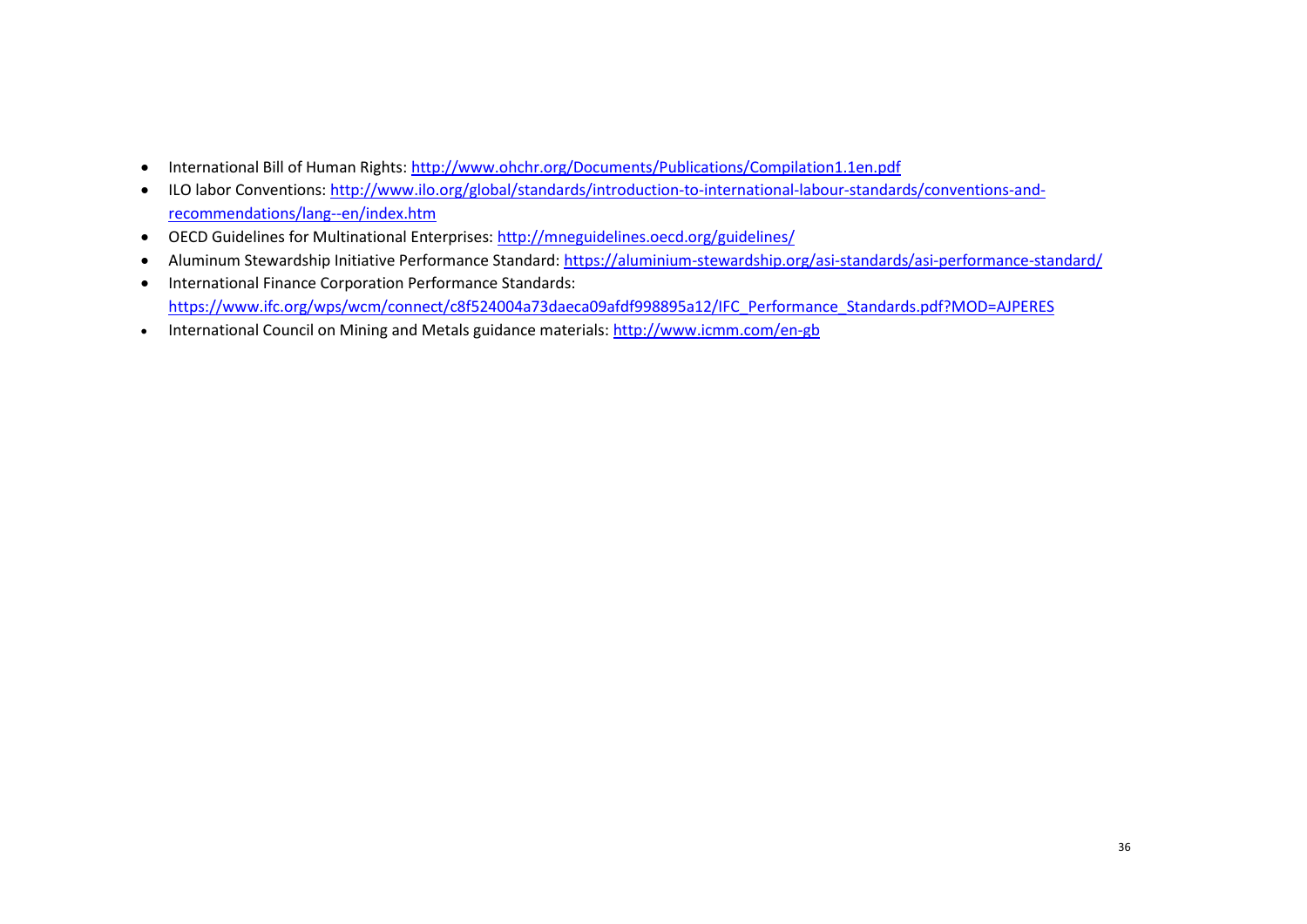#### <span id="page-36-0"></span>**ANNEX IV: OVERVIEW OF THIRD-PARTY SOURCES ON COUNTRY RISK**

#### **International Organizations**

- Amnesty International (2013). "Russian Federation: Freedom Under Threat: the Clampdown against Freedoms of Expression, Assembly and Association in Russia"
- Amnesty International (2016). Amnesty International Report 2015/2016
- Amnesty International (2017). "United States of America 2016/2017"
- Human Rights Watch (2017). "Events of 2016"
- International Work Group for Indigenous Affairs (2016) "Indigenous peoples in Brazil" in 2016 Yearbook Article.

#### **Hydro**

- Hydro (2012) "Aluminium, environment and society"
- Hydro (2015) "Corporate Social Responsibility in the supply chain"
- Hydro (2015) "Annual Report 2015"
- Hydro (2016) "Community Engagement"
- Hydro (2016) "Integrity and human rights"

#### **Media**

- The Guardian
- **BBC News**
- Arbeidslivet.no
- Deutsche Welle (DW)
- Electronic Frontier Foundation
- CNN ON Japan
- NR<sub>K</sub>
- Quartz
- BQ magazine
- **Recycle Nation**
- The Wall Street Journal
- The New York Times
- Doha News
- The Economist
- Transparency International (2016)
- Journal of Occupational and Environmental Medicine
- **CNN Money**

#### **National Organizations:**

- Arbeidstilsynet (Norway)
- Politidirektoratet (Norway)
- Statens Arbeidsmiljøinstitutt (Norway)
- U.S. Department of Labor (US)
- U.S. State Department (US)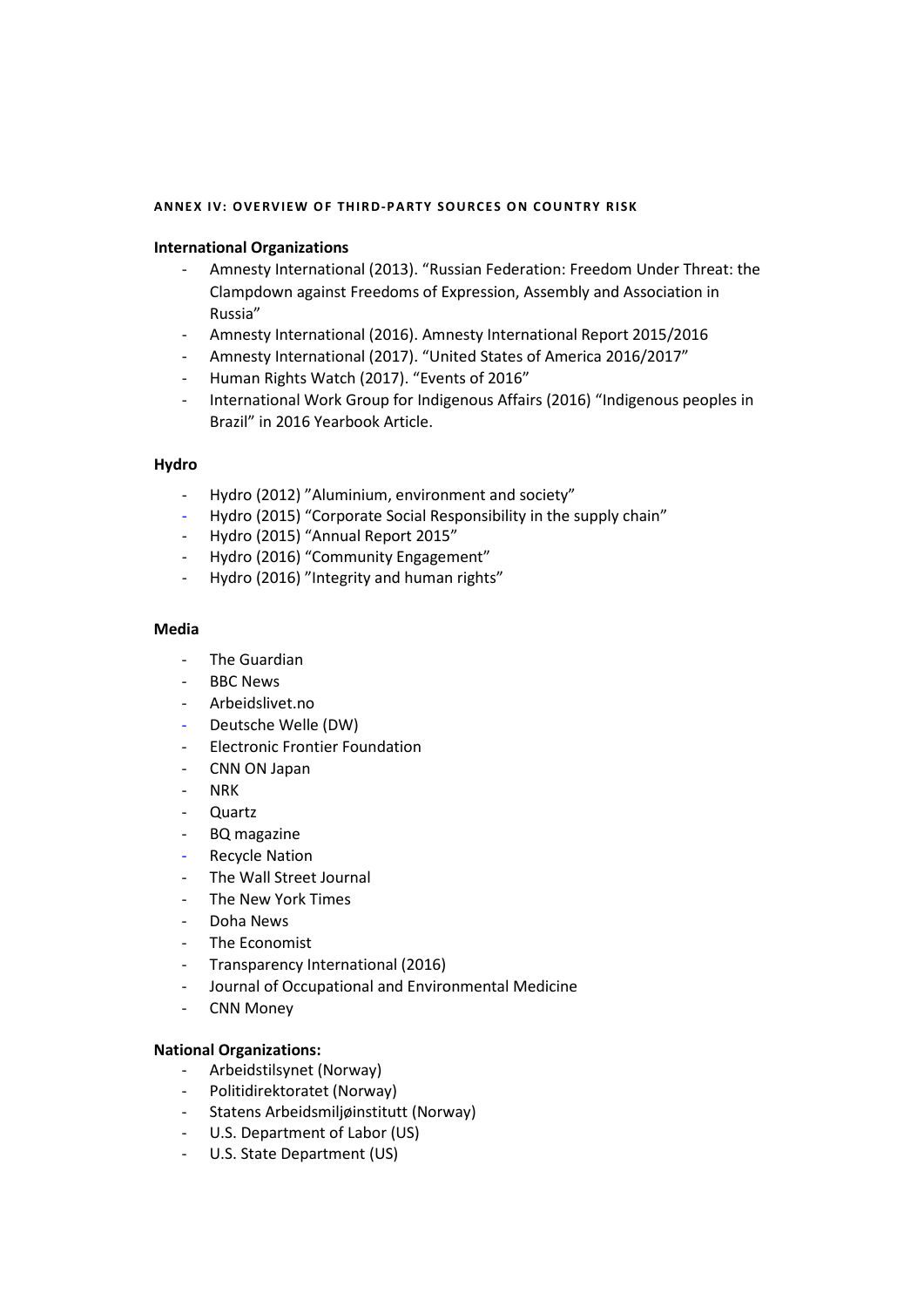- United Kingdom Government (UK)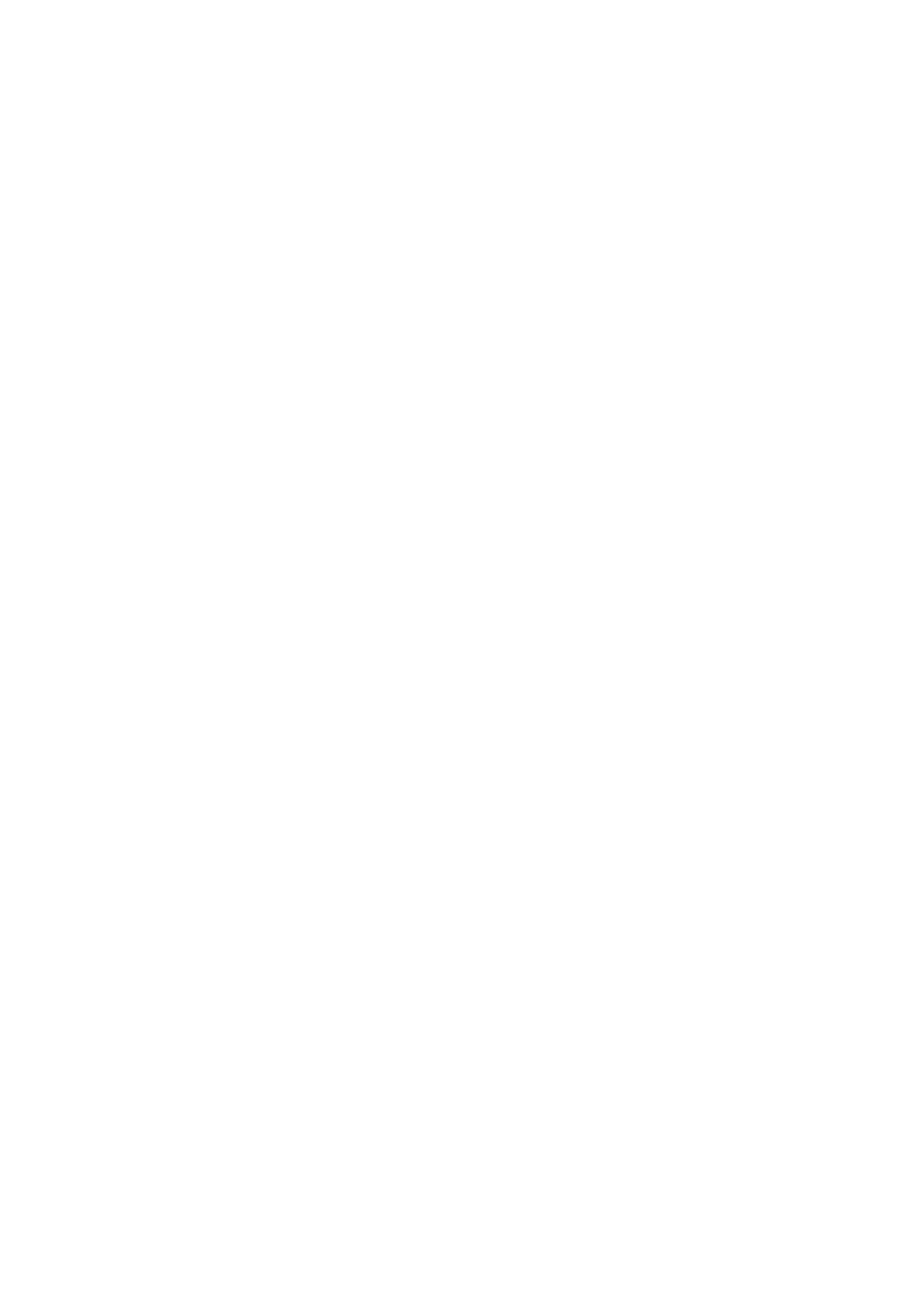## END NOTES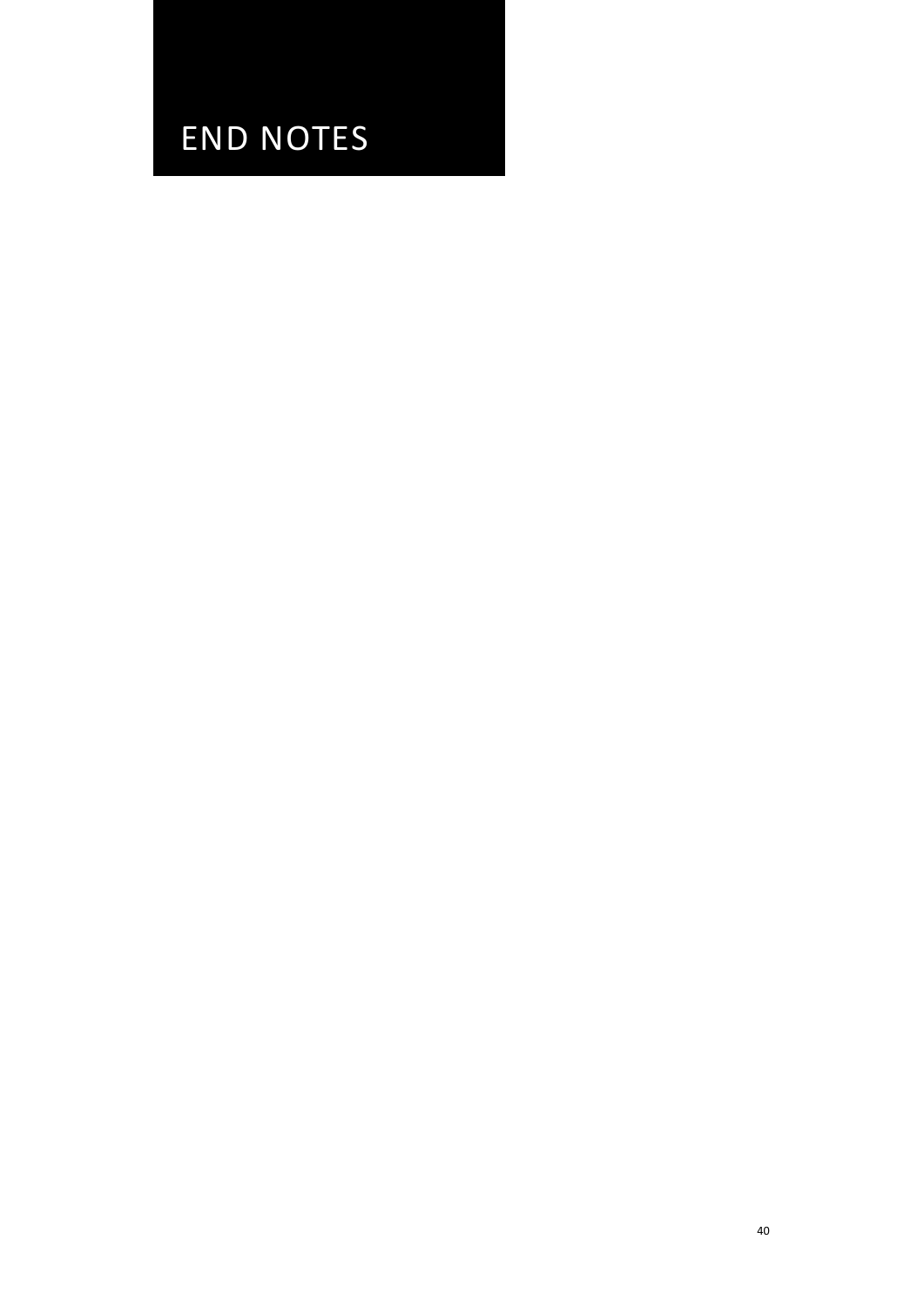1Dauthier & Smith-Vidal (2017). French Companies Must Show Duty of Care for Human and Environmental Rights. http://www.jdsupra.com/legalnews/french-companies-must-show-duty-of-care-56981/

2 Modern Slavery *Act 2015, P.6*. Available at: http://www.legislation.gov.uk/ukpga/2015/30/contents http://www.legislation.gov.uk/ukpga/2015/30/part/6/enacted

3Joint Committee on Human Rights (2017). Human Rights and Business 2017: Promoting responsibility and ensuring accountability. https://www.publications.parliament.uk/pa/jt201617/jtselect/jtrights/443/443.pdf

<sup>4</sup> India Committee of the Netherlands. (2017, February 8). Child Labour Due Diligence Law for companies adopted by Dutch Parliament. Retrieved from http://www.indianet.nl/170208e.html

<sup>5</sup> Business and Human Rights Resource Centre. Establishing a Modern Slavery Act in Australia. Retrieved from https://business-humanrights.org/en/inquiry-into-establishment-of-a-modern-slavery-act-in-australia

<sup>6</sup> OHCHR.International Bill of Human Rights[. http://www.ohchr.org/Documents/Publications/Compilation1.1en.pdf](http://www.ohchr.org/Documents/Publications/Compilation1.1en.pdf)

<sup>7</sup> ILO. (1998) Decleration on Fundamental Principles and Rights at Work[. http://www.ilo.org/declaration/lang-](http://www.ilo.org/declaration/lang--en/index.htm) [en/index.htm](http://www.ilo.org/declaration/lang--en/index.htm)

<sup>8</sup> For more information about HRIAs and their methodology, please consult DIHR's HRIA Toolbox:

<http://www.humanrights.dk/business/tools/human-rights-impact-assessment-guidance-and-toolbox>

<sup>9</sup> International Labour Organization. 2016.

[http://www.ilo.org/dyn/normlex/en/f?p=NORMLEXPUB:13100:0::NO::P13100\\_COMMENT\\_ID,P13100\\_LANG\\_CODE:3250](http://www.ilo.org/dyn/normlex/en/f?p=NORMLEXPUB:13100:0::NO::P13100_COMMENT_ID,P13100_LANG_CODE:3250579,es) [579,es](http://www.ilo.org/dyn/normlex/en/f?p=NORMLEXPUB:13100:0::NO::P13100_COMMENT_ID,P13100_LANG_CODE:3250579,es)

<sup>10</sup> U.S. Department of State (2016). https://www.state.gov/j/drl/rls/hrrpt/2015humanrightsreport/index.htm#wrapper

<sup>11</sup> Amnesty International Annual Report 2015/2016, p. 94

<sup>12</sup> International Work Group for Indigenous Affairs (2016). http://www.iwgia.org/images/stories/sections/regions/latinamerica/documents/IW2016/Brazil\_IW2016\_web\_redu.pdf

<sup>13</sup> Hydro (2012), report: "Aluminium, environment and society" [http://www.hydro.com/globalassets/1-english/about](http://www.hydro.com/globalassets/1-english/about-aluminium/files/aluminium_environment-and-society.pdf)[aluminium/files/aluminium\\_environment-and-society.pdf](http://www.hydro.com/globalassets/1-english/about-aluminium/files/aluminium_environment-and-society.pdf)

<sup>14</sup> UK Government Travel Advice 2017[. https://www.gov.uk/foreign-travel-advice/brazil/safety-and-security](https://www.gov.uk/foreign-travel-advice/brazil/safety-and-security)

<sup>15</sup> 2012 Hydro Human Rights Assement

<sup>16</sup> U.S Department of State (2017). Country Reports on Human Rights Practices for 2016.

https://www.state.gov/j/drl/rls/hrrpt/humanrightsreport/index.htm#wrapperhttps://www.state.gov/j/drl/rls/hrrpt/hum anrightsreport/#wrapper

<sup>17</sup> Balch, O (2013) https://www.theguardian.com/sustainable-business/cerrejon-mine-colombia-human-rights

<sup>18</sup> Rosso, N.F (2016) http://www.aljazeera.com/indepth/inpictures/2016/02/colombia-abandoned-wayuu-people-160201070235052.html

<sup>19</sup> https://www.theguardian.com/global-development/2016/oct/26/discontentcerrejon-coal-mine-colombians-cry-foul

<sup>20</sup> Hydro (2015) Global Policy/Procedure on Corporate Social Responsibility in the Supply Chain.

[http://www.hydro.com/globalassets/1-english/about-hydro/corporate-governance/policies-and-tools/nhc-gp09-01](http://www.hydro.com/globalassets/1-english/about-hydro/corporate-governance/policies-and-tools/nhc-gp09-01-corporate-social-responsibility-in-the-supply-chain.pdf) [corporate-social-responsibility-in-the-supply-chain.pdf](http://www.hydro.com/globalassets/1-english/about-hydro/corporate-governance/policies-and-tools/nhc-gp09-01-corporate-social-responsibility-in-the-supply-chain.pdf)

<sup>21</sup> DIHR (2016) Human Rights and Business Country Guide Brazil[. http://hrbcountryguide.org/wp-](http://hrbcountryguide.org/wp-content/uploads/2013/10/Brazil-Human-Rights-and-Business-Country-Guide-Updated-2016.pdf)

[content/uploads/2013/10/Brazil-Human-Rights-and-Business-Country-Guide-Updated-2016.pdf](http://hrbcountryguide.org/wp-content/uploads/2013/10/Brazil-Human-Rights-and-Business-Country-Guide-Updated-2016.pdf)

<sup>22</sup> Human Rights Watch (2017) – China https://www.state.gov/j/drl/rls/hrrpt/2015humanrightsreport/index.htm#wrapper

<sup>23</sup> Amnesty International (2013). Russian Federation: Freedom under threat: the clampdown of expression, assembly and association in Russia[. https://www.amnesty.org/en/documents/eur46/011/2013/en/](https://www.amnesty.org/en/documents/eur46/011/2013/en/)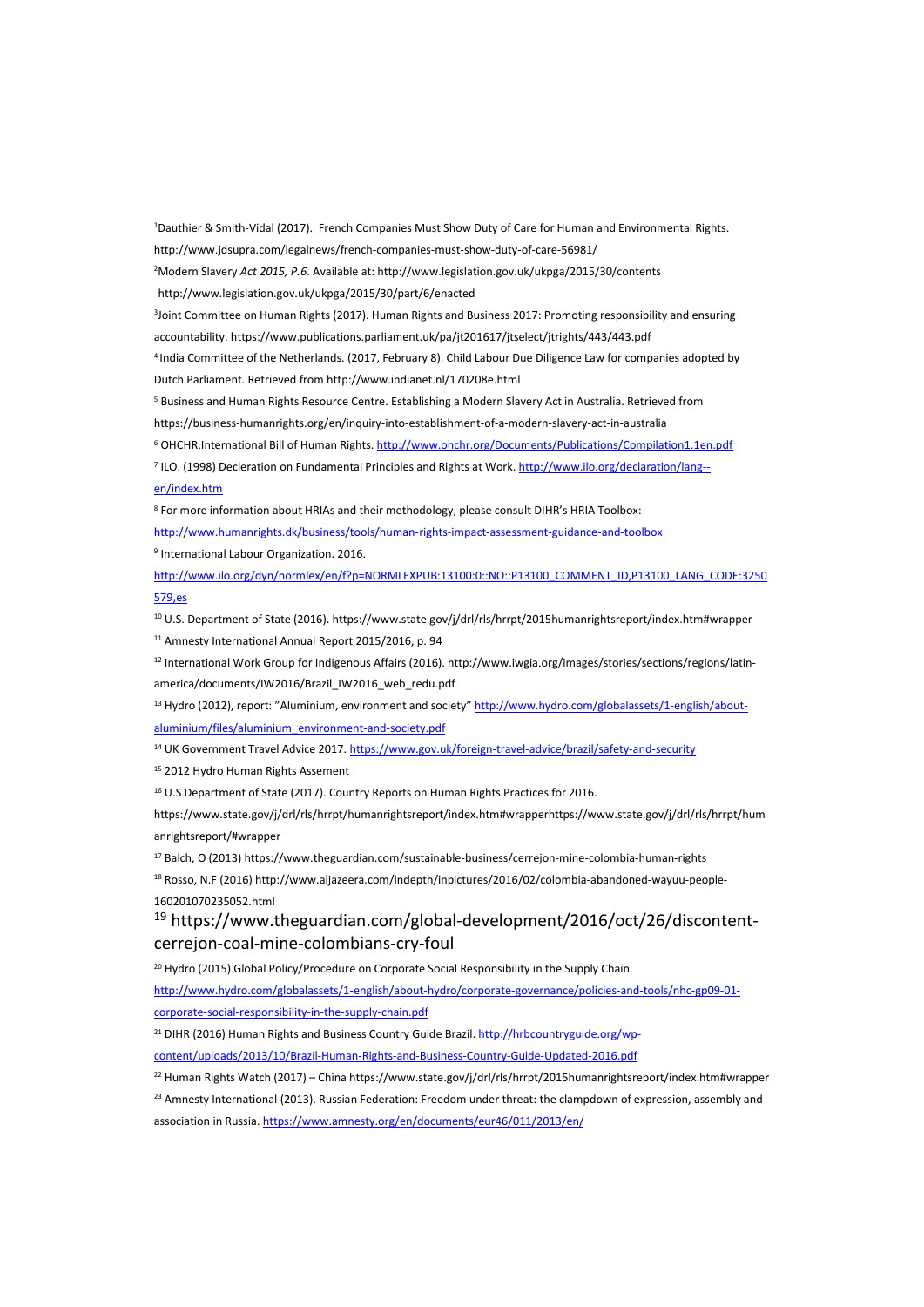<sup>24</sup> U.S. State Department (2016). Country Reports on Human Rights Practices for 2015.

https://www.state.gov/j/drl/rls/hrrpt/2015humanrightsreport/index.htm#wrapper

<sup>25</sup> Amnesty International (2017) United States of America 2016/2017

<https://www.amnesty.org/en/countries/americas/united-states-of-america/report-united-states-of-america/>

<sup>26</sup> Qatar Petroleum (2015) https://www.qp.com.qa/en/Pages/Home.aspx

<sup>27</sup> Norsk Hydro (2017). Annual Report 2016. http://www.hydro.com/globalassets/1-english/investor-relations/annual-

report/2016/downloads/annual-report-2016.pdf

<sup>28</sup> From the updated organisation structure

<sup>29</sup> Norsk Hydro (2016)<sup>6</sup>. Norway. http://www.hydro.com/en/about-hydro/hydro-worldwide/norway/

<sup>30</sup> Bergsli (2016). Arbeidsinnvandring i tall. *Arbeidslivet.no.*

http://www.arbeidslivet.no/Arbeid1/Arbeidsinnvandring/forskning-om-sosial-dumping/

<sup>31</sup> Næss Larsen (2014); Koordineringsenheten for Ofre for Menneskehandel (2013)

<sup>32</sup> U.S. Department of State (2015) – Slovakia

https://www.state.gov/j/drl/rls/hrrpt/2015humanrightsreport/index.htm#wrapper

<sup>33</sup> Hydro (2012) Aluminium, environment and society. http://www.hydro.com/globalassets/1-english/about-

aluminium/files/aluminium\_environment-and-society.pdf

<sup>34</sup> U.S. Department of State (2016) – Slovakia

https://www.state.gov/j/drl/rls/hrrpt/2015humanrightsreport/index.htm#wrapper

<sup>35</sup> U.S. Department of State (2016) – Slovakia

https://www.state.gov/j/drl/rls/hrrpt/2015humanrightsreport/index.htm#wrapper

<sup>36</sup> U.S. Department of State 2016 – Norway

https://www.state.gov/j/drl/rls/hrrpt/2015humanrightsreport/index.htm#wrapper

<sup>37</sup> Fosser Vogt (2016). Rekordmange gravide føler seg diskriminert på jobb. *NRK.*

https://www.nrk.no/norge/rekordmange-gravide-foler-seg-diskriminert-pa-jobb-1.12785305

<sup>38</sup> Human Rights Watch World Report 2017. Qatar. https://www.hrw.org/world-report/2017/country-chapters/qatar

<sup>39</sup> U.S. Department of State (2016) – China

https://www.state.gov/j/drl/rls/hrrpt/2015humanrightsreport/index.htm#wrapper

<sup>40</sup> U.S. Department of State (2016) – China

https://www.state.gov/j/drl/rls/hrrpt/2015humanrightsreport/index.htm#wrapper

<sup>41</sup> U.S. Department of State (2016) – China

https://www.state.gov/j/drl/rls/hrrpt/2015humanrightsreport/index.htm#wrapper

<sup>42</sup> Human Rights Watch World Report 2017. Qatar. https://www.hrw.org/world-report/2017/country-chapters/qatar

<sup>43</sup> Amnesty International Annual Report 2015/2016

<sup>44</sup> U.S. Department of State (2016). Qatar.

https://www.state.gov/j/drl/rls/hrrpt/2015humanrightsreport/index.htm#wrapper

45 Hussain (2015). Security & surveillance in Qatar is booming[. http://www.bq-](http://www.bq-magazine.com/industries/2015/10/security-surveillance-in-qatar-is-booming)

[magazine.com/industries/2015/10/security-surveillance-in-qatar-is-booming](http://www.bq-magazine.com/industries/2015/10/security-surveillance-in-qatar-is-booming)

<sup>46</sup> Sheble & Khatri (2016). Six things to know about Qatar´s new personal data law[. https://dohanews.co/six-things-to](https://dohanews.co/six-things-to-know-about-qatars-new-personal-data-law/)[know-about-qatars-new-personal-data-law/](https://dohanews.co/six-things-to-know-about-qatars-new-personal-data-law/)

47 Norsk Hydro (2016)<sup>7</sup> . Rolled Products. http://www.hydro.com/en/products/Rolled-products/

<sup>48</sup> Norsk Hydro (2017). Annual Report 2016. Annual Report 2016. http://www.hydro.com/globalassets/1-english/investor-

relations/annual-report/2016/downloads/annual-report-2016.pdf

<sup>49</sup> Norsk Hydro (2016)8 . Germany. http://www.hydro.com/en/about-hydro/hydro-worldwide/germany/

<sup>50</sup> Norsk Hydro (2016)<sup>8</sup> . Germany. http://www.hydro.com/en/about-hydro/hydro-worldwide/germany/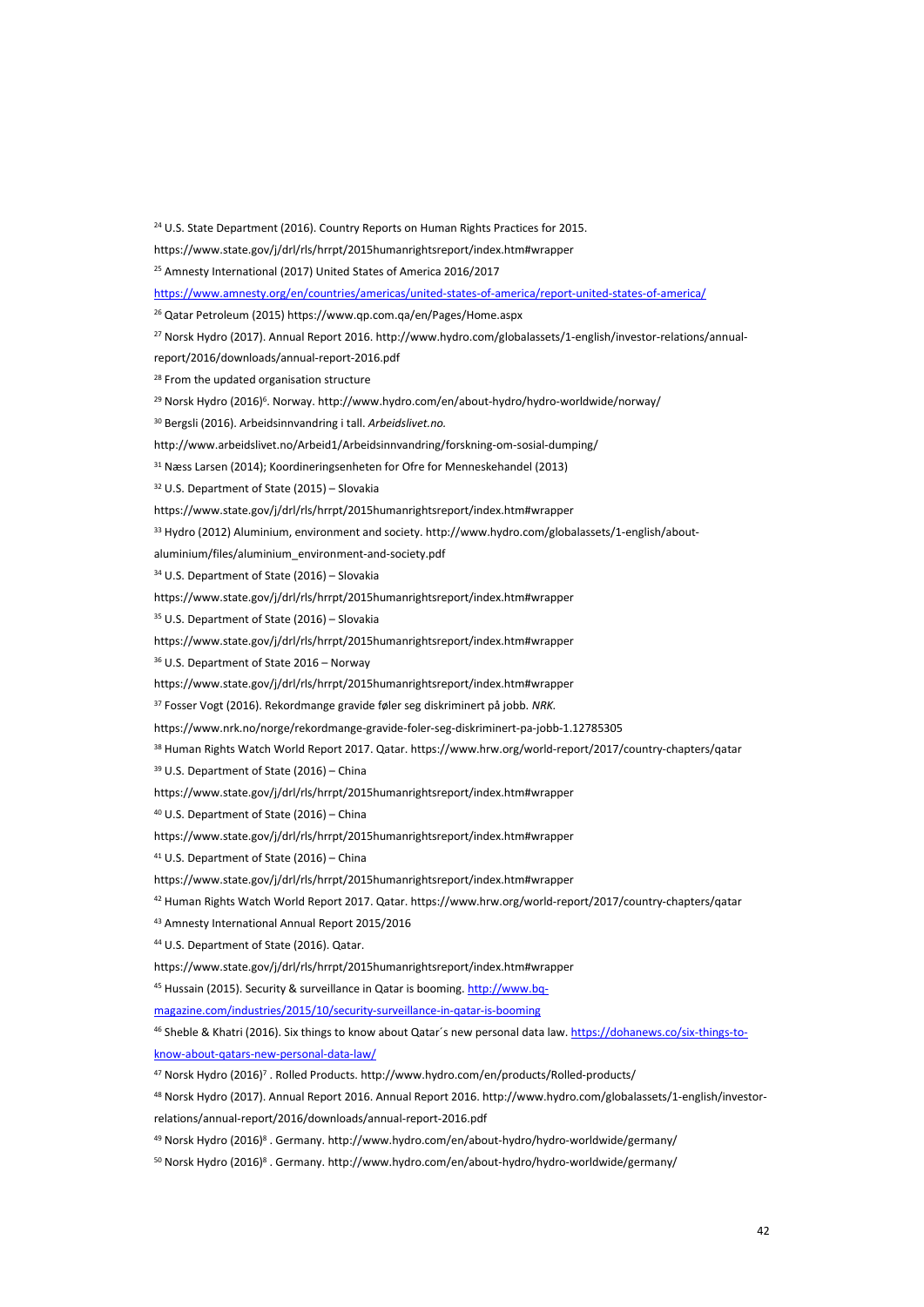<sup>51</sup>Norsk Hydro (2016)<sup>6</sup>. Norway. http://www.hydro.com/en/about-hydro/hydro-worldwide/norway/

<sup>52</sup> U.S. Department of State (2016) .Germany.

https://www.state.gov/j/drl/rls/hrrpt/2015humanrightsreport/index.htm#wrapper

<sup>53</sup> A number of cases support this concern, including a case of IKEA drivers raised by the BBC. Analysis has been developed

in a number of countries, including Norway. For further details see NRK´s story on the issue specific to BRING,

https://www.nrk.no/urix/osteuropeiske-bring-sjaforer-anklager-selskapet-for-sosial-dumping-1.13429987

<sup>54</sup> DIHR (2016) Human Rights and Business Country Guide.Mozambique.

http://hrbcountryguide.org/countries/mozambique/

<sup>55</sup> DIHR (2016) Human Rights and Business Country Guide.Mozambique.

http://hrbcountryguide.org/countries/mozambique/

<sup>56</sup> DIHR (2016) Human Rights and Business Country Guide.Mozambique.

http://hrbcountryguide.org/countries/mozambique/

<sup>57</sup> DIHR (2016) Human Rights and Business Country Guide.Mozambique.

http://hrbcountryguide.org/countries/mozambique/

<sup>58</sup> DIHR (2016) Human Rights and Business Country Guide.Mozambique.

http://hrbcountryguide.org/countries/mozambique/

<sup>59</sup> DIHR (2016) Human Rights and Business Country Guide.Mozambique.

http://hrbcountryguide.org/countries/mozambique/

<sup>60</sup> Hydro (2015) Global Policy/Procedure on Corporate Social Responsibility in the Supply Chain.

[http://www.hydro.com/globalassets/1-english/about-hydro/corporate-governance/policies-and-tools/nhc-gp09-01-](http://www.hydro.com/globalassets/1-english/about-hydro/corporate-governance/policies-and-tools/nhc-gp09-01-corporate-social-responsibility-in-the-supply-chain.pdf)

[corporate-social-responsibility-in-the-supply-chain.pdf](http://www.hydro.com/globalassets/1-english/about-hydro/corporate-governance/policies-and-tools/nhc-gp09-01-corporate-social-responsibility-in-the-supply-chain.pdf)

<sup>61</sup> U.S. Department of State 2015.Germany.

https://www.state.gov/j/drl/rls/hrrpt/2015humanrightsreport/index.htm#wrapper

 $62$  Norsk Hydro (2016)<sup>6</sup>. Norway. http://www.hydro.com/en/about-hydro/hydro-worldwide/norway/

<sup>63</sup> Norsk Hydro (2016)<sup>9</sup>. Energy. http://www.hydro.com/en/products/energy/

<sup>64</sup> Norsk Hydro (2017) Annual Report 2016. http://www.hydro.com/globalassets/1-english/investor-relations/annual-

report/2016/downloads/annual-report-2016.pdf

<sup>65</sup> From the updated organisation structure.

<sup>66</sup> Hydro (2012), Aluminium, environment and society. http://www.hydro.com/globalassets/1-english/about-

aluminium/files/aluminium\_environment-and-society.pdf

<sup>67</sup> International Rivers (2017). Tucurui Dam[: https://www.internationalrivers.org/taxonomy/term/1162](https://www.internationalrivers.org/taxonomy/term/1162)

<sup>68</sup> See e.g. Human Rights and Business Resource Centre (2017). Renewable Energy and Human Rights: https://business-

humanrights.org/en/renewable-energy-human-rights-outreach-to-companies.

<sup>69</sup> U.S. Department of State (2016).China.

https://www.state.gov/j/drl/rls/hrrpt/2015humanrightsreport/index.htm#wrapper

70 Hydro (2015) Global Policy/Procedure on Corporate Social Responsibility in the Supply Chain.

[http://www.hydro.com/globalassets/1-english/about-hydro/corporate-governance/policies-and-tools/nhc-gp09-01-](http://www.hydro.com/globalassets/1-english/about-hydro/corporate-governance/policies-and-tools/nhc-gp09-01-corporate-social-responsibility-in-the-supply-chain.pdf)

[corporate-social-responsibility-in-the-supply-chain.pdf](http://www.hydro.com/globalassets/1-english/about-hydro/corporate-governance/policies-and-tools/nhc-gp09-01-corporate-social-responsibility-in-the-supply-chain.pdf)

<sup>71</sup> Hydro Alert-Line[: https://hydro.alertline.com/gcs/welcome](https://hydro.alertline.com/gcs/welcome)